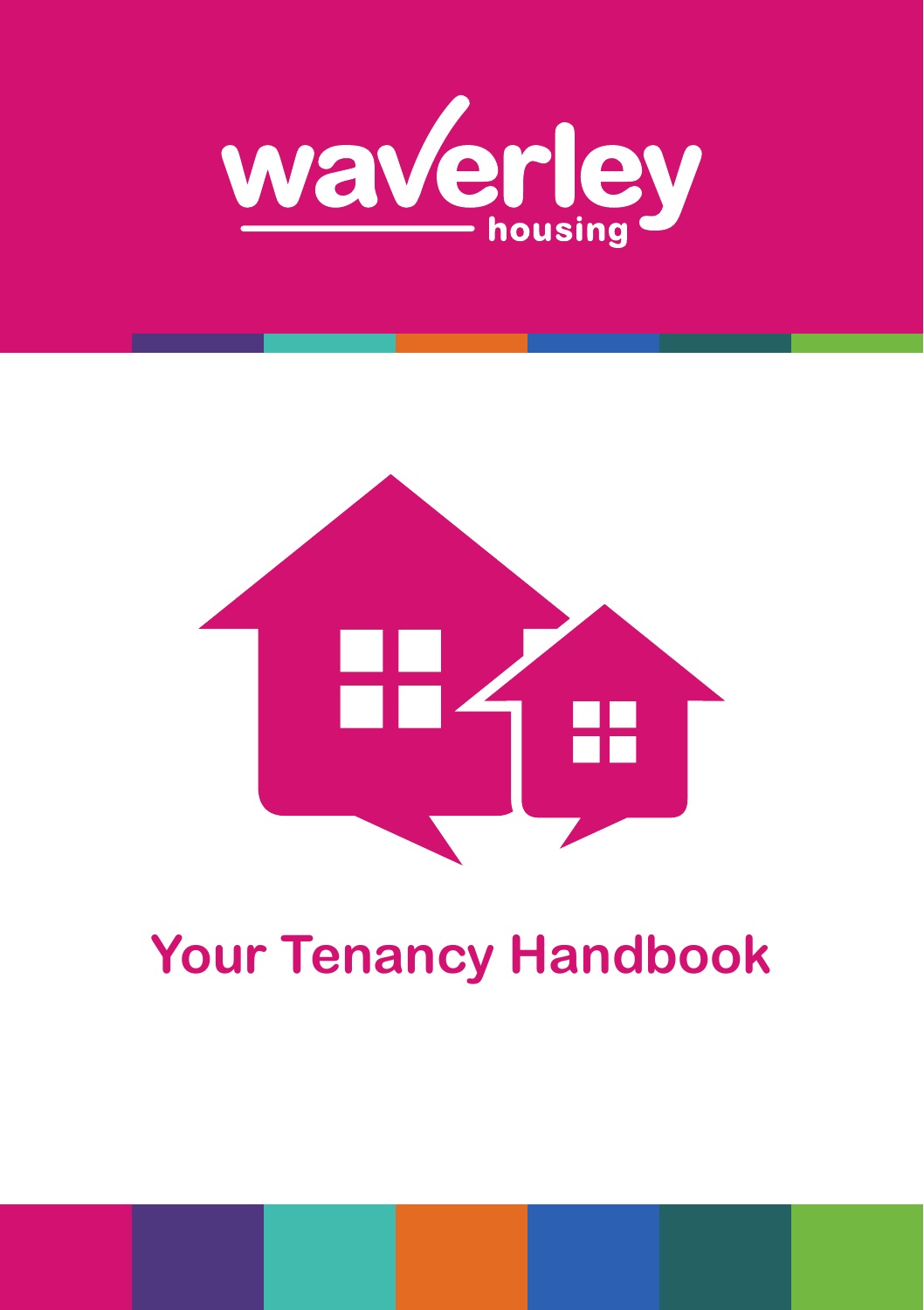**Waverley Housing is committed to equality and diversity and as such will make this handbook available in other languages (as required) and other formats to cater for the visually impaired.**

Waverley Housing zobowiązuje się do równości i różnorodności i jako taki będzie ten podręcznik dostępny w innych językach (w razie potrzeby) i innych formatów, aby zaspokoić dla osób niedowidzących **(Polish)**

韦弗利房屋致力于在平等和多样性,因此将在其他语言中本 手册提供(如需要)等格式,以满足视障人士。**(Chinese)**

Уэверли дома стремится к равенству и разнообразия и как таких сделает это руководство на других языках (в случае необходимости) и другие форматы, чтобы удовлетворить для слабовидящих. **(Russian)**

Waverley Housing Habitação está comprometida com a igualdade e diversidade e, como tal, vai fazer este manual disponível em outros idiomas (quando necessário) e outros formatos para atender os deficientes visuais. **(Portuguese)**

Waverley Housing Korpusas yra įsipareigojusi lygybės ir įvairovės ir tokie bus , kad šis vadovas kitomis kalbomis (kaip reikalaujama ) ir kitus formatus , siekiant patenkintisilpnaregiams. **(Lithuanian)**

Waverley Housing Mājokļu ir apņēmusies vienlīdzību un dažādību, un kā tāds dos šī rokasgrāmata ir pieejama citās valodās (pēc vajadzības) un citos formātos , lai rūpētos parredzes **(Latvian)**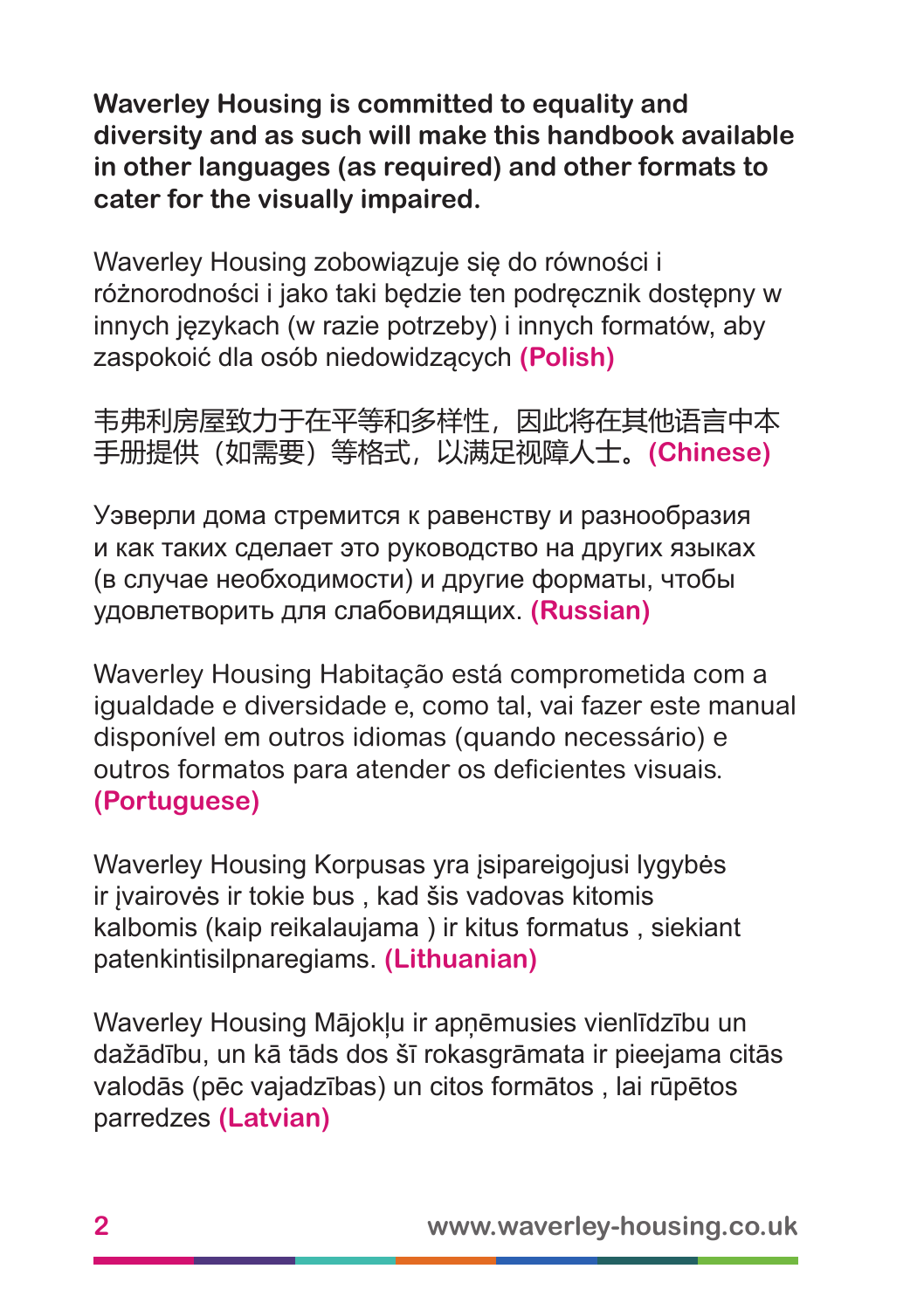## **Get in Touch**

| <b>Phone</b>         | 01450 364200                                                  |
|----------------------|---------------------------------------------------------------|
| <b>Email</b>         | info@waverley-housing.co.uk                                   |
| <b>Head office</b>   | 51 North Bridge Street<br>Hawick<br>TD9 9PX                   |
| <b>Facebook</b>      | www.facebook.com/WaverleyHousing                              |
| <b>Twitter</b>       | @Waverleyhousing                                              |
| Website              | www.waverley-housing.co.uk                                    |
| <b>Opening hours</b> | Monday – Thursday 8:45 am - 5pm<br>Friday's 8:45 am - 3:30 pm |

**Free-phone Repairs Hotline** - **0800 104 105** (Calls are free from landlines only)

#### **Out of hours emergency repairs** on **07721 889618**

Please note that this number is for emergency repairs only and you will be charged for all call-outs which are found not to be classed as an emergency.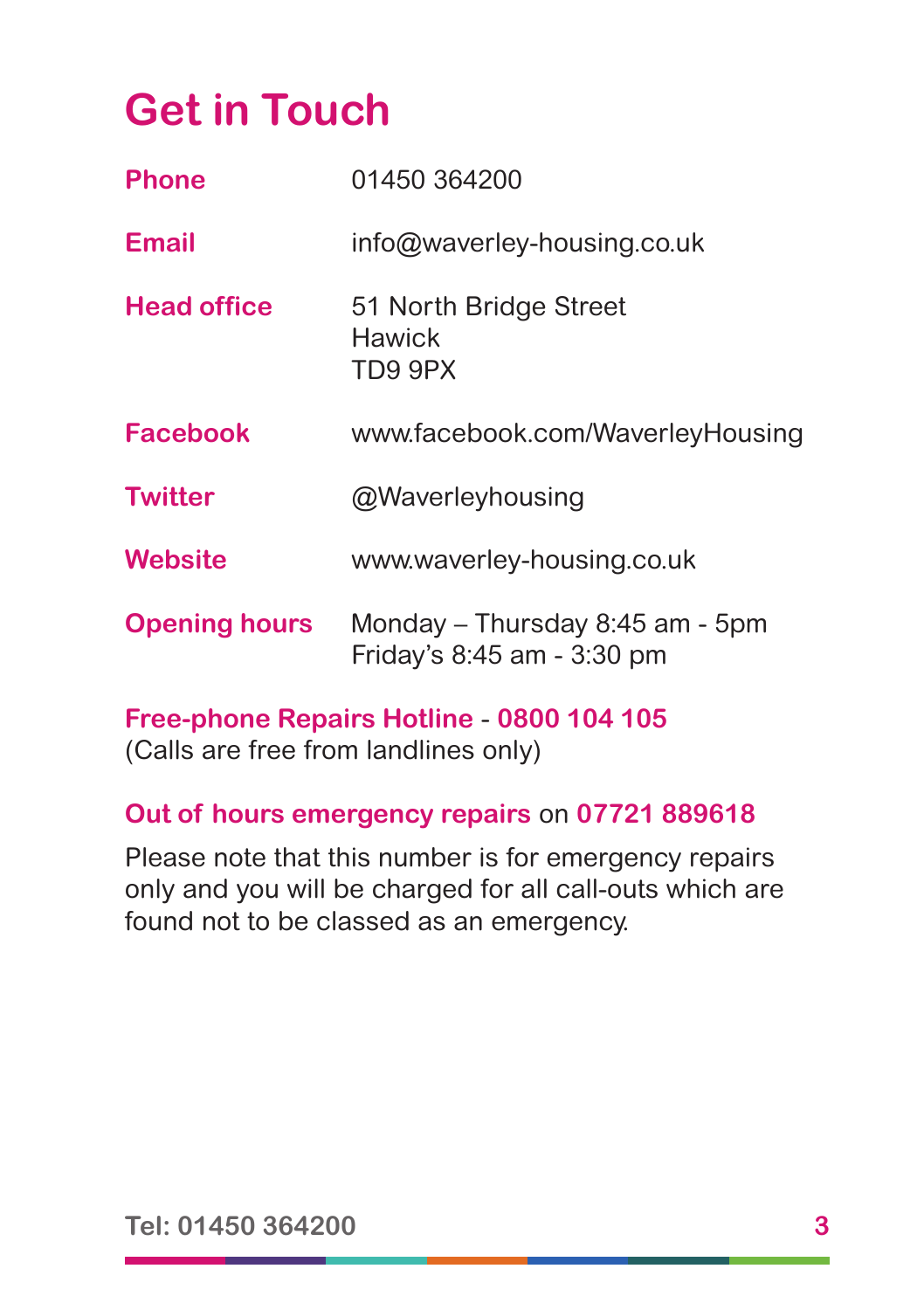# **Welcome to Waverley Housing**

The aim of Waverley Housing is to provide good quality housing at affordable rents. We aim to provide housing that is suited to the needs of the community, and to give tenants an important say in the service they receive.

We want to make your home and its environment as pleasant a place to stay, as possible, and are committed to delivering our services to you in an efficient, friendly and helpful way.

With your tenancy you don't just get a home; you also get rights and responsibilities. We hope to explain these to you, in jargon free 'plain English'. We will also make the handbook available in other languages on request and it is also available on our website [www.waverley-housing.](www.waverley-housing.co.uk) [co.uk](www.waverley-housing.co.uk)

The handbook is set out in sections to make it easier to refer to specific issues. It tells you what you are entitled to and what is expected of you by your landlord, Waverley Housing. If you need any more information, or are unsure of any matter, please contact us. We have also included a section at the end of this handbook to let you know where you can get further help or advice from other organisations.

#### **Gregor Booth**

**Operations Director**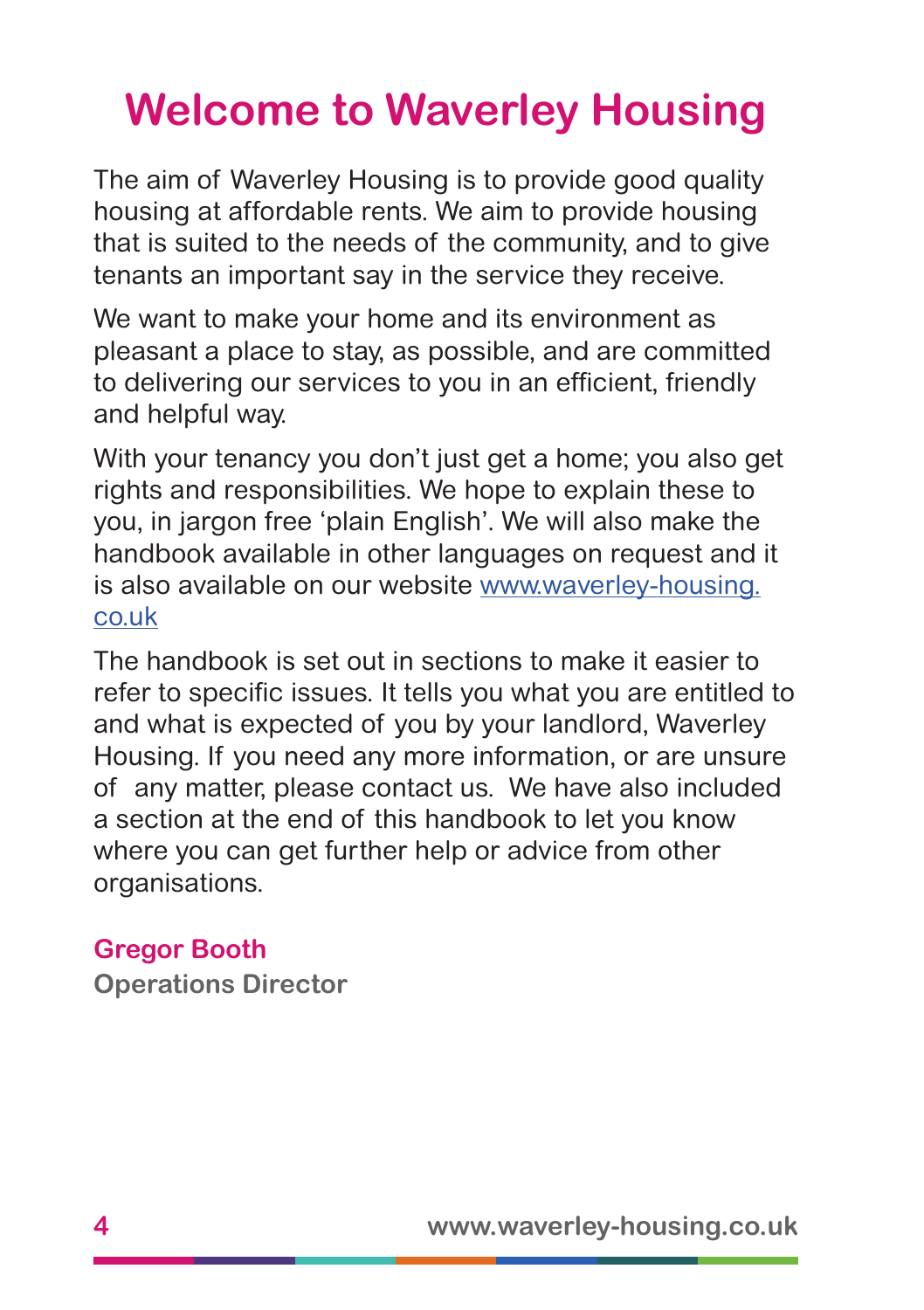# **About Waverley Housing**

Waverley Housing is a Registered Social Landlord (RSL). This means that Waverley Housing is registered by the Scottish Government through their agency Scottish Housing Regulator, which is the regulatory body for all Registered Social Landlords in Scotland. Waverley Housing is established as a private company limited by guarantee without share capital and is also registered with the Office of the Scottish Charity Regulator.

The company's current structure came about as the result of merger, in July 2001, of two companies, Waverley Housing Trust Limited and Waverley Housing Management Limited. The history of these companies dates back to 1989.

Waverley Housing operates throughout the central Scottish Borders and has over 1,500 general needs properties. As your landlord, we are responsible for the day-to-day management of your home; we also provide Welfare Benefit Advice to our current tenants and a Tenancy Support Service.

The Articles of Association, which are the documents setting out the constitution of the company and the rules under which it must operate require the company to ensure a skill set, across the Board of Directors, that is fit-for-purpose to take forward the Charitable Purposes of the Company. A condition of this is to take steps to ensure, so far as possible, the opportunity exists for tenants to put themselves forward for appointment or election as Directors. All of the policies and major decisions affecting your home are made by the Board of Waverley Housing.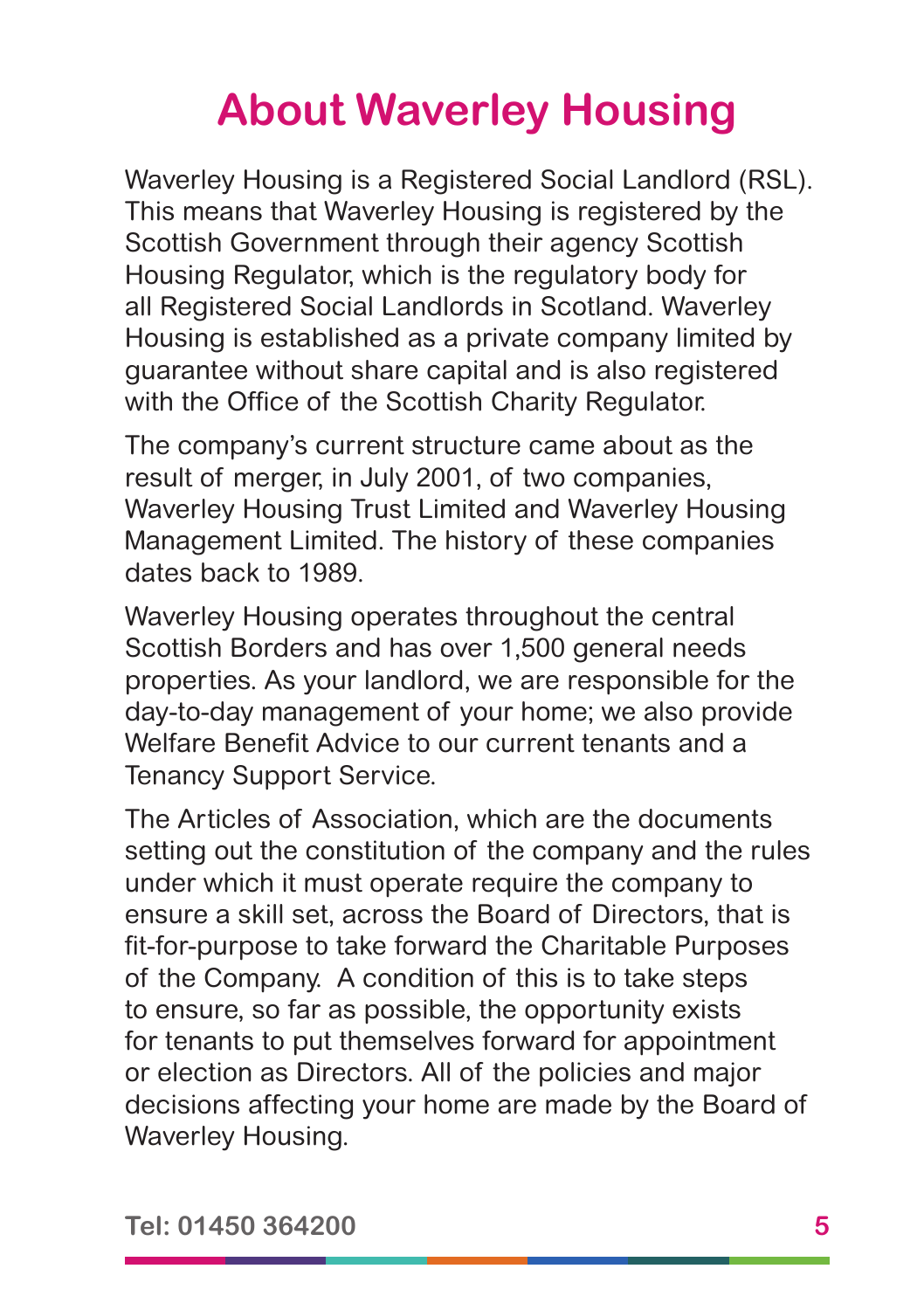We are committed to involving our tenants in all aspects of the work of the organisation. We recognise the importance of tenant involvement in the management, development and improvement of services. Our Community Engagement Strategy sets out how tenants can get involved in all aspects of our work.

The Scottish Social Housing Charter was introduced in the Housing (Scotland) Act 2010 and revised in April 2017. The Charter sets the standards and outcomes that all social landlords must aim to achieve for their tenants and other service users. It contains 16 outcomes although Waverley Housing is not required to report on 2 outcomes i.e. one which relates to homeless people and one which relates to gypsies and travellers.

The Charter provides useful information for tenants and service users on how Waverley Housing has been performing since the Charter was introduced and in comparison with other social landlords. An Annual Report on the Charter is issued at all tenants each October.

#### **The Charter sets out:**

- What standards of service and results you should expect from Waverley Housing
- That we should focus on services and results which matter to you

#### **The Charter covers:**

- 
- Access to Social Housing Tenancy Sustainment
- Value for Money Finances
- Housing Quality Improvements
- Repairs and Maintenance
- Neighbourhood and Communities
- Rents and Service Charges
- Participation Communications
	-
	-
	-

**6 www.waverley-housing.co.uk**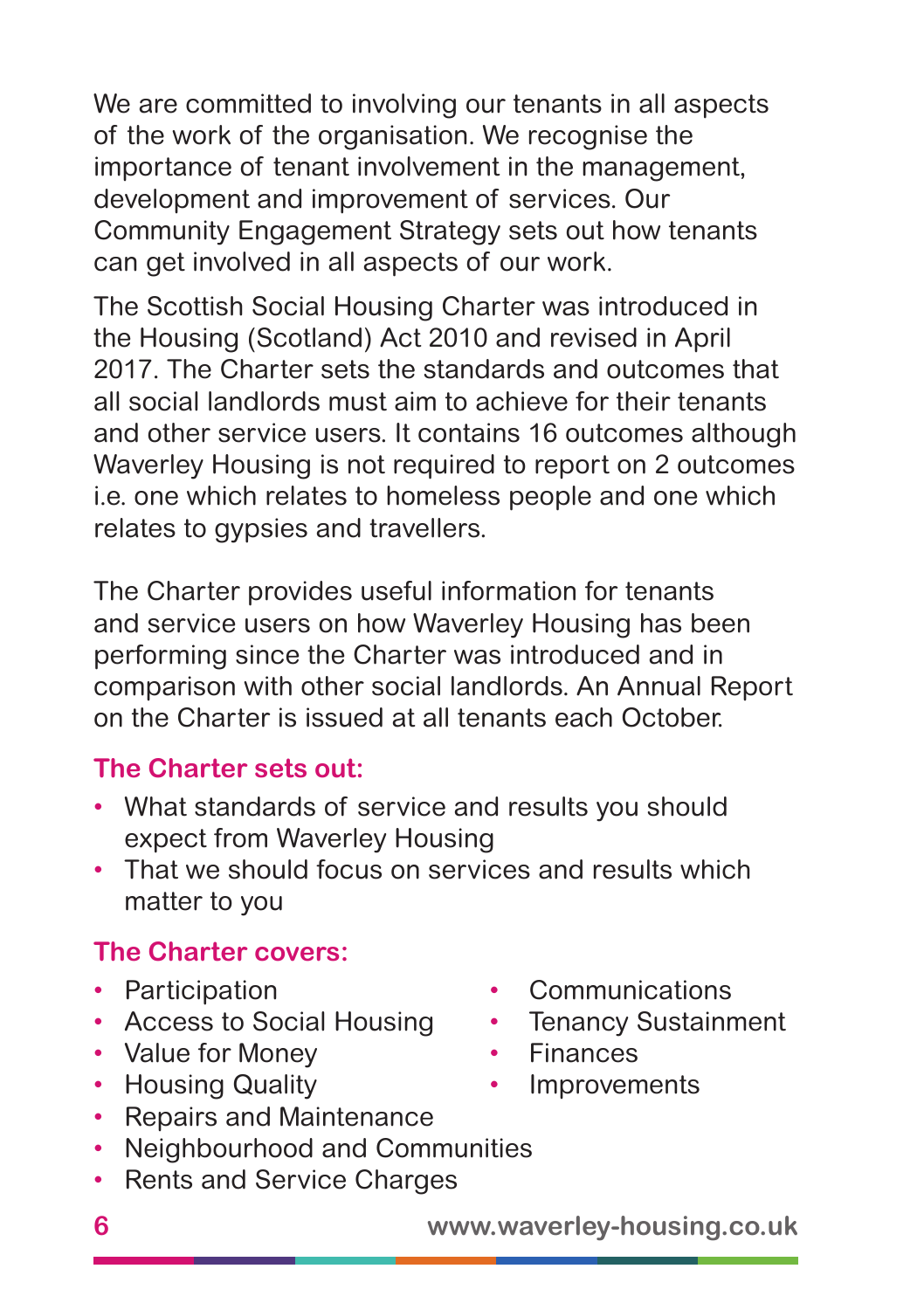## **Table of Contents**

#### **Section 1 - Service Standards**

- 
- 
- Communication
- Customer Care  **Reporting a Significant** • Complaints Performance Failure

#### **Section 2 - Your Tenancy**

- Waverley Housing's Responsibilities
- Tenants' Responsibilities
- 
- 
- 
- 
- Running a Business From Your Home
- Moving In Being a Good Neighbour
- Smoking Ban Communal Areas
- Parking  **Pests and Vermin**
- Mutual Exchanges Ending Your Tenancy

#### **Section 3 - Your Rent Account**

- Rent Payments Service Charges
- Rent Review Council Tax
- 
- How to Pay Your Rent
- How to Get Help With Your Rent
- What Should I do if I Cannot Pay My Rent
- Welfare Benefits Assistance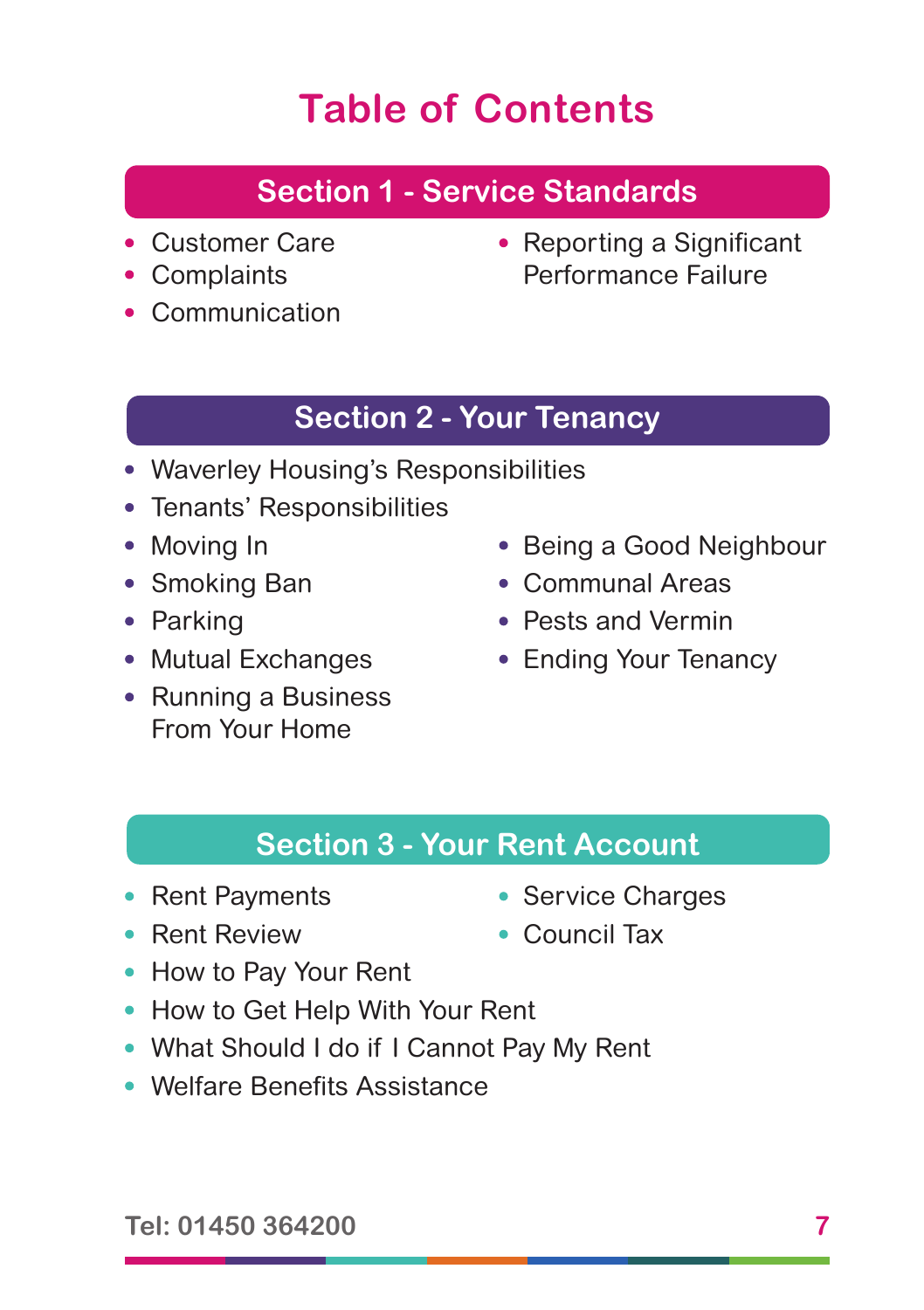#### **Section 4 - Repairs and Maintenance**

- 
- Planned Maintenance Tenant Alterations
- Medical Adaptations Gas Servicing
- Burst Pipes Insurance
- Condensation Toilets
- Who is Responsible for What
- What Happens Once a Repair is Reported
- What Happens After a Repair is Completed
- Out of Hours Emergency Repairs Service

#### **Section 5 - Customer Participation**

**Section 6 - Managing Information** 

- 
- 
- Scrutiny Projects Surveys
- Repair Response Times How to Report a Repair
	-
	-
	-
	-

- **About You and Your Property**
- Change in Circumstances Data Protection
- Freedom of Information

#### **Section 7 Other Useful Contact Information**

• Contact Details of Organisations that may be of **Assistance** 

- 
- Keeping You Involved Local Residents Groups
- Tenant Opinion Panel Customer Review Panel
-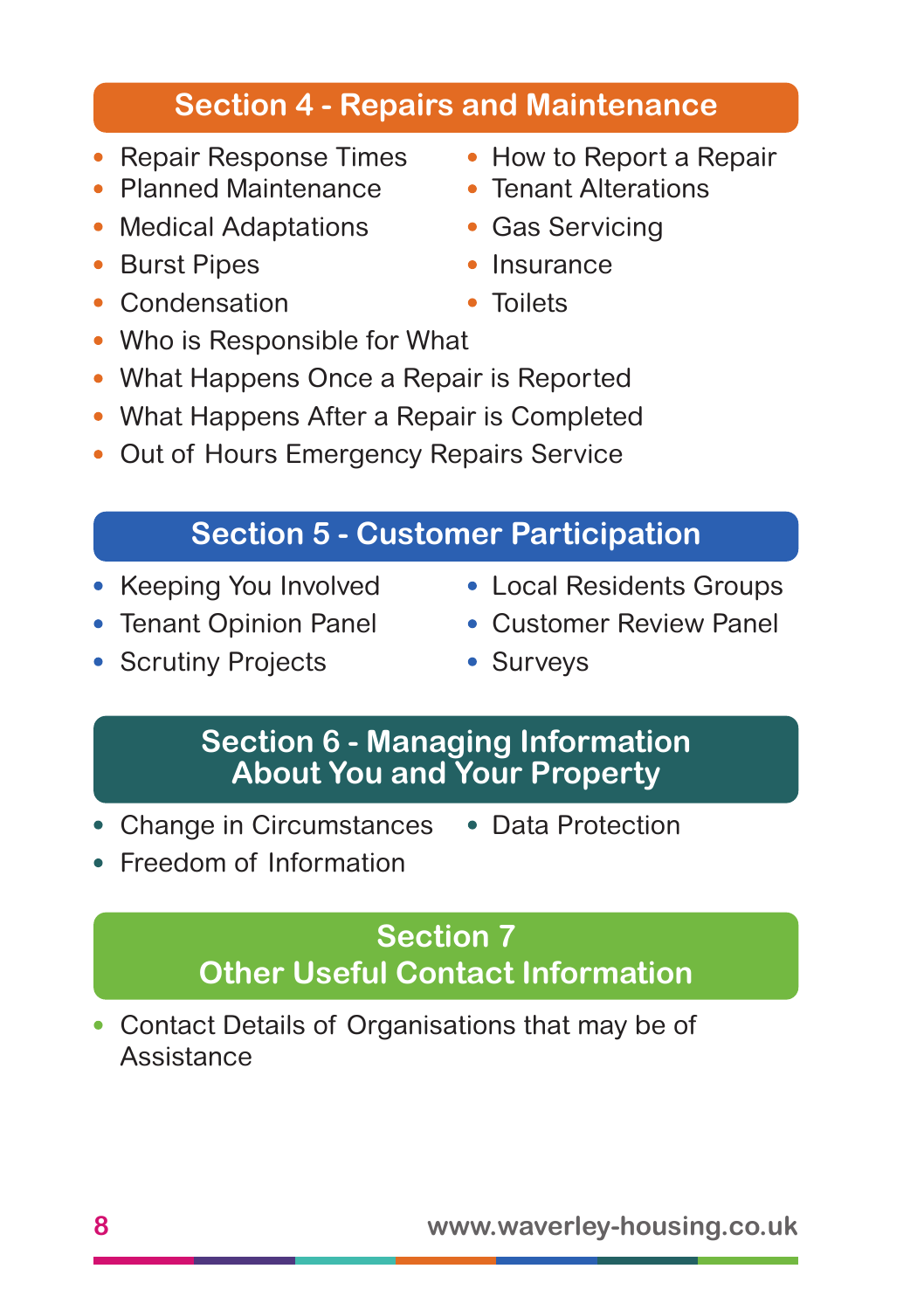

**Tel: 01450 364200 9**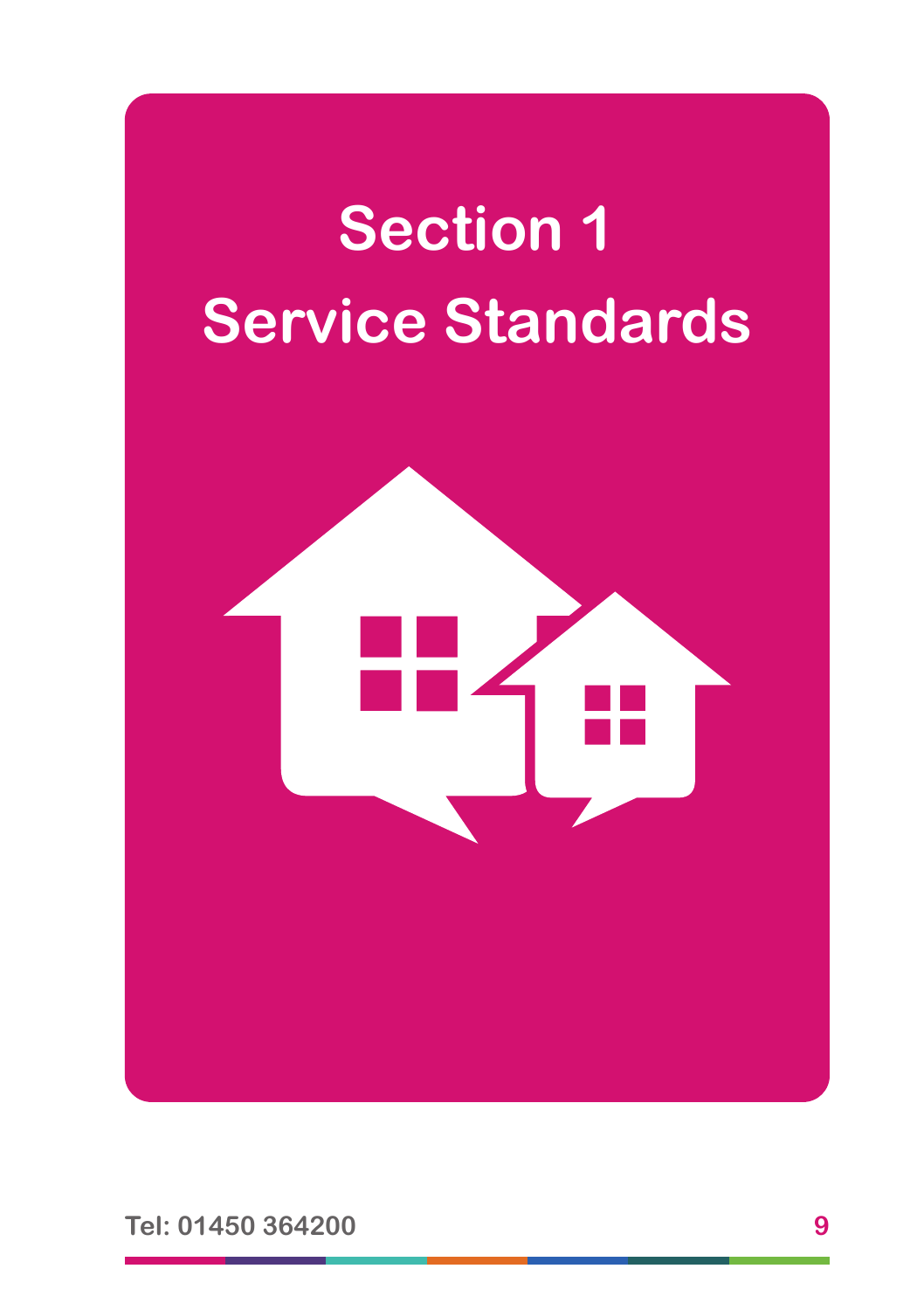## **Customer Care**

Waverley Housing is committed to providing an efficient and caring service and we train all staff to enable them to deliver a top-quality service to tenants and other customers.

We aim to meet our customers' needs and we will consult with you regularly to ensure we know what your needs are.

#### **What you can expect from us**

**When you contact us by phone or email we will:**

- Aim to answer your calls within 5 rings
- Provide answering facilities for you to leave a message for a call back if we do not meet this time
- Aim to respond to all out-of-hours messages within 2 hours of opening times on our next working day
- Acknowledge email enquiries received within 24 hours of opening
- Provide accurate information in response to all enquiries
- Make appointments for you with members of staff at a mutually agreed time
- Follow up and deal with your enquiry if it cannot be answered first time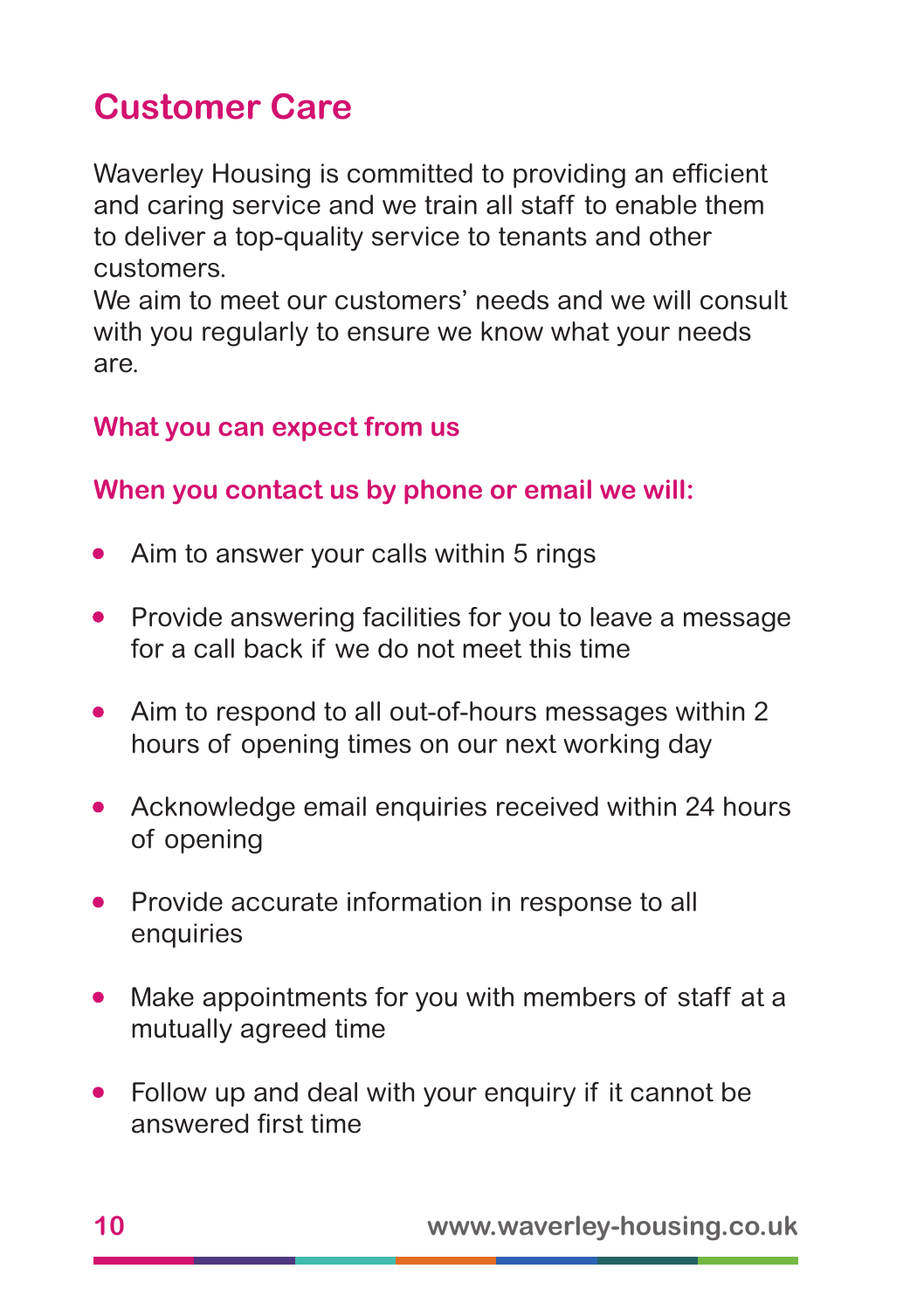- Maintain all information systems in accordance with General Data Protection Regulations
- Be polite and friendly at all times.

#### **When you write to us, we will:**

- Respond within 5 working days
- Reply in plain English
- Respond in different languages or format at your request.

#### **When a member of staff or contractor visits your home, for whatever reason:**

- You will be treated with respect and courtesy
- All information given will be treated as confidential
- We offer appointments at times to suit you, and any follow up actions will be arranged within a reasonable time-frame
- Our staff will always wear an identification badge and where appropriate wear Waverley Housing clothing
- We leave a card if you are out when we visit to let you know you can re-arrange your appointment.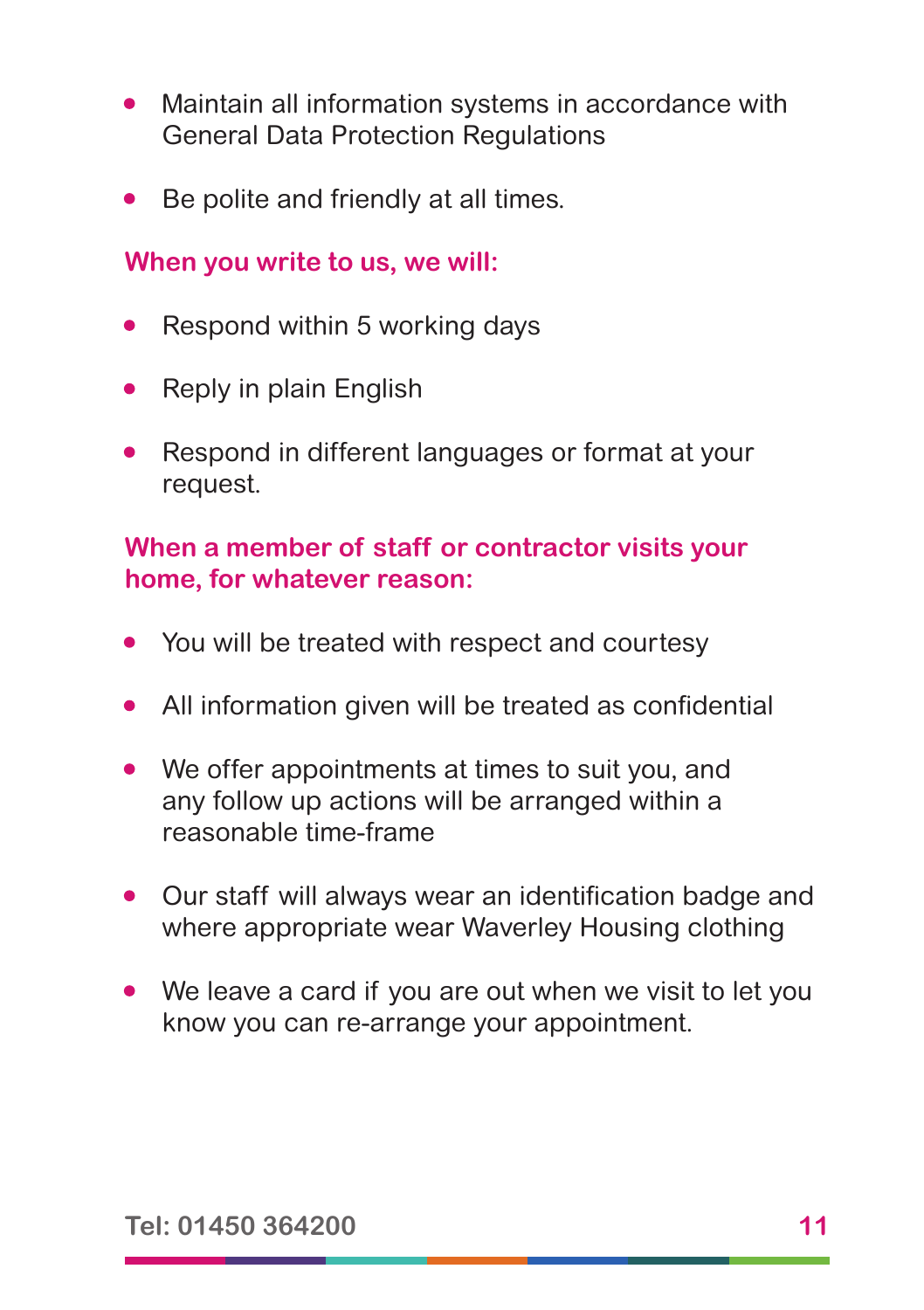## **Complaints**

As part of our commitment to deliver high-quality customer services, we value complaints and use this information to improve our service. If something is wrong or you are dissatisfied with our service, please let us know.

You can make a complaint in person, by phone, email or in writing. If you feel unable or reluctant to make a complaint yourself, we will accept complaints from your representative, providing we have your signed consent for them to act on your behalf.

We have a two stage Complaints Handling Procedure; however, we will always try to deal with your complaint quickly. If it is obvious that your complaint requires a more detailed investigation, we will let you know and keep you updated on progress.

For further information on our Complaints Handling Procedure please refer to our Complaints leaflet or contact us on **01450 364200** or on our website **[www.](http://www.waverley-housing.co.uk) [waverley-housing.co.uk](http://www.waverley-housing.co.uk)**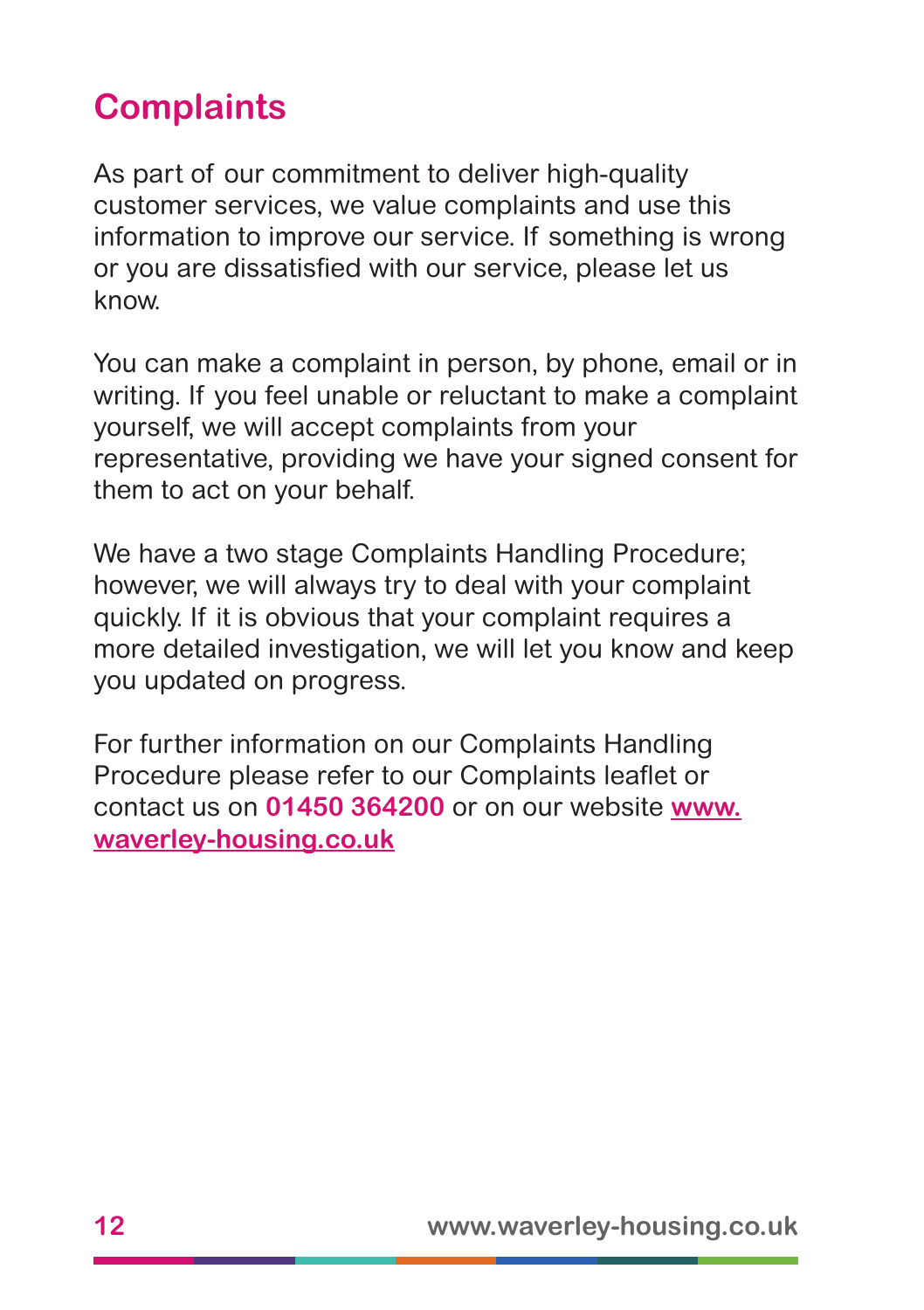If you are not happy with the outcome of your complaint you may refer the matter on to the:

**Scottish Public Services Ombudsman Bridgeside House 99 McDonald Road Edinburgh EH7 4NS**

**SPSO Freepost** (this is all you need to write on the envelope, and you do not need to use a stamp)

**Tel: 0800 377 7330**

**Online contact [www.spso.org.uk/contact-us](http://www.spso.org.uk/contact-us)  Web: [www.spso.org.uk](http://www.spso.org.uk)**

#### **Reporting a Significant Performance Failure**

A significant performance failure is when a Registered Social Landlord fails to do something they should have or takes action that puts tenants interests at risk. It will normally relate to the landlords failure to meet their legal requirements or responsibilities to a tenant and it will affect many or all of the landlords tenants.

A complaint between an individual tenant and a landlord is not a significant performance failure.

If you think we have committed a significant performance failure you should report it to us first to give us a chance to fix the problem. If we do not deal with the failure or agree to do something but fail to do so you can report us to the Scottish Housing Regulator. You can contact them by going to [www.scottishhousingregulator.gov.uk](http://www.scottishhousingregulator.gov.uk) or phoning 0141 271 3810.

**Tel: 01450 364200 13**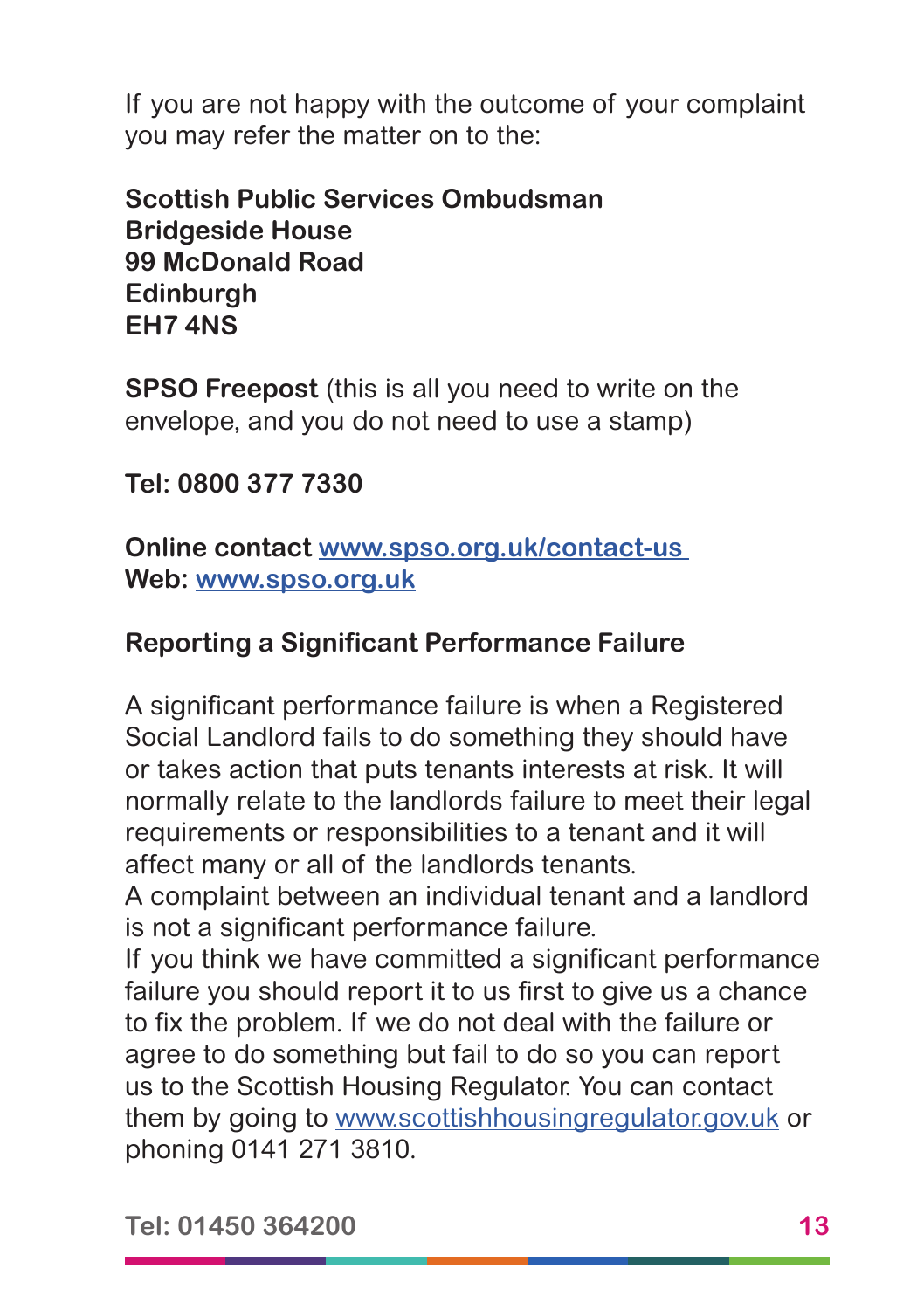## **Communication**

Waverley Housing recognises the importance of communicating with our tenants efficiently. We will provide you with information about our services and any other issues that could affect your tenancy. We will do this by:

- Giving you a welcome pack containing all the pertinent information you will require regarding your tenancy when you sign up to your new home
- You will receive an annual report on our performance, giving full information about the Scottish Social Housing Charter, and how we are performing against this
- Policies will be put on our website All documents referred to in this handbook are available in the Library on the Home Page and we will provide hard copies upon request and in different languages or format if required
- You can follow us on Twitter: **@WaverleyHousing** or like us on Facebook **[www.facebook.com/](http://www.facebook.com/			WaverleyHousing)  [WaverleyHousing](http://www.facebook.com/			WaverleyHousing)**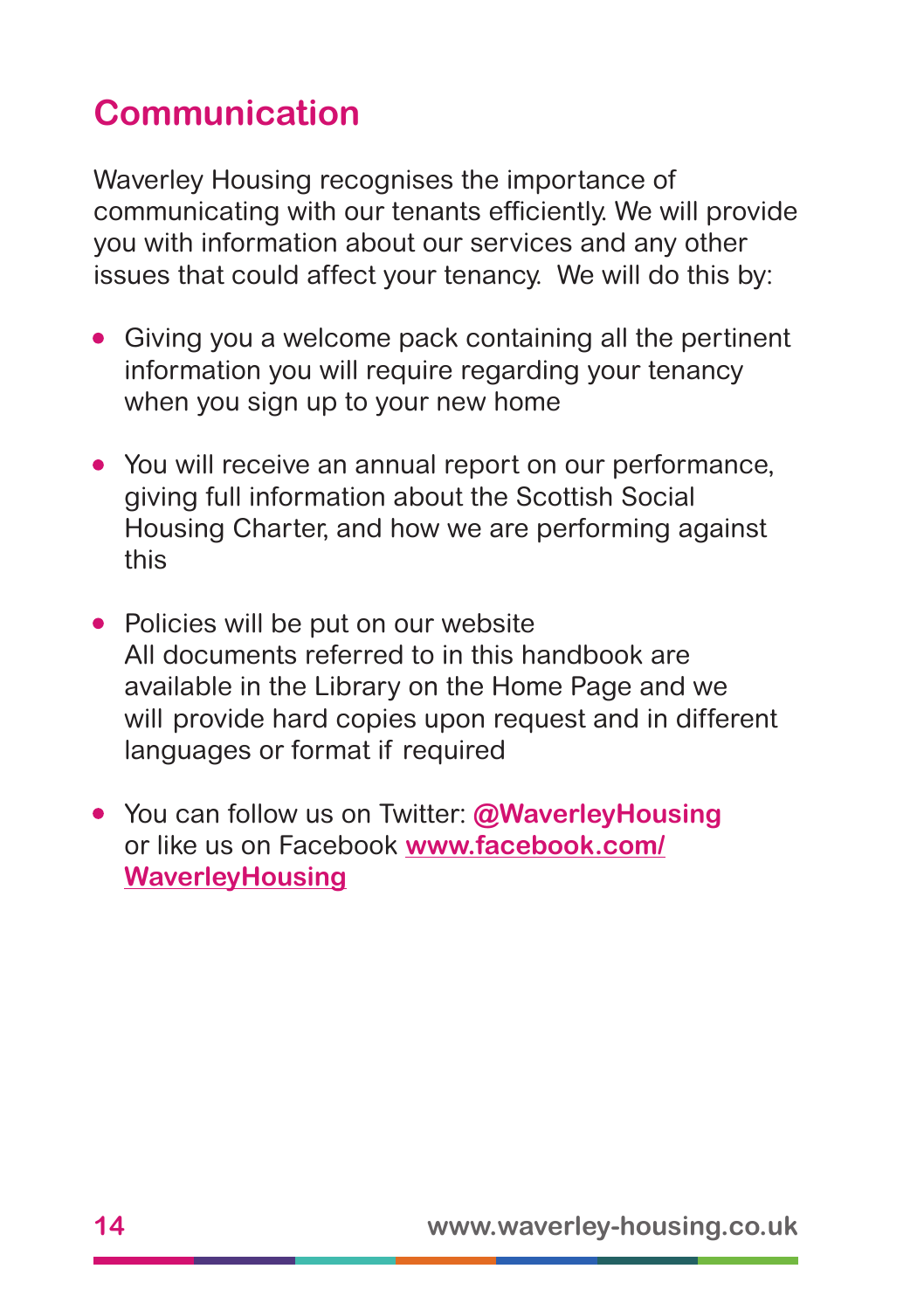



**Tel: 01450 364200 15**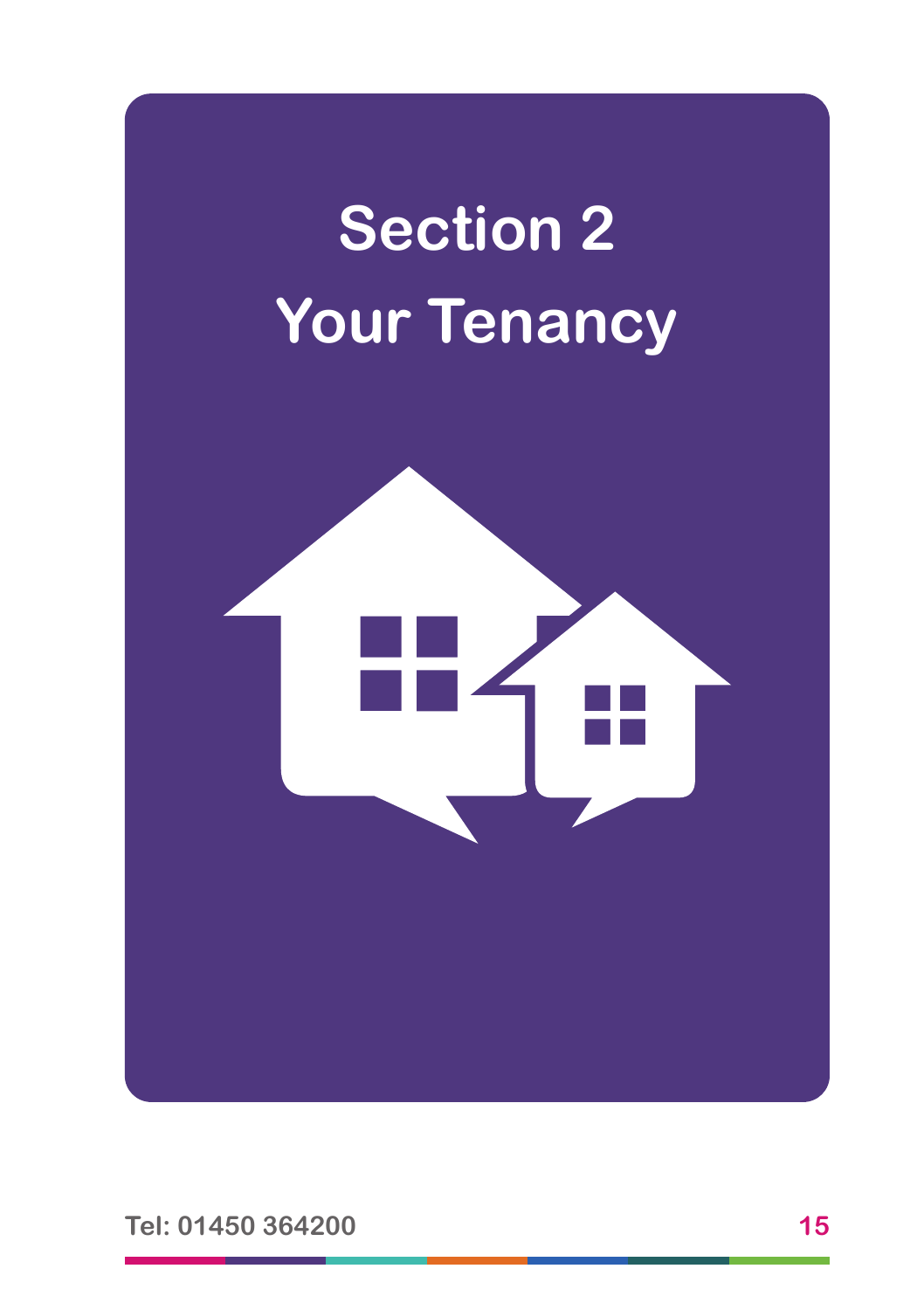Your tenancy agreement, called the Scottish Secure Tenancy (SST), or Scottish Short Secure Tenancy (SSST), is a legal contract between you and Waverley Housing. It contains the rights and responsibilities you have (as the tenant) and Waverley Housing has as your landlord.

## **Waverley Housing's Responsibilities**

- To maintain its properties to a high standard, making sure they are, wind and watertight, habitable and in all other respects fit for human habitation
- To ensure repairs are carried out within set time-scales
- To look after common areas so that residents have a pleasant environment to live in
- To involve residents wherever possible in decisions which affect their homes or areas that they live in
- To monitor and report our performance against the outcomes contained in the Scottish Social Housing Charter
- We are committed to the prevention of domestic abuse. Domestic abuse impacts on individuals, children, families and communities and is a significant cause of homelessness. Through effective multi agency working, shared awareness, training and a joined up response by agencies the overall aim of prevention of domestic abuse is a key objective of Waverley Housing.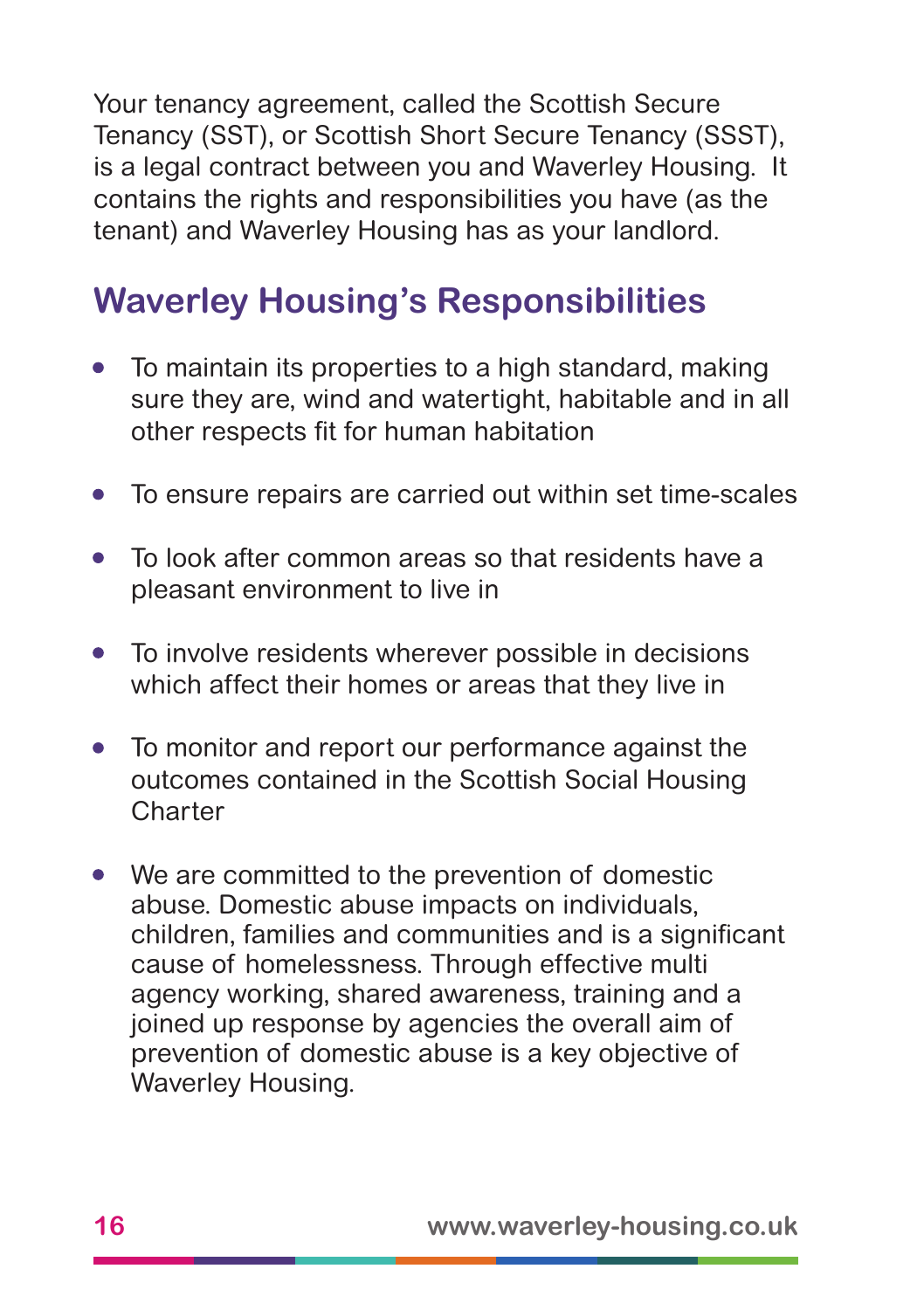• We also have the right to enter your house to carry out repairs and inspections. We will always ask you when we can enter your home before we visit you, but in the case of an emergency or where we are legally required to carry out certain inspections or works we have the right to force entry if necessary.

## **Tenants' Responsibilities**

- You have the right to occupy your home as long as you (and anyone living with or visiting you) comply with the terms of your tenancy agreement
- You must occupy your property as your only, or principal, home
- You pay your rent, including service charges if applicable on time, or make an arrangement if you fall behind with your payments
- You report repairs promptly
- You will not let out your home unless you get written permission from us
- You keep your property, gardens and communal areas clean and tidy
- You control pets and prevent them from fouling the common areas
- You put all rubbish in the bins provided and return them to their proper place once emptied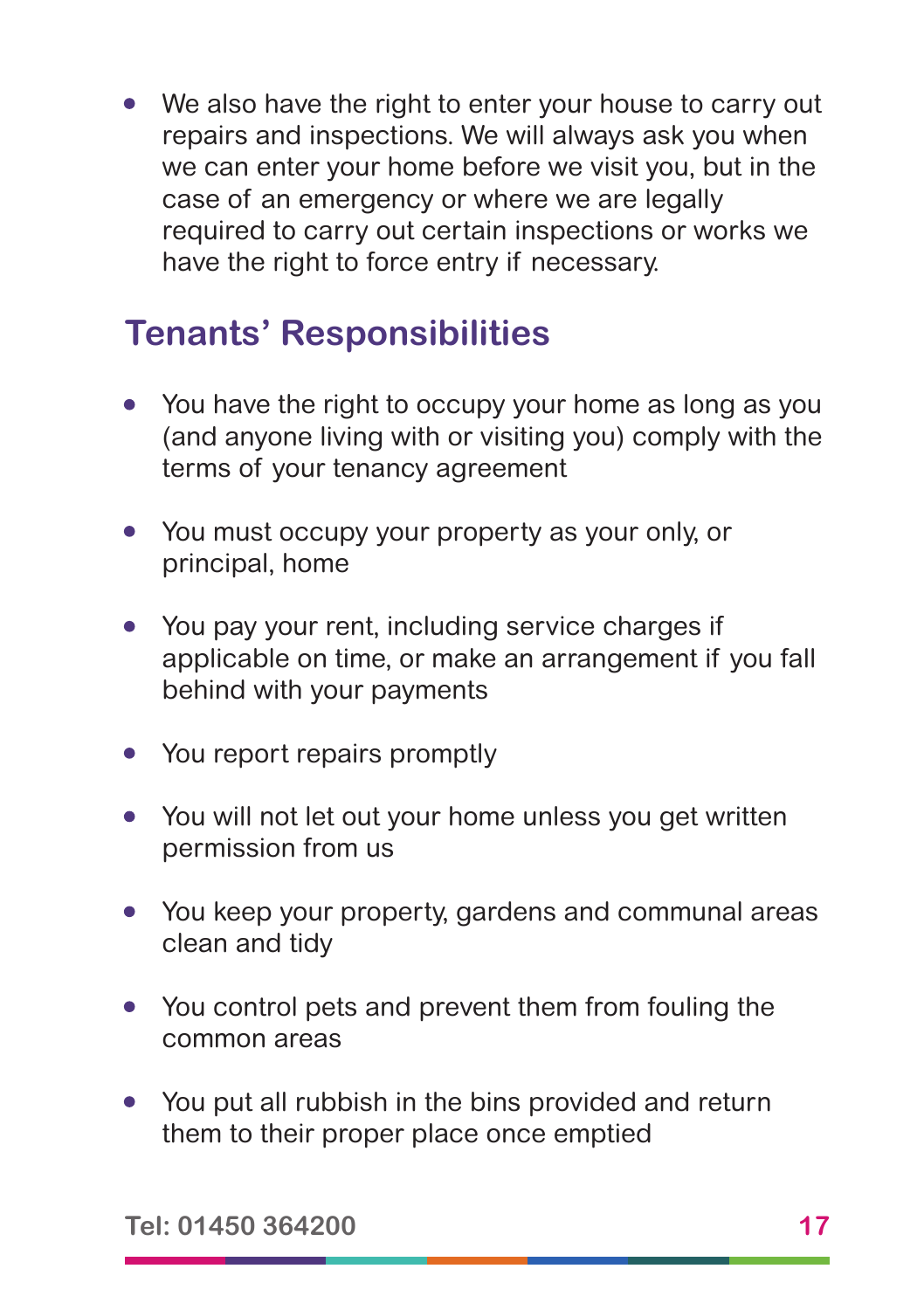- You avoid disturbing neighbours by engaging in any form of anti-social behaviour
- You let us know if you are going away for more than four consecutive weeks
- You give us at least 28 days' notice when terminating your tenancy
- You treat staff and neighbours with respect and not act in an antisocial or threatening manner
- You will allow access to your property for any repairs, checks or planned maintenance work
- Request permission from Waverley Housing for any alterations or improvements you want to make to the property or within the curtilage of the property.

If you break any of your responsibilities, you will be in breach of your tenancy agreement and you could lose your home.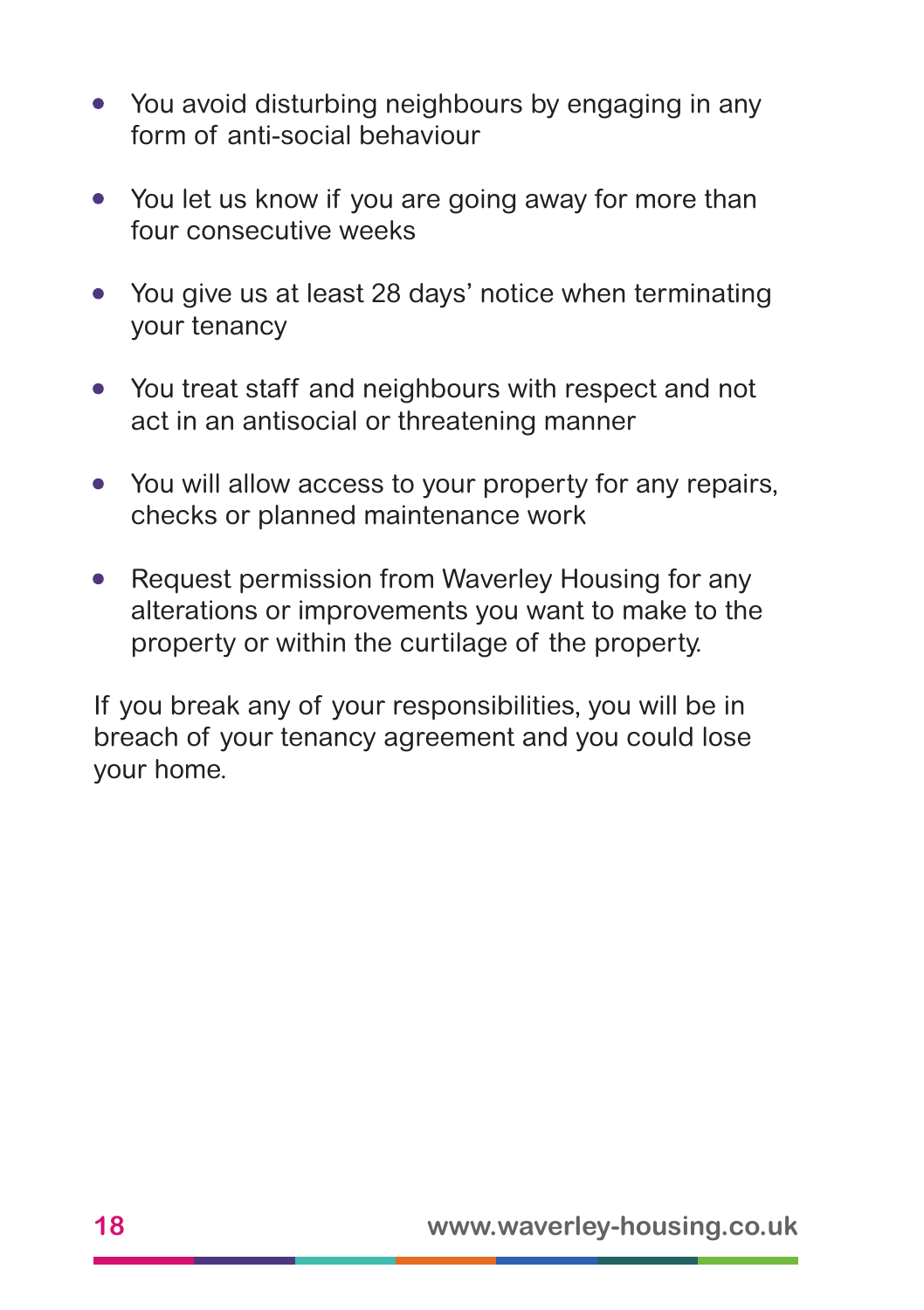## **Moving In**

When you receive the keys to your new home we will ask you to:

- Make arrangements as to how you will pay your rent
- Become aware of who your gas and electricity suppliers are and take responsibility for the power supply
- Transfer your TV licence or buy one
- Put your spare keys in a safe place. If you lose them it is your responsibility to arrange and pay for a lock change. We do not keep spare keys for our properties. If you ask us to change the locks for you, you will be recharged the cost
- Ensure you arrange your own home contents insurance
- Please complete and return to us the Fittings Checklist which you will be given when you sign up for your tenancy.

We will ensure that the house has had any necessary repairs carried out and make sure that the gas and electricity fixtures and fittings have been checked and are safe to use. If there are outstanding repairs required, you will be informed of them and suitable arrangements will be made with you to have these works carried out.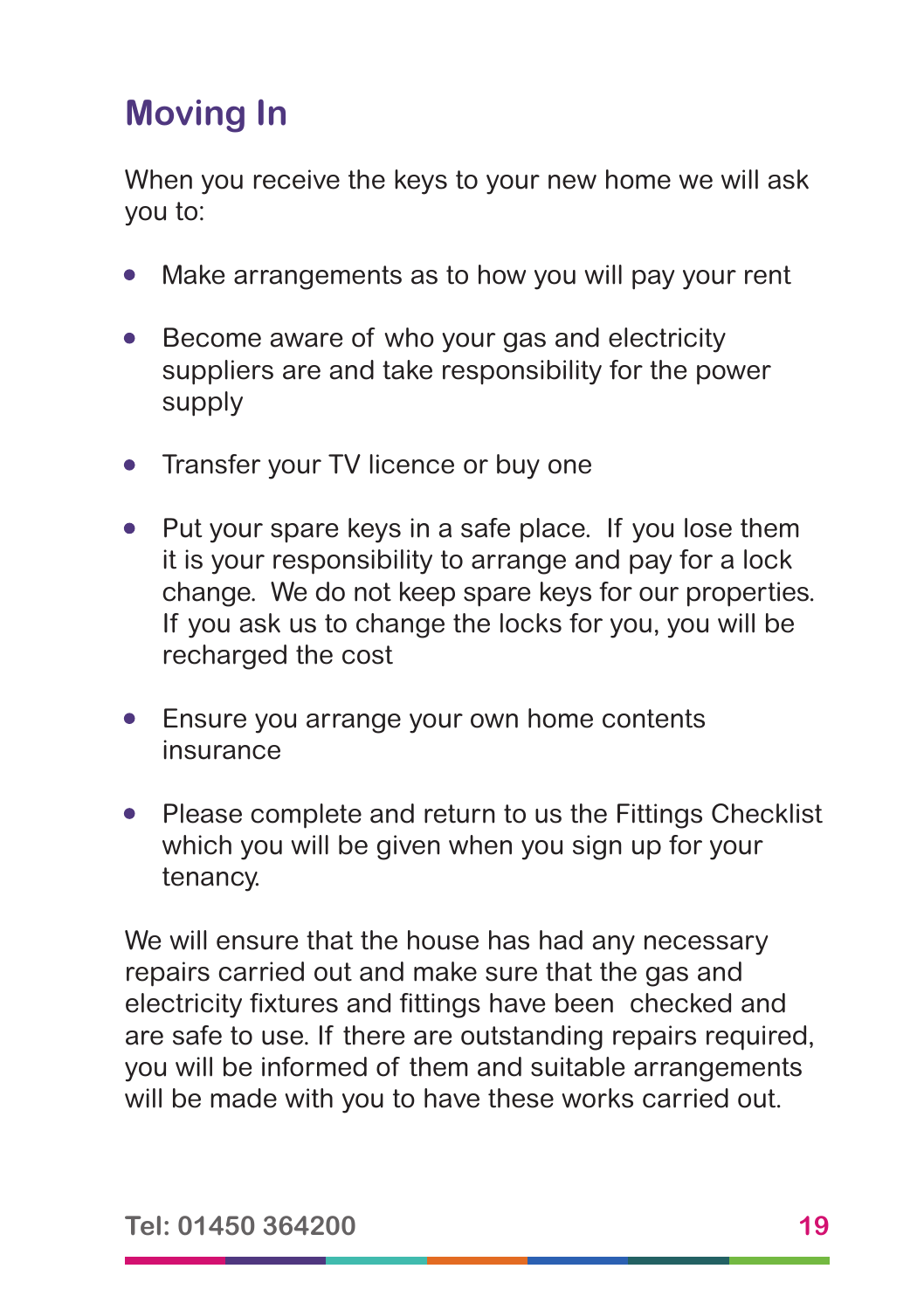We will visit you within the first six weeks of your tenancy to see how you are getting on and to answer any questions you may have. You can request a visit from your Housing Officer at any time and we would encourage you to do so at an early stage if you have problems with your tenancy.

Please note that Waverley Housing do not give permission to tenants living in flatted accommodation (unless on the ground floor) to lay laminate flooring. Please contact us if you are considering undertaking any alterations or improvements to your home or garden.

## **Being a Good Neighbour**

Getting along with your neighbours is one of the most important factors that determine whether you're going to be happy in your home.

Your Tenancy Agreement places a number of obligations on you to ensure that you do not behave in a way that disrupts the peace and quiet of your neighbours or the area that you live in.

Problems with neighbours can range from behaviour causing distress or alarm to clash of lifestyles. The common term for this is Antisocial Behaviour. If you are experiencing this, you must inform us immediately and we will try to solve the problem.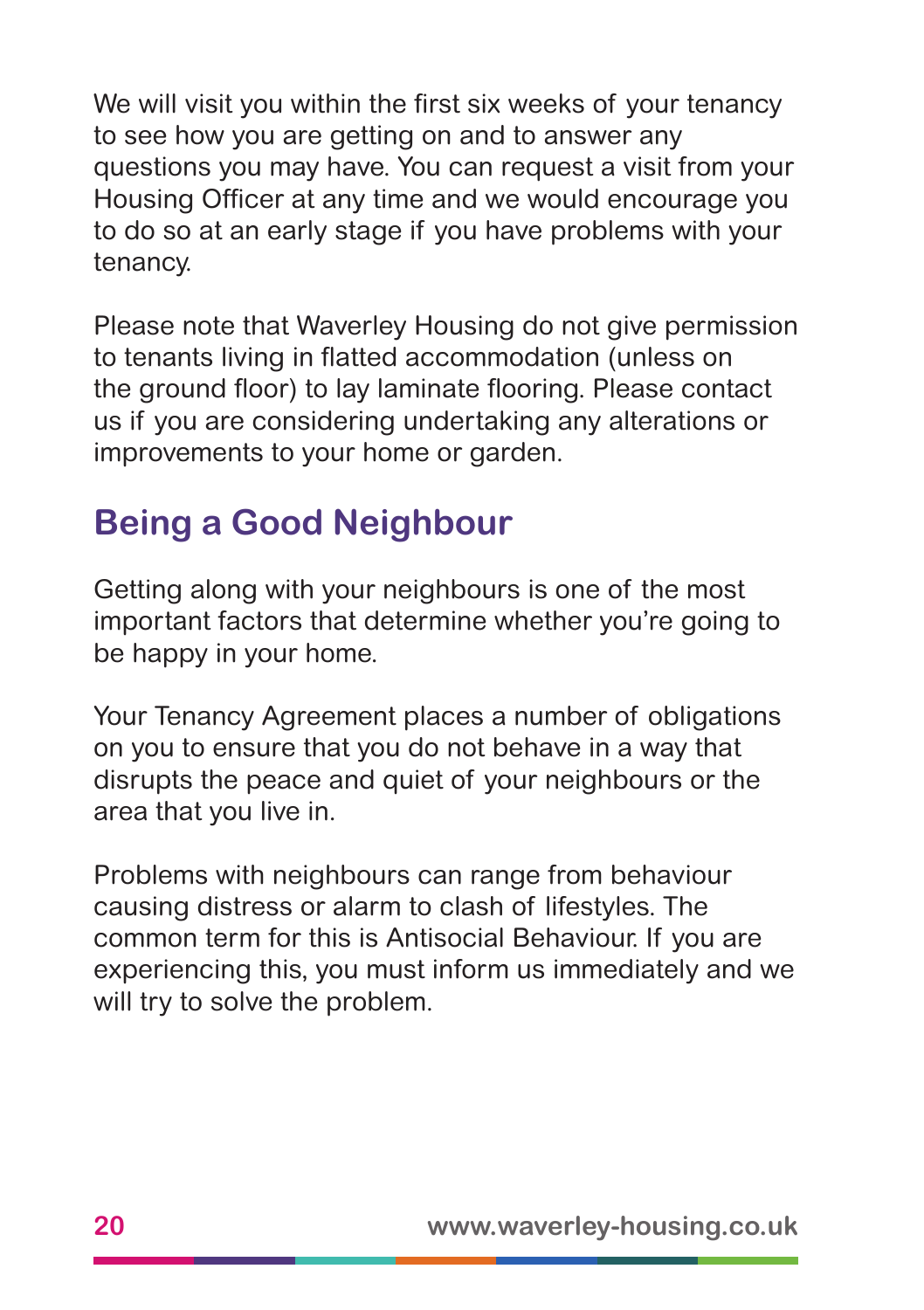We have a robust Antisocial Behaviour Policy which sets out how we can help you deal with it. We work with agencies such as the Antisocial Behaviour Unit (ASBU) at Scottish Borders Council and we will investigate any incidents to ensure appropriate action is taken.

Remember, any criminal behaviour or activity must be reported to the police on 101.

## **Smoking Ban**

In 2006 legislation came into force in Scotland making it a criminal offence for employers to allow smoking in workplaces that are under their control. This legislation is designed to protect workers from the known health effects of passive smoking. Waverley Housing has a duty of care both to our staff and contractors who work on our behalf.

It is an essential part of our working day to visit tenants at home; Waverley Housing requests your cooperation to protect our staff and contractors from the effects of passive smoking.

Tenants and members of their household are required not to smoke in their home for at least one hour prior to any staff or contractor visits. Where tenants or members of their household refuse to cooperate our staff and contractors are permitted to refuse to enter the tenants home and will report the matter to their line manager. Waverley Housing thank you in advance for your cooperation.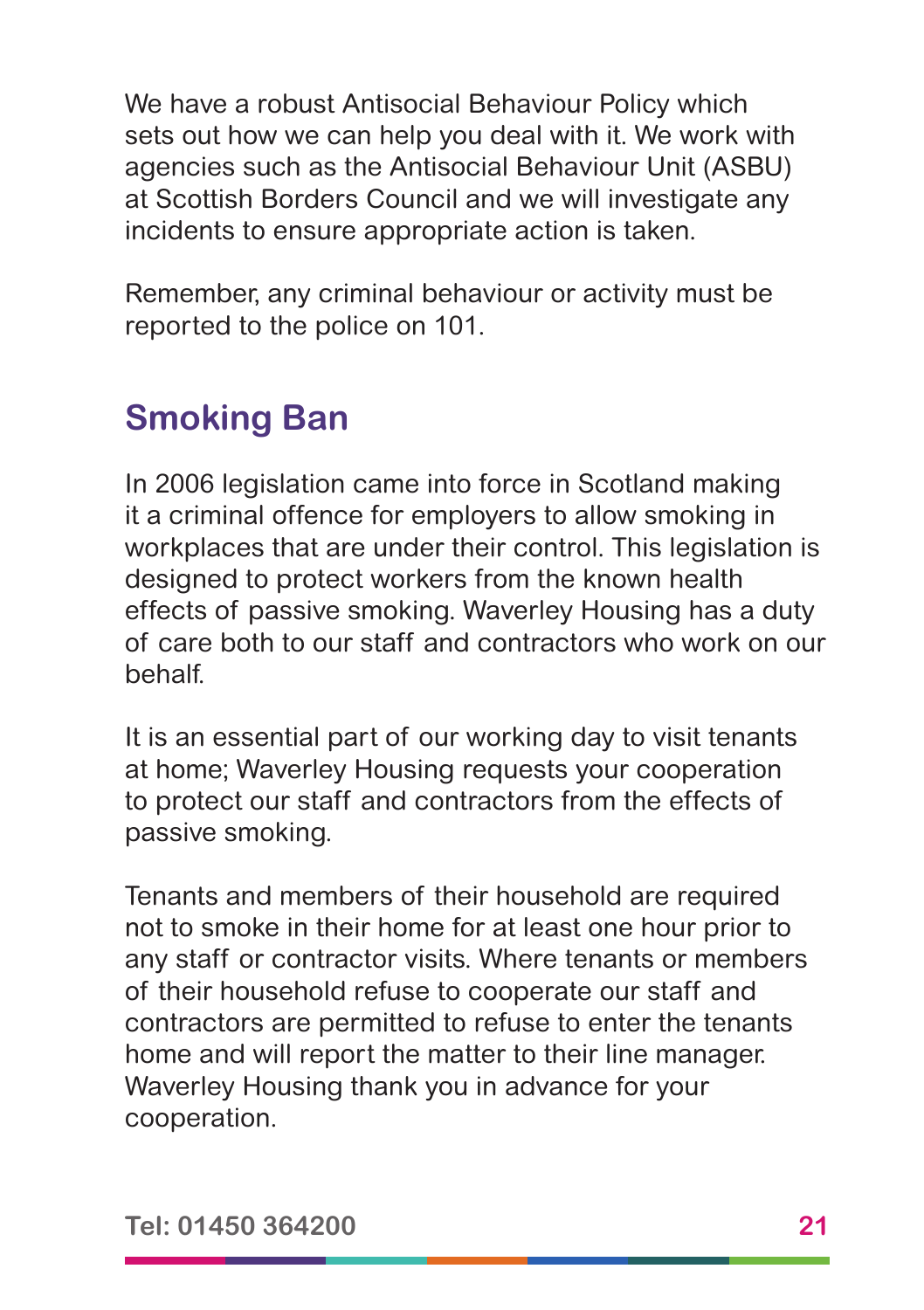## **Communal Areas**

#### **Estate Management**

We inspect all common areas on our estates regularly to ensure safety and that their appearance is maintained to appropriate standards. We carry out Formal Estate Inspections accompanied by tenants, Board Members and Locally Elected Members. If you would like to take part in one of these inspections, please contact your Housing Officer, or watch out for an invitation through the post inviting you to one in your area.

If you are concerned about the condition of any of the common areas for which we have responsibility, please contact us.

#### **Bins and Recycling**

When you sign up for your tenancy, we will tell you when your bins will be collected. You must however make your own arrangements to have any bulky items removed. You must not dump these as this is considered as "fly-tipping" and is an offence as well as a breach of your Tenancy Agreement.

#### **Stair Cleaning**

We provide a stair cleaning service in some areas and this is paid for by residents who receive the service. Not everyone receives this service and if you don't then you must take your turn to clean the communal stair.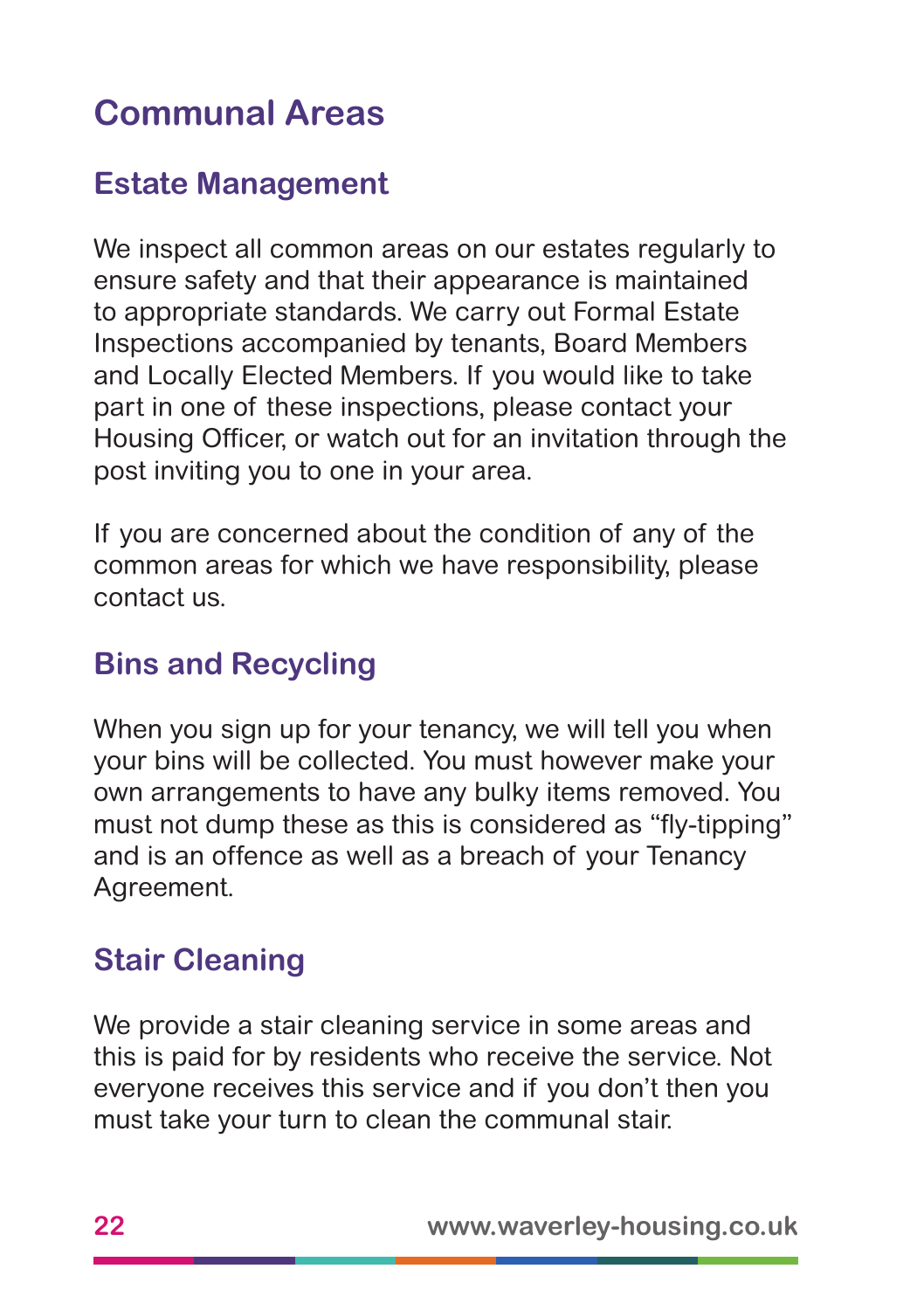#### **Stairwell**

It is vitally important that you keep the communal area tidy, not just for you but your neighbours too. Fires within common areas are a regular occurrence and can happen at any time. To prevent this, we ask you to dispose of any unwanted items in the appropriate manner. If you have any bulky or large items, please contact Scottish Borders Council and arrange an uplift. These should be taken outside your flat on the day of collection and not before. Failure to make the proper arrangements to dispose of your items will result in Waverley Housing carrying out the work and you will be recharged. Please do not leave rubbish, bikes, old furniture, etc in common stairwells as these can be a fire risk or a trip hazard. People have lost their lives or been injured by not following these simple fire safety measures – let us ensure this does not happen where you live.

#### **Gardens**

If you have a garden, then you are responsible for maintaining it. If you don't maintain it, Waverley Housing may carry work out on your behalf, but you will be charged for this. You cannot have bonfires in gardens. Waverley Housing provides a grass cutting service to common areas where we provide a Factoring service.

#### **Fencing**

All requests to erect fencing must be made in writing and permission must be granted before purchasing or erecting a fence. In certain circumstances planning permission for fencing may also be required.

**Tel: 01450 364200 23**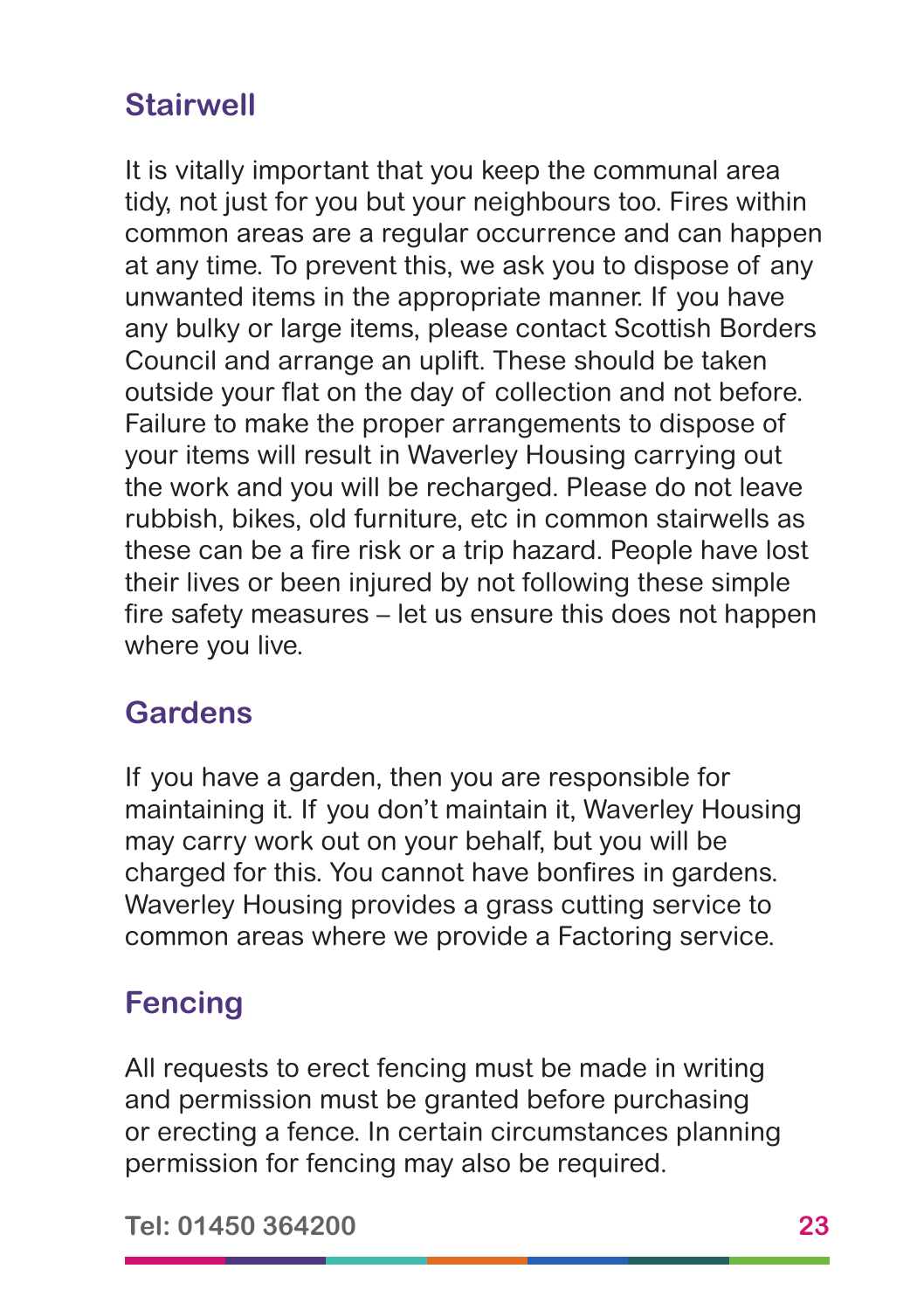## **Vandalism**

Incidents of vandalism are rare, but they do happen. If you witness someone vandalising a property, please call the police. If we find out that a Waverley Housing tenant (or a visitor to their property) caused the vandalism, we may take action against them. If you find damage caused by vandalism, please report it to us immediately. You should also report this to the Police and obtain an incident number.

## **Running a Business from your home**

Your home is in a residential area and is let to you as living accommodation, so you must not run a business from it unless you have our permission in writing. You should request permission from our Housing Services Manager.

#### **Parking**

You must not park in any 'no parking' areas and must follow the rules of any scheme in your area. This also applies to members of your family or any visitors to your home.

Parking is on a first come first served basis, unless specified.

You must not park in a way that blocks access for other residents, emergency vehicles or services or on pavements and verges. You are not permitted to park in allocated disabled bays unless you have a Registered Blue Badge.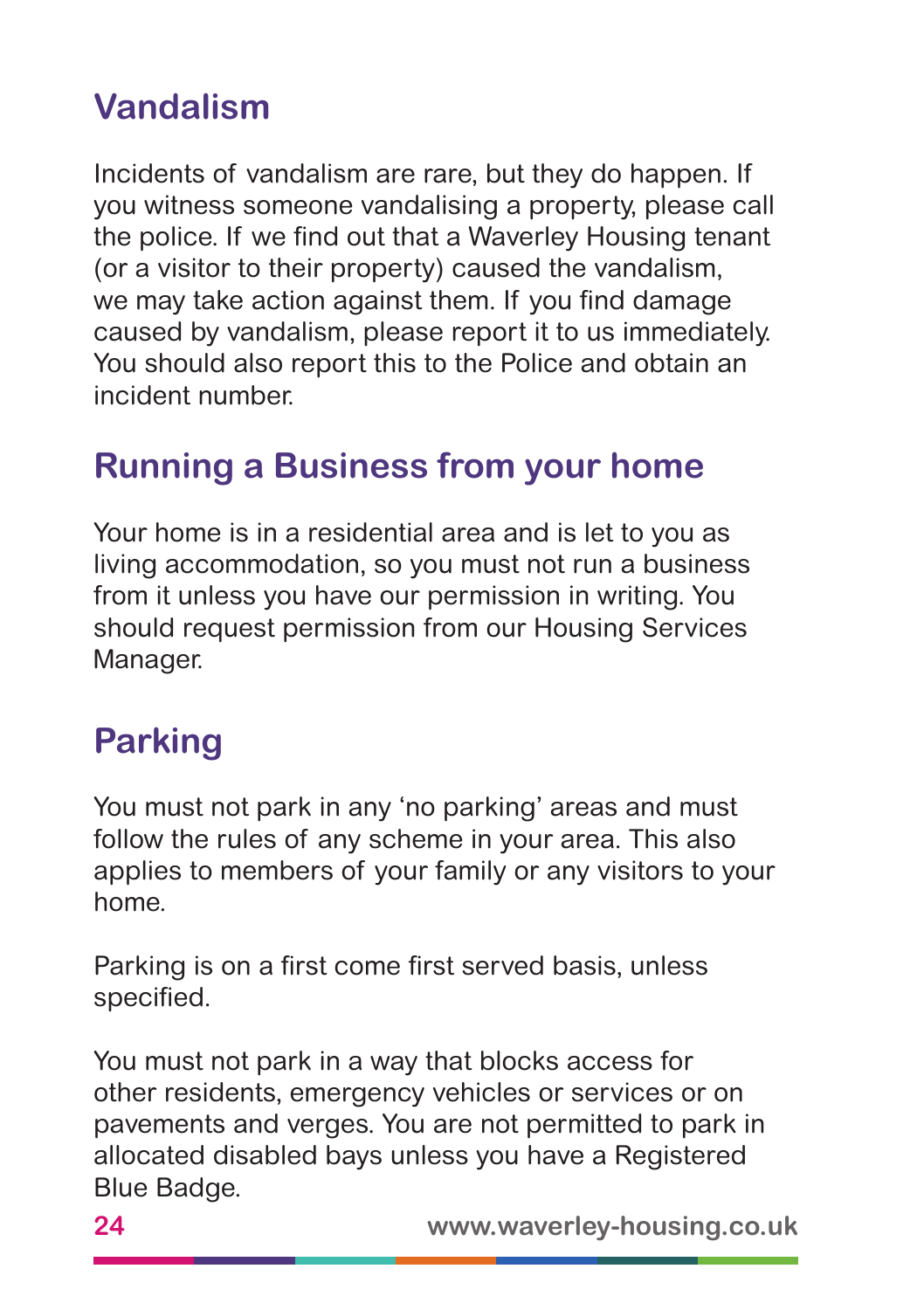Tenants are not permitted to repair or maintain vehicles for commercial purposes or allow vehicles to cause a nuisance to others on any roads, parking areas or courtyards.

Parking of vehicles within the boundary of your property must be on a driveway which must be to a specified standard and have our written permission. Under no circumstances should vehicles be parked on designated garden ground.

## **Pests and Vermin**

Pests and vermin such as mice, rats, wasps, beetles and fleas are the most common household pests and it is important you know what to do if this affects your home.

#### **In Your home**

If you are experiencing pests in your home and do not want to treat the problem yourself, you can contact Environmental Health at Scottish Borders Council 0300 100 1800. Please note that there may be a charge for any work they carry out.

#### **In Communal Area**

If you notice pests in common areas, such as bin stores please contact Waverley Housing. We will investigate and carry out any works required.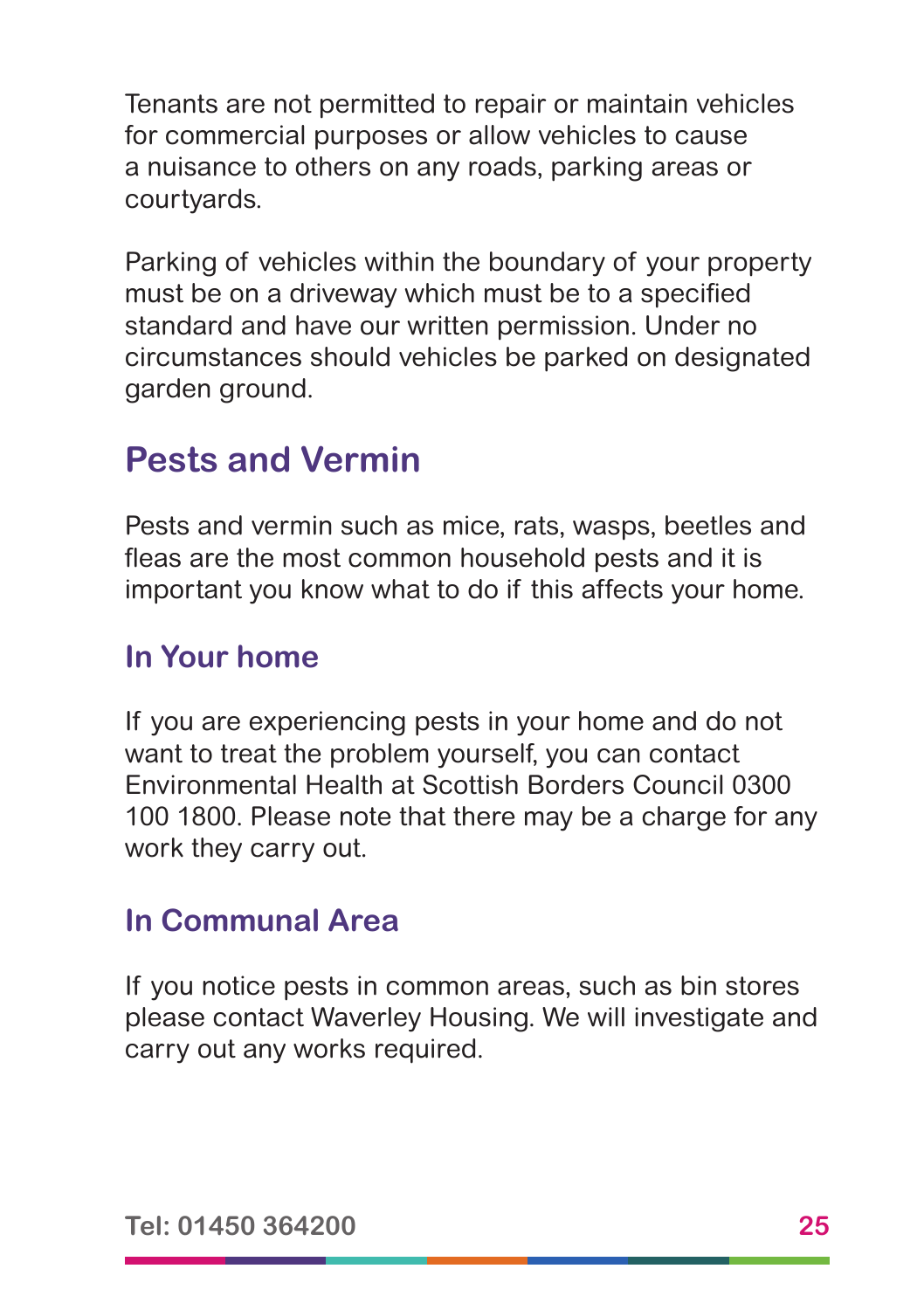## **Pets**

Tenants may, subject to certain conditions, keep a domestic pet but before doing so must obtain our written permission. The maximum number of pets allowed in a property shall be limited to two unless our written permission has been granted to allow more than two. Pet owners should take care to ensure that their pets do not cause nuisance or annoyance to neighbours or cause damage to any property . Pet owners are responsible for ensuring their pets do not foul the house or any common areas. All documents referred to in this handbook are available in the Library on the Home Page

## **Mutual Exchanges**

Mutual exchanges are encouraged where they will improve the housing circumstances of both parties. Local Authority tenants and tenants of other Registered Social Landlords can normally exchange their homes with tenants of Waverley Housing. Waverley Housing tenants wishing to exchange must seek our written approval.

Similarly, tenants of other landlords must seek written approval from their landlord. A mutual exchange will not be permitted without the express written agreement of all the landlords concerned.

Please note that safety inspection checks must be carried out as part of the Mutual Exchange process and tenants are liable for the costs; your Housing Officer will be able to advise you as to how much it will cost or you can contact us via info@waverley-housing.co.uk.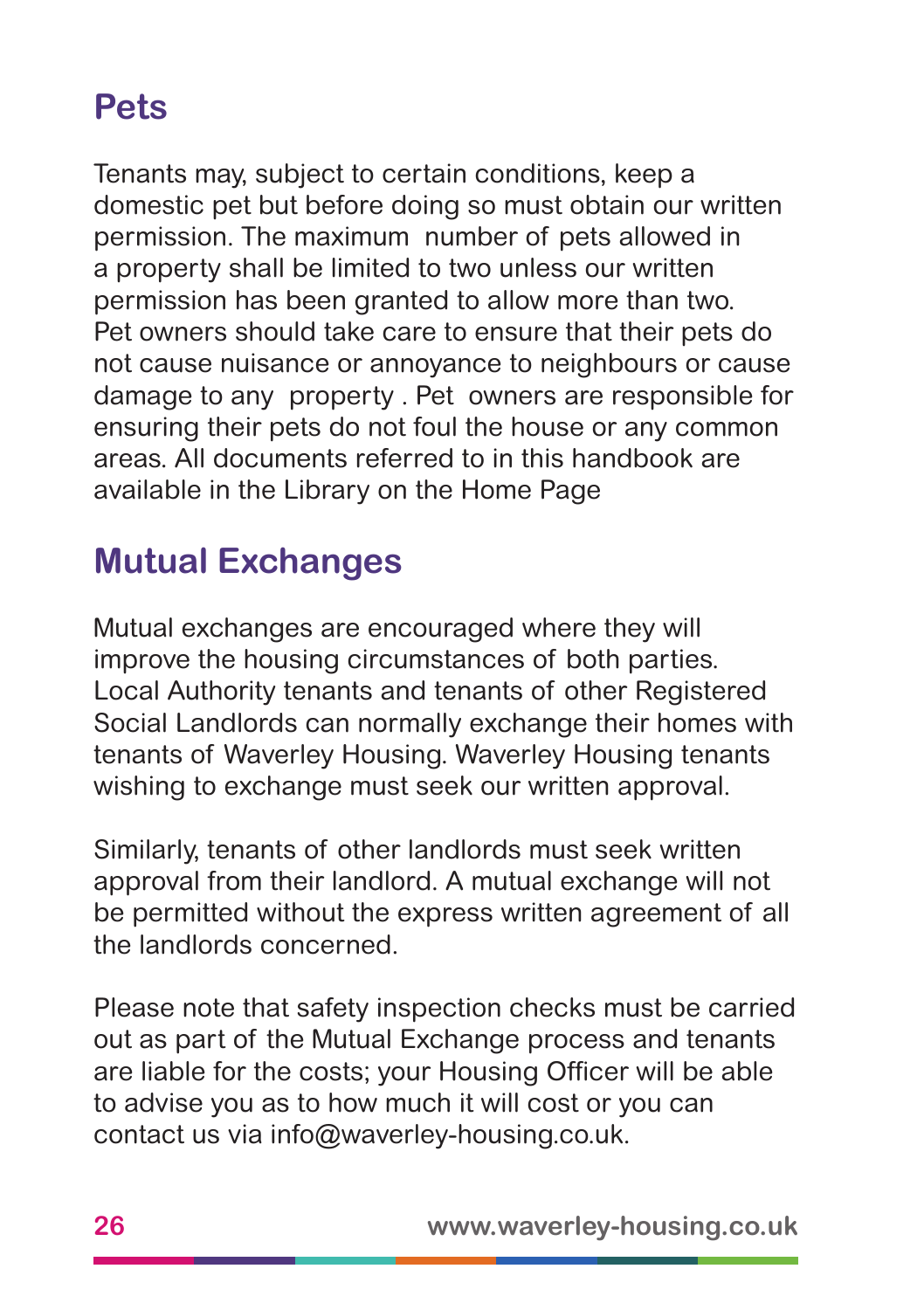Waverley Housing reserves the right to refuse an exchange where it considers that the exchange will result in overcrowding or under occupancy or that the house is in an unsuitable condition regardless of any mutual agreements between tenants.

Waverley Housing will refuse such consent only if it has reasonable grounds to do so, which grounds are in accordance with Section 33(3) of the Housing (Scotland) Act 2001.

All documents referred to in this handbook are available in the Library on the Home Page or contact our office.

## **Ending Your Tenancy**

If you wish to end your tenancy you must give us at least 28 days' notice in writing. Although it is possible to delay your leaving date, you can only leave sooner if we agree in writing or you have paid the rent for the 28 day period. Please note that this is not equivalent to four weeks, the date you notify us of your intention to terminate is counted as day 1. For example, if you give your termination notice on 1st of the month, your tenancy will terminate on 28th of the month (28 actual days). Your rent will be due up to and including the 28th day and your keys will be due back to us by 9:30 am on the 29th day. For further information regarding this please speak to your Housing Officer.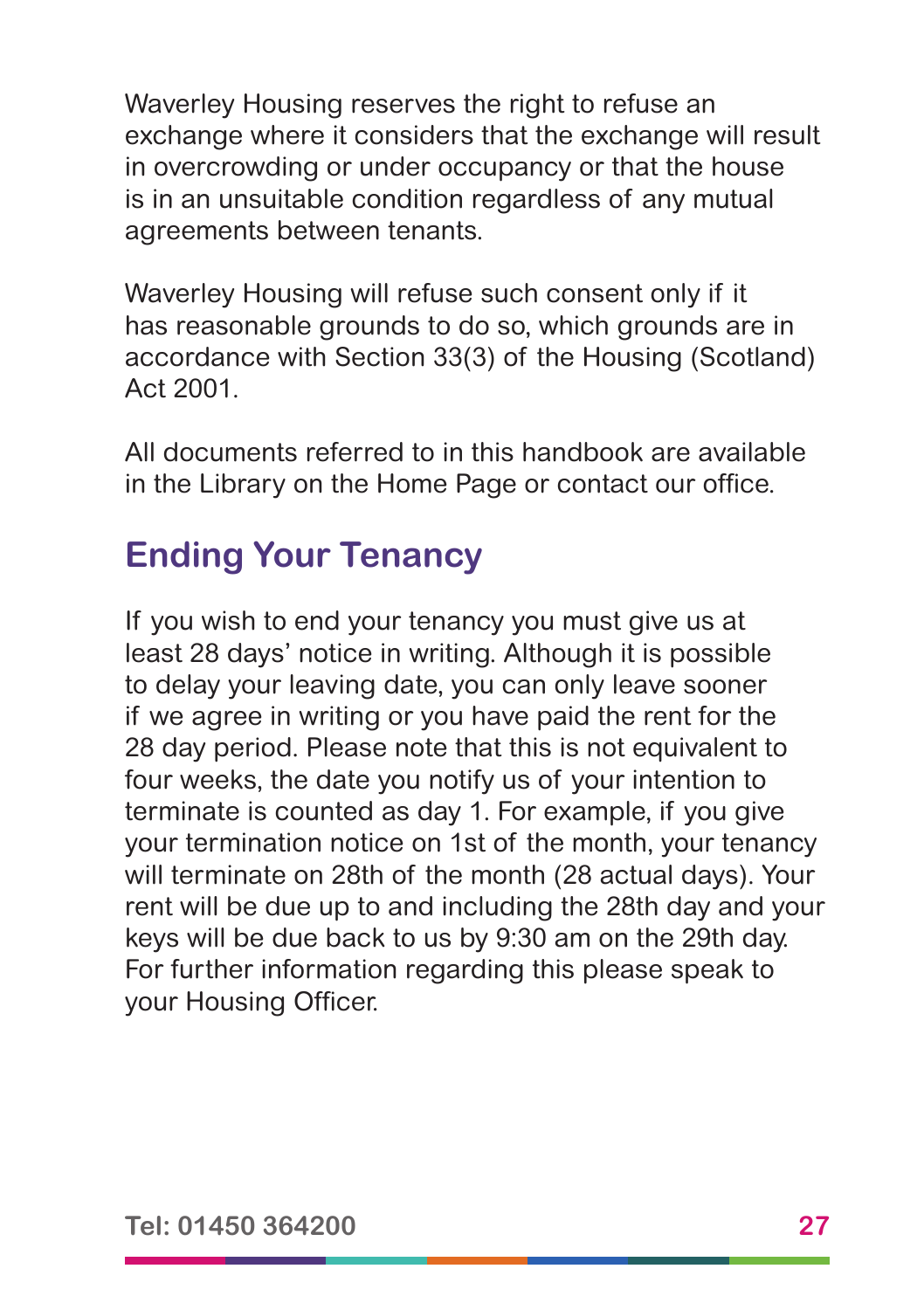On the date you give notice the following procedure is carried out:

- Complete termination form and give forwarding address
- Tenant, joint tenant and any other qualifying occupier aged 16 or over (if applicable) must sign termination form
- We will confirm your date of termination and an appointment will be made with a Property Services Officer to visit your home and identify and discuss any repairs/decoration issues. We will advise you of any works identified as tenants' responsibility, which need to be carried out by you before termination. At this visit we will take a note of your utilities supplier(s)
- When you leave your property, you must remove all furniture and personal belongings; we will make a final inspection visit and you will be recharged for any works, including cleaning and clearing your property, which you have failed to do
- You must hand your keys into the office no later than 9:30 am on the next working day following termination, including door entry fobs if applicable or you will be charged a further day's rent
- You must make sure your rent account is cleared and that any other costs due from you e.g. recharges, are cleared or that you have made an arrangement to pay any outstanding charges due.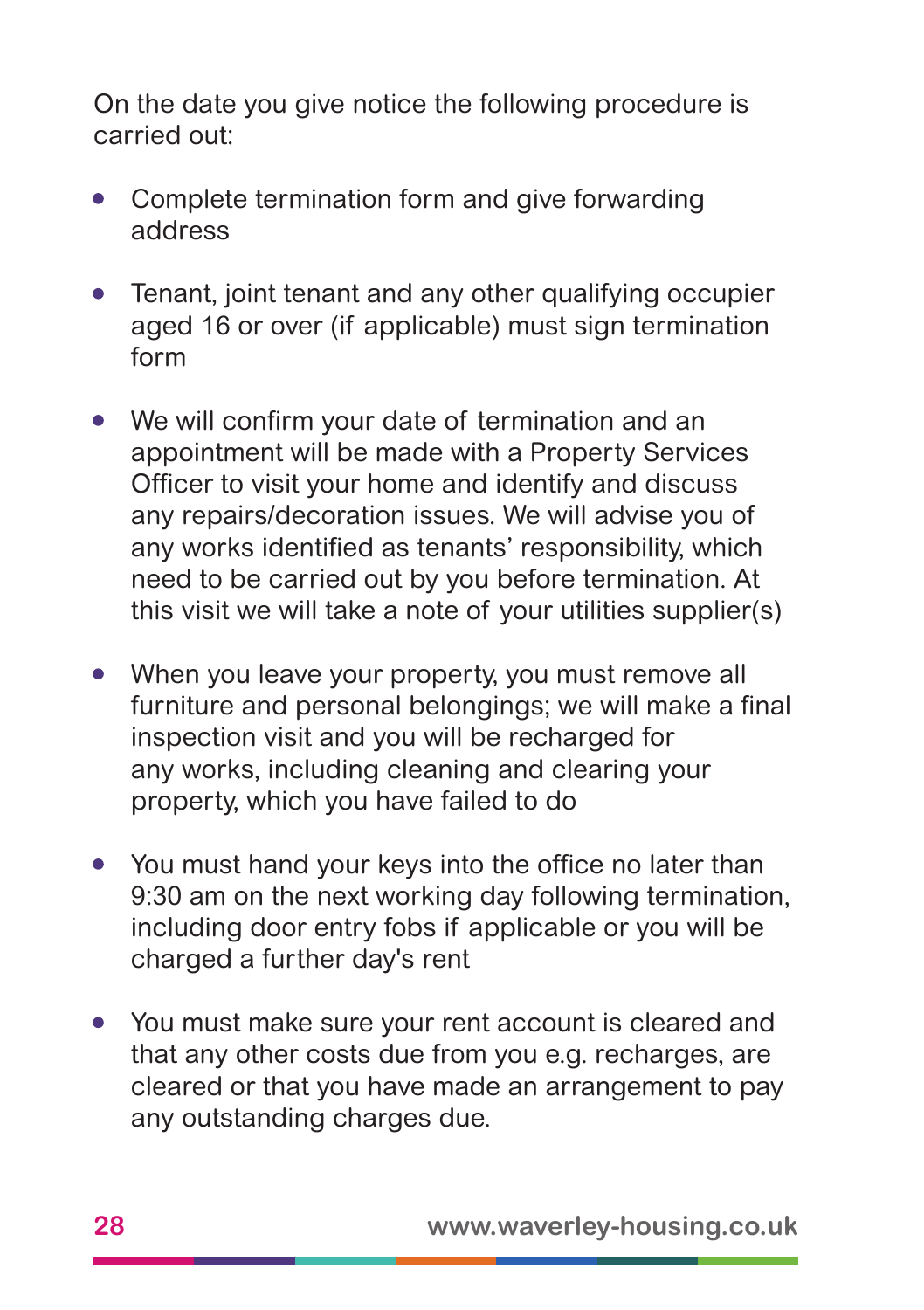## **Domestic Abuse**

In September 2019 Waverley Housing signed up to the Chartered Institute of Housing's Make a Stand pledge, and this is part of our commitment to take action to support tenants or members of their households who are victims of domestic abuse.

## **What is Domestic Abuse?**

Domestic abuse is a pattern of controlling, coercive, threatening, degrading and/or violent behaviour, including sexual violence, by a partner or ex-partner, financial abuse, harassment, stalking and abuse via phone or social media. This list is by no means exhaustive but an example of what can be considered as Domestic Abuse. Often when people think of domestic abuse they think of physical violence, but domestic abuse is very often so much more than that. For many women who live with domestic abuse there will be no scars, bruises or broken bones, but for some it can take their life. No one kind of abuse is more serious than any other.

Domestic abuse can happen to anyone, both women and men, and in all types of relationships – heterosexual, lesbian, gay, bisexual and transgender.

## **How We Can Help**

If you're experiencing domestic abuse, it's really important to talk to someone about it. We're here to help you so you don't have to face it alone. If you feel unsafe in your home, we will listen to you and do everything we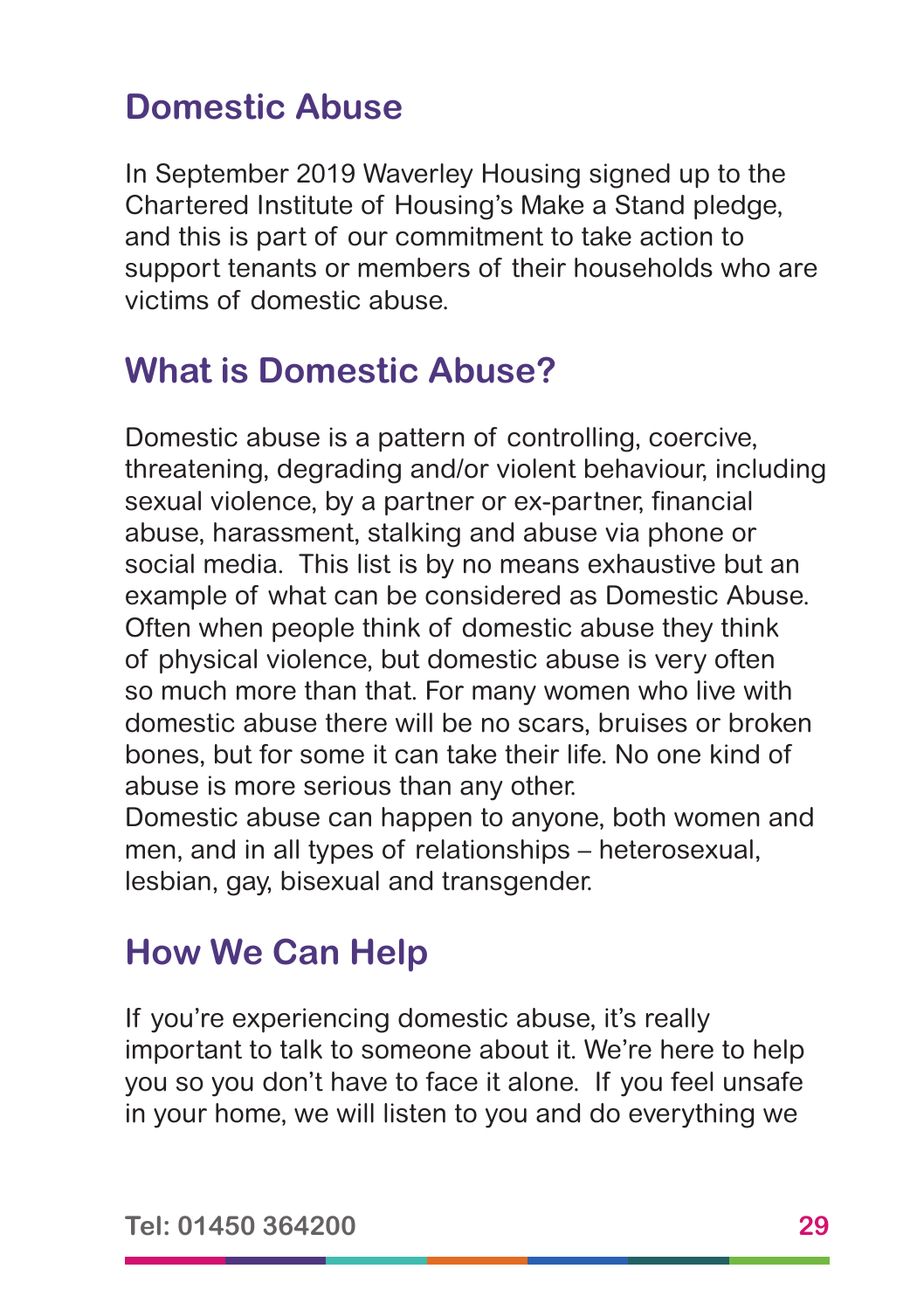can to better your situation and keep you safe, and with your permission make referrals to specialist support agencies such as:

- Domestic Abuse Advocacy Support Service (DAAS) 01835 825024
- Borders Women's Aid Refuge 01835 863514
- Scottish Borders Rape Crisis 0800 054 2445 01896 661070
- Shakti Women's Aid 0131 475 2399
- Children's 1st Domestic Abuse Service 01750 22892

We will assist you to remain in your home where it is safe to do so and can undertake a range of measures to help you feel safer in your home such as working with other agencies and we can fit external lighting, additional door locks and security chains etc.

If you need to speak to us, you can call us on 01450 364200 and ask for your Housing Officer or our Tenant Support Worker.

If you need help when our office is closed, phone the Domestic Abuse Helpline on 0808 2000 247.

For male specific help call Abused Men in Scotland on 0808 800 0024 (Monday -Friday - 9am-4pm).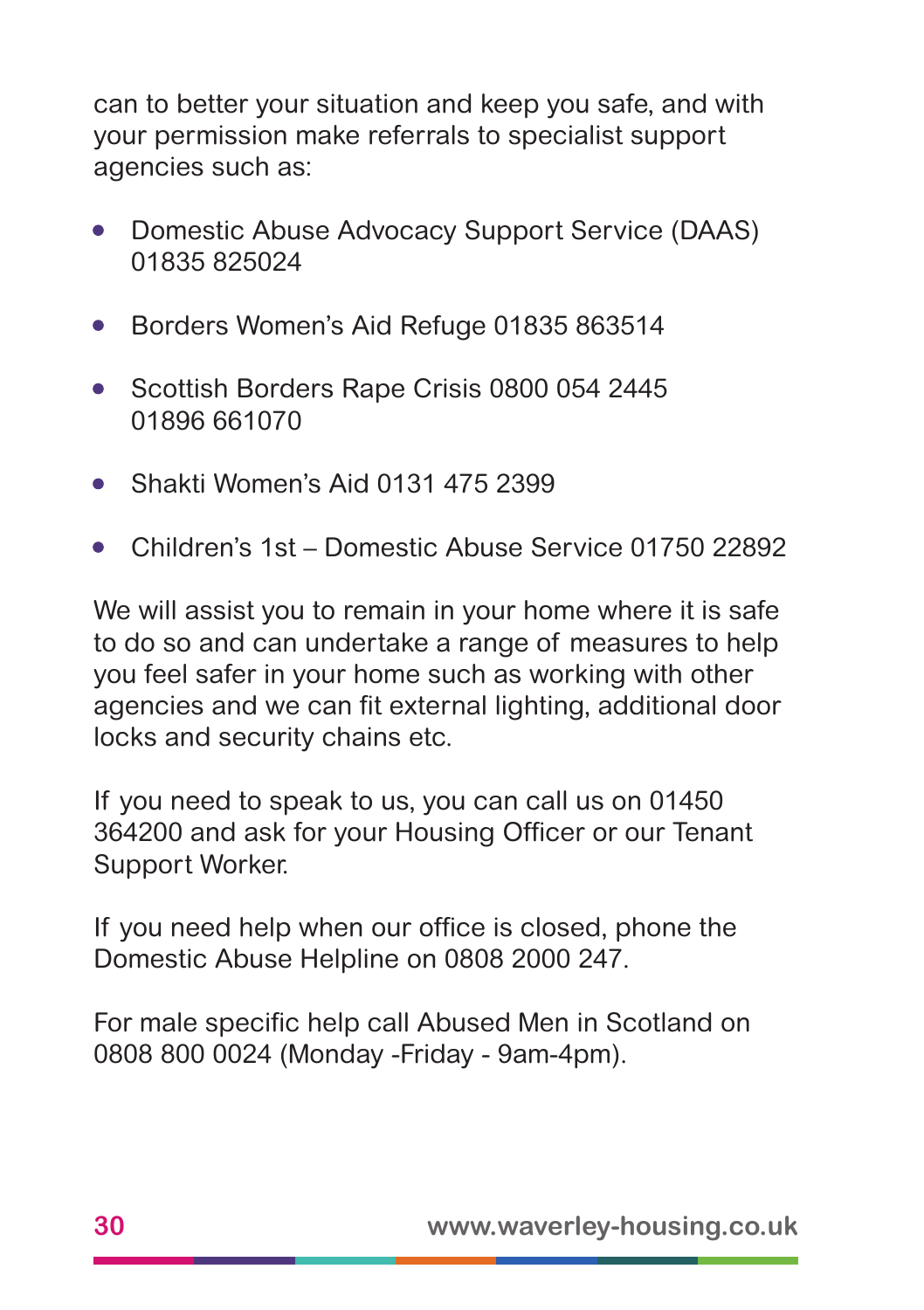

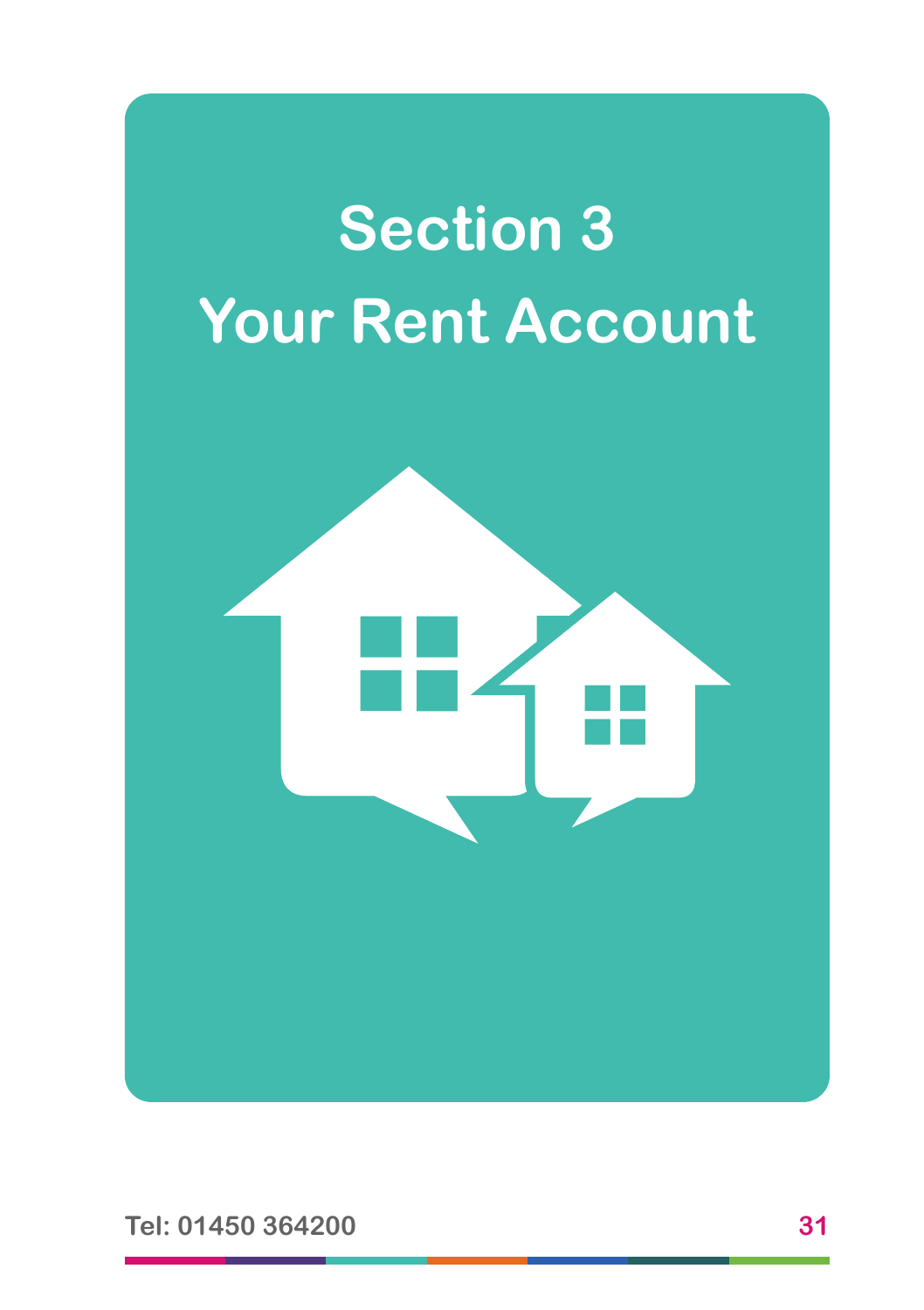## **Rent Payments**

Your rent is due weekly in advance. You may select to pay your rent for a different period i.e. fortnightly or monthly but no matter how you chose to pay it, you should always pay in advance. Any outstanding balance is treated as rent arrears.

#### **What your Rent Pays for:**

Waverley Housing sets rents according to our Rent and Service Charge Setting Policy. Our rents are set according to two main criteria i.e. property type either house or flat and number of bedrooms in the property. Generally a higher rent applies to houses compared to flats and rents increase in relation to increases in the number of bedrooms in the property.

In setting rents we take into account a number of factors including:

- Affordability- our rents continue to be affordable to households on low or moderate incomes.
- Viability our rents are set at a level that allows us to meet our costs including loan repayments, staffing costs, maintenance costs, voids and bad debts and provisions for future expenditure and contingencies.
- Comparability our rents are benchmarked against those charged by other social landlords offering similar types of property.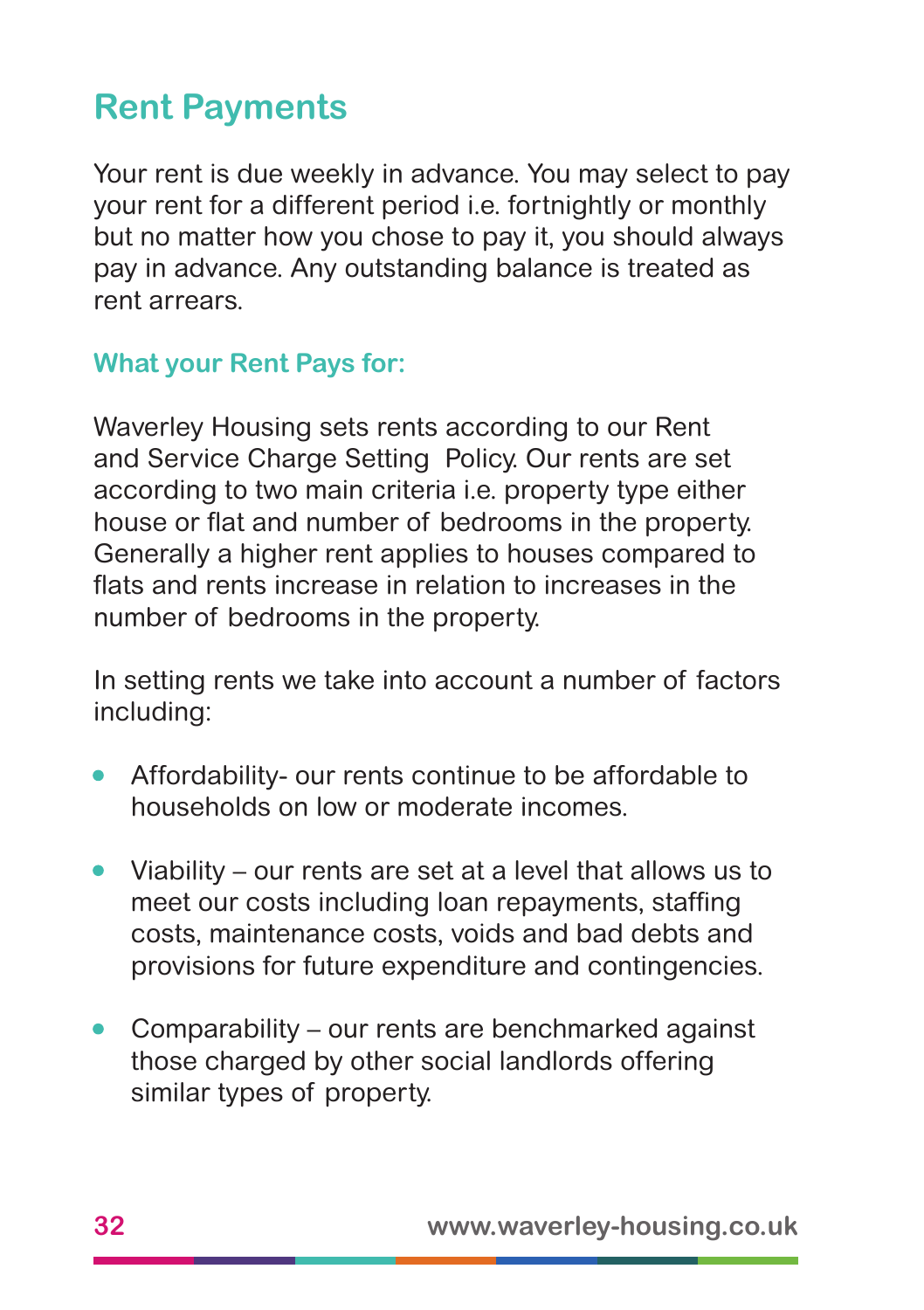## **Service Charges**

Service charges are added to rents where tenants receive services such as:

Stair cleaning • Garden maintenance

The charges you pay are what it costs us to provide them – we do not make any profit from providing such services.

#### **Rent Review**

Each year we set our rents in accordance with our Rent and Service Charge Setting Policy. We consult with tenants about any proposed changes and these must be approved by our Board; we will write to you one month before the increase is due. Increases are implemented each year in April.

#### **Council Tax**

Tenants are responsible for paying their own council tax and should contact Scottish Borders Council on 0300 100 1800 if further information is required.

#### **How to Pay Your Rent**

There are several ways to pay your rent. You can choose the one that suits you best.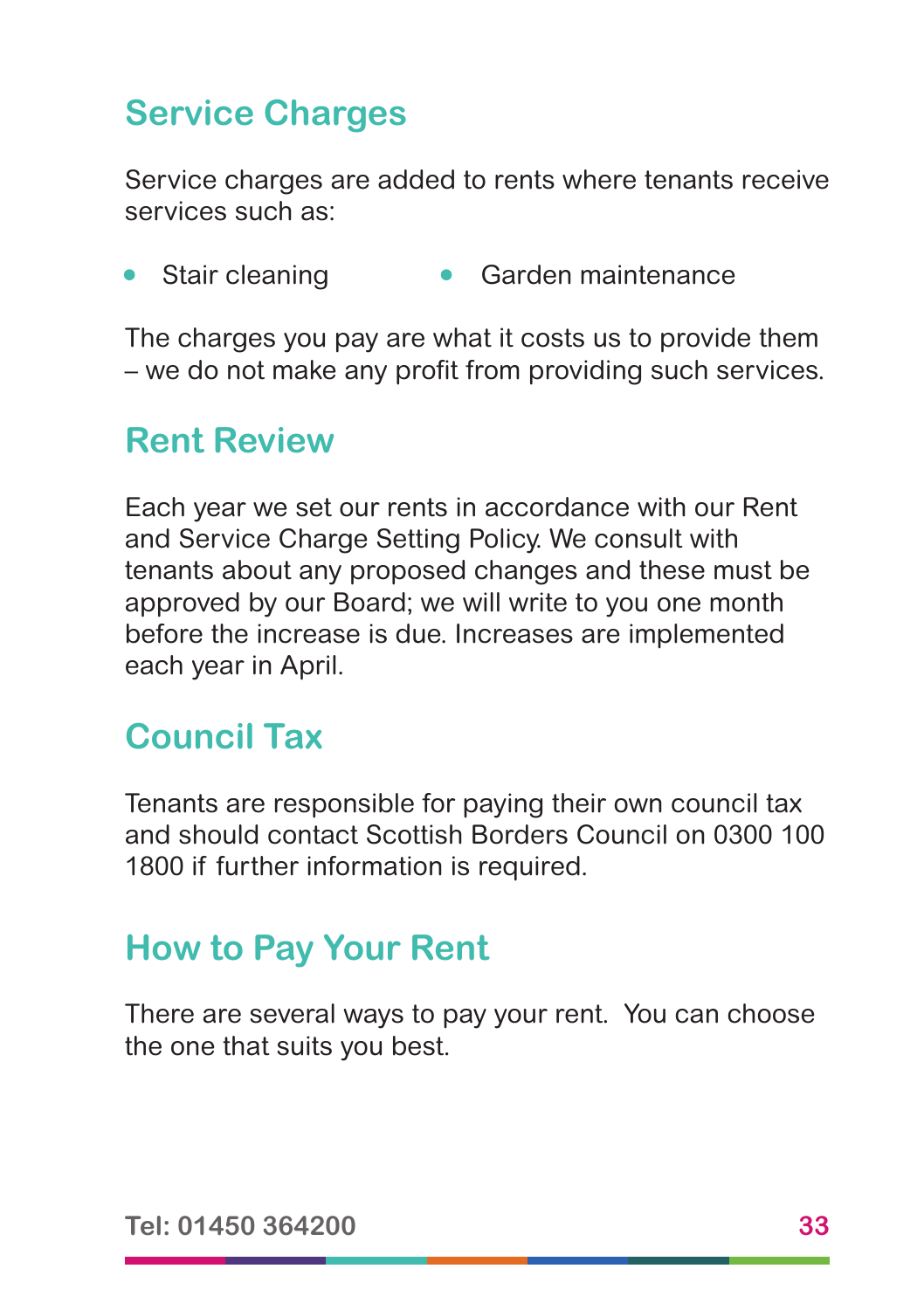- Direct Debit through your bank payable every Friday (weekly) or on the 1st of every month (monthly). This is similar to a Standing Order, but you don't need to contact your bank every time there is a change to your rent – we do it for you. If you want to set up a Direct Debit or switch your Standing Order, then call us and we will assist you
- Standing Order through your bank payable at regular (weekly, fortnightly or monthly) intervals on whatever day/date is suitable for you. Remember to change your standing order when your rent changes.
- Internet/Telephone banking
- Account holder: Waverley Housing
- Sort Code: 83-23-01
- Account No: 00271371
- Pay by Telephone Dial 01450 364200, to pay by credit or debit card
- Pay using Allpay.

You can pay your rent for no charge in any Post Office, shop or garage which displays the Paypoint, E-pay, Payzone or Allpay logo using an Allpay card. Any payments you make are applied to your rent account within 1-2 working days (it will take longer if you make payments at the weekend). and you will be given a receipt to confirm payment. You can also download the Allpay App onto your mobile phone to make payments

Please quote your tenancy reference with any payment.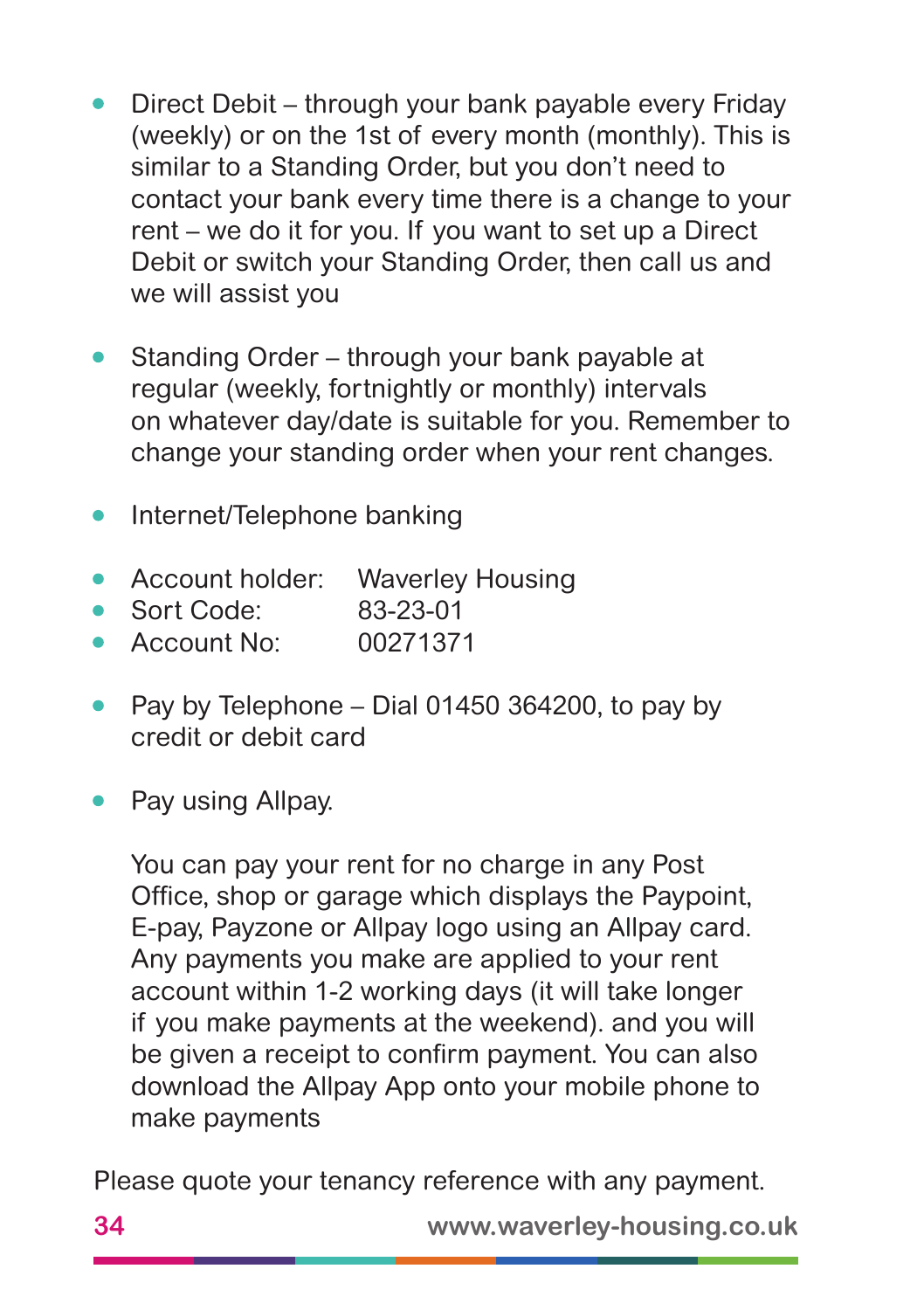## **How to Get Help With Your Rent**

Tenants on low income or who are in receipt of other benefits may be entitled to Housing Benefit (HB) or Universal Credit (UC). If you are unsure whether you qualify for this, or if you should be claiming HB or UC, you can contact our Welfare Benefits Advisor or your Housing Officer for advice and assistance on 01450 364200, or you can contact Scottish Borders Council on 0300 100 1800 or via their website [www.scotborders.gov.uk](http://www.scotborders.gov.uk)

## **What Should I Do if I Cannot Pay My Rent?**

You should contact Waverley Housing immediately and ask to speak to your Housing Officer; we understand that from time to time some people are faced with difficulties. The sooner you tell us the easier it will be to sort out.

We can give you advice and agree an affordable repayment arrangement with you to repay the arrears by instalments.

Paying rent is not a matter of choice; if you miss payments and do not contact the office we will take legal action to recover the amount owed. As a last resort we will evict you from your home and will ask the court to award legal costs against you.

It is vital that you contact us immediately if you are having difficulty paying your rent.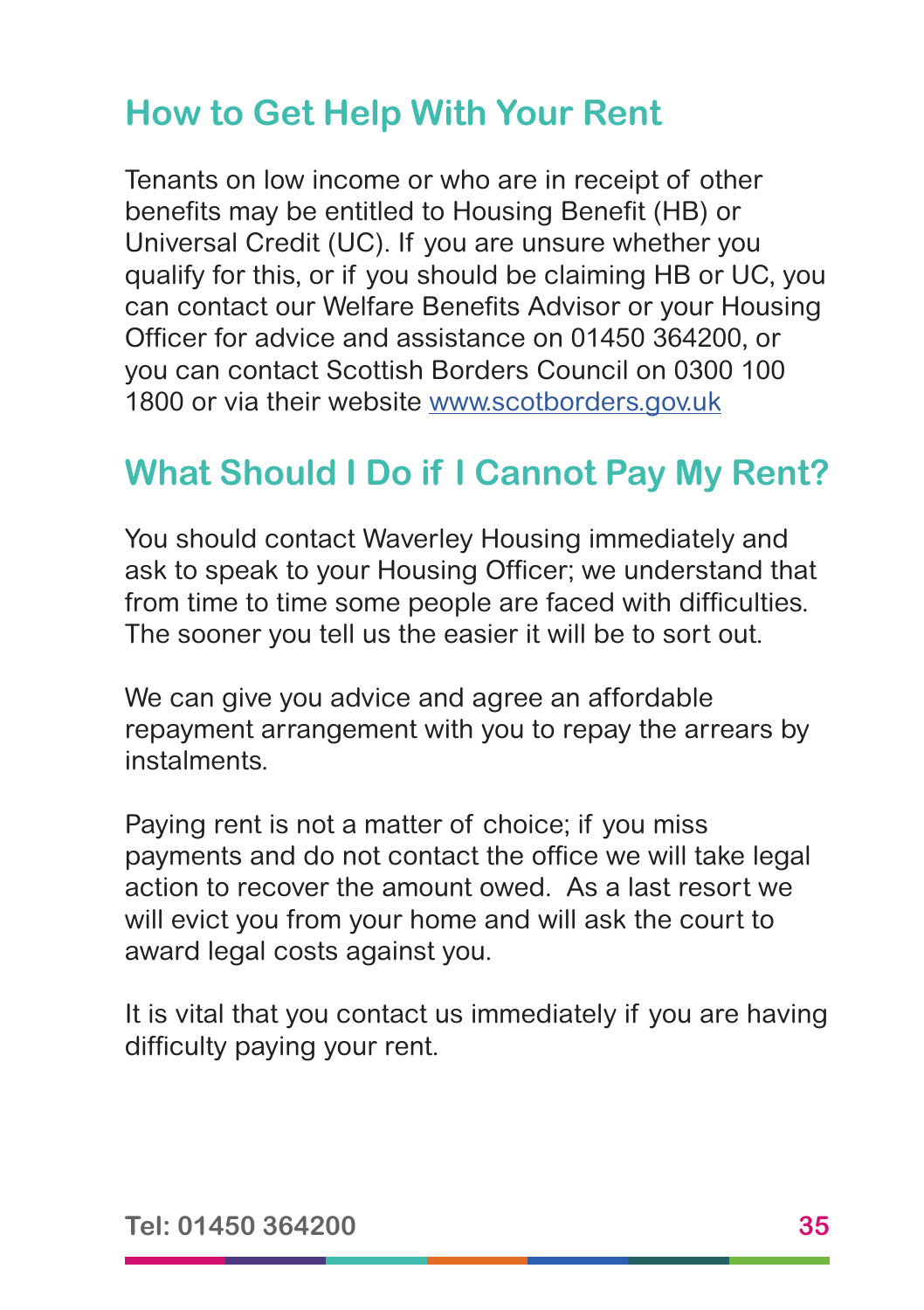## **Welfare Benefits Advice and Assistance**

Waverley Housing employs a Welfare Benefits Advisor who can:

- Provide general advice and information on a wide range of benefits including Universal Credit and Housing Benefit
- Provide more detailed advice and information on specific benefits and on your claims
- Carry out confidential benefit checks to identify the benefits you should be receiving
- Assist you to complete claims forms
- Monitor claims
- Liaise, mediate and negotiate with external agencies on your behalf
- Assist with financial education on budgeting your money
- Sign post you to other specialist agencies.

To make an appointment to discuss any of the above please get in touch with us by phone, email or via our website. Our contact details are listed on the back page of this Handbook.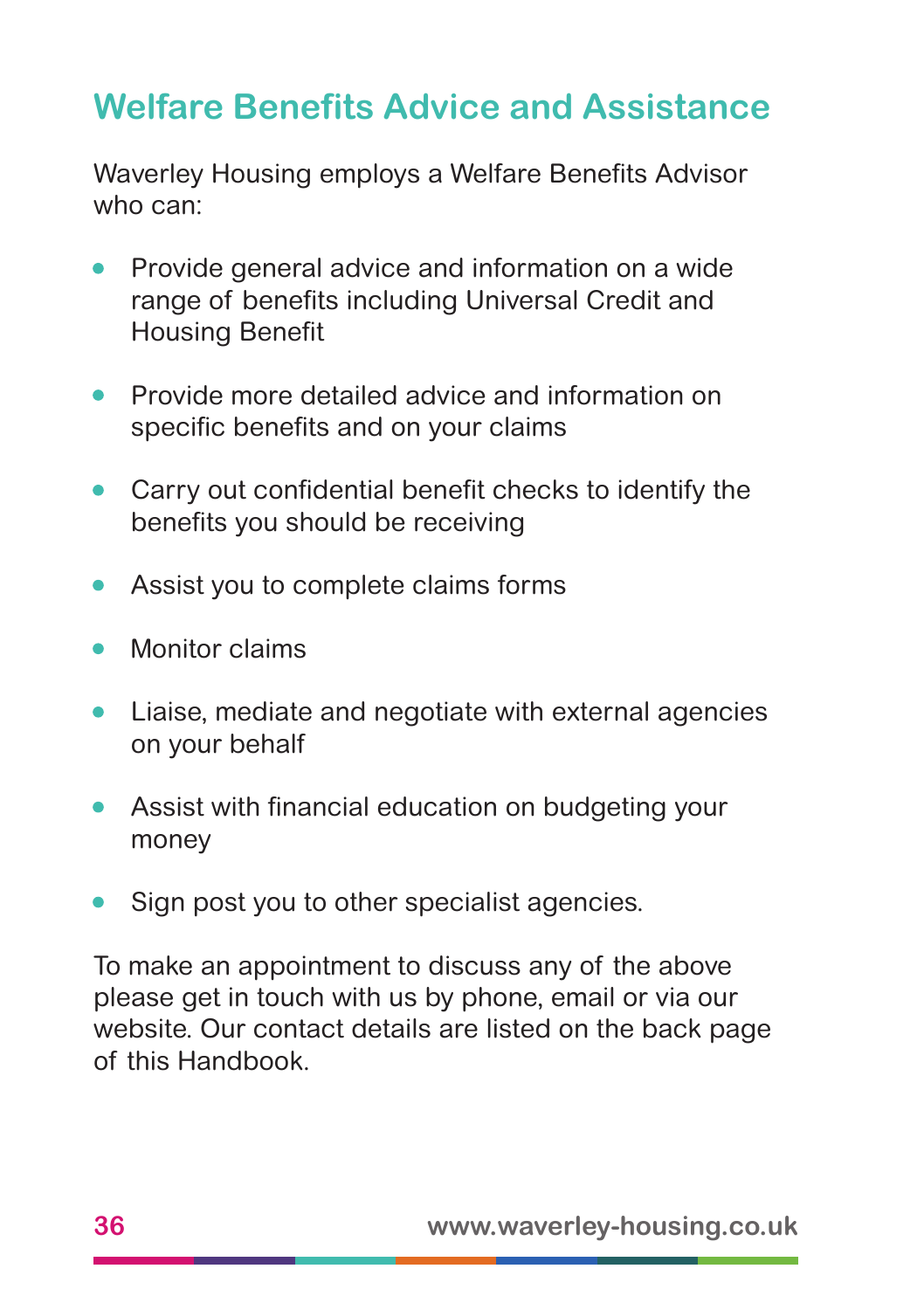# **Section 4 Repairs & Maintenance**

**Tel: 01450 364200 37**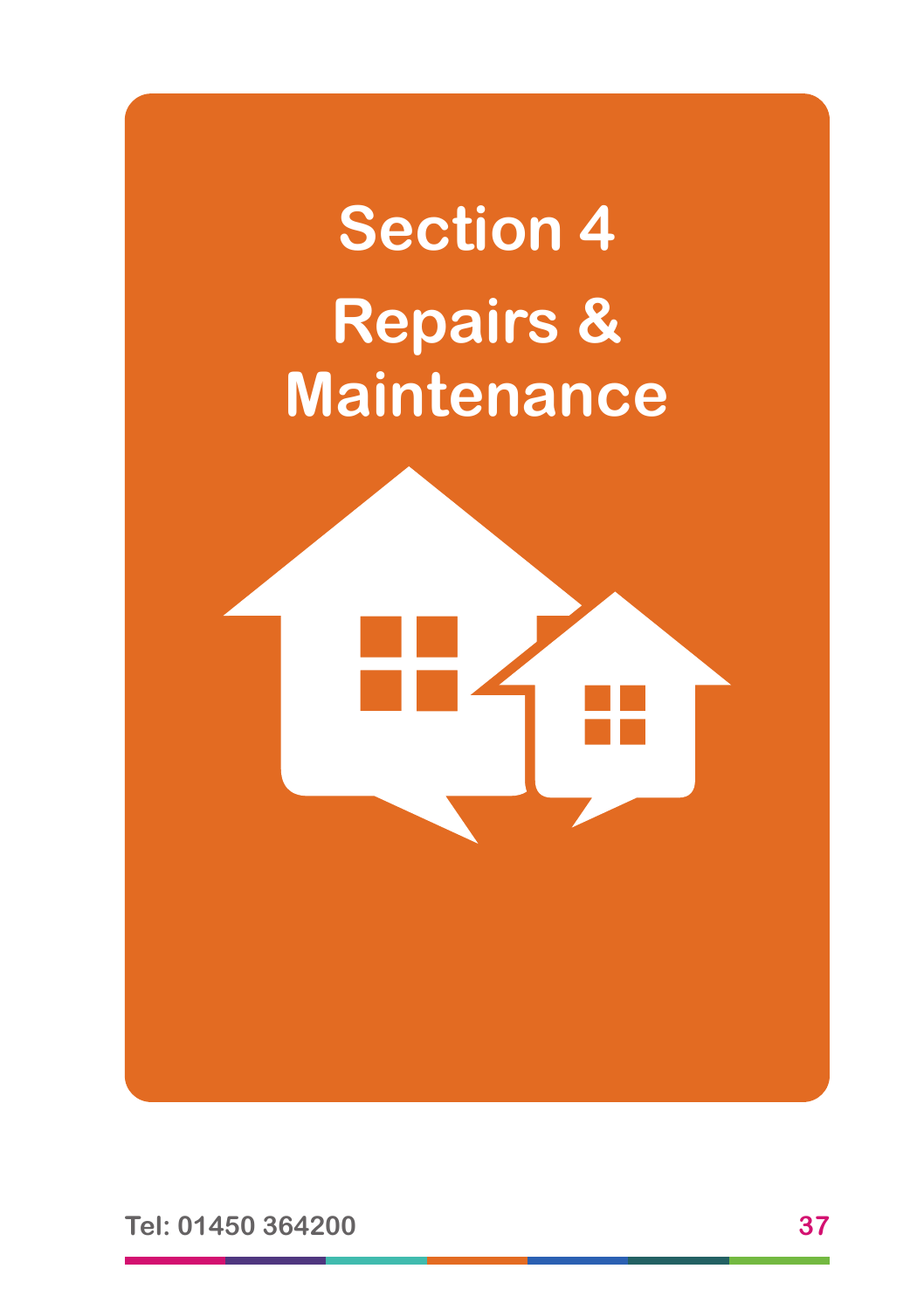## **Who is Responsible for What?**

Whilst the majority of repairs are Waverley Housing's responsibility, there are some that are yours. This table gives examples to where responsibility lies.

| <b>Repair Type</b>                                               | <b>Waverley</b><br><b>Housing</b> | <b>Tenant</b> | <b>Comments</b>                                                                                                                                                                    |
|------------------------------------------------------------------|-----------------------------------|---------------|------------------------------------------------------------------------------------------------------------------------------------------------------------------------------------|
| <b>Replacing glass</b><br>in windows                             |                                   |               | Depending on<br>how breakage<br>has been caused                                                                                                                                    |
| <b>Replacing lost keys</b><br>and new lock                       |                                   |               | Tenants are issued<br>with 3 sets of keys<br>when they sign up<br>for a tenancy. If<br>these are lost the<br>tenant must pay<br>for a locksmith/<br>joiner to change<br>the locks. |
| Maintenance of<br>heating appliances                             |                                   |               | <b>Unless installed</b><br>by tenant                                                                                                                                               |
| <b>Chimneys, chimney</b><br>stacks and flues                     |                                   |               | Unless damage<br>is caused by<br>a wood burning<br>stove installed<br>by the tenant.                                                                                               |
| Maintenance of<br>common areas<br>including decorating<br>stairs |                                   |               |                                                                                                                                                                                    |
| <b>Internal decoration</b>                                       |                                   |               |                                                                                                                                                                                    |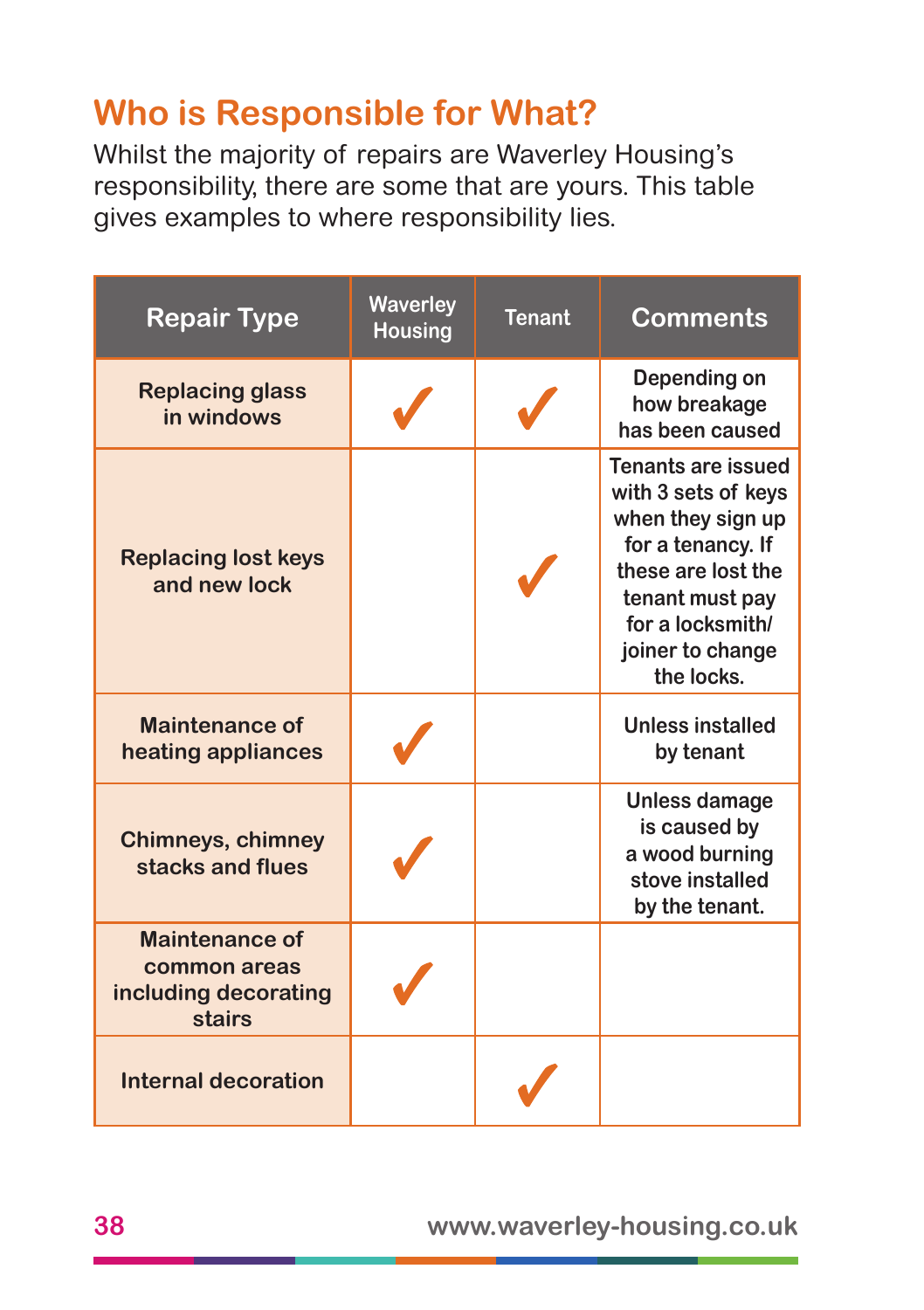| <b>Repair Type</b>                                 | <b>Waverley</b><br><b>Housing</b> | <b>Tenant</b> | <b>Comments</b>                   |
|----------------------------------------------------|-----------------------------------|---------------|-----------------------------------|
| <b>Sink plugs</b><br>and chains                    |                                   |               |                                   |
| <b>Plugs and</b><br>plug fuses                     |                                   |               |                                   |
| Light bulbs,<br>fluorescent trips<br>and starters  |                                   |               |                                   |
| Shower unit, tray<br>and curtain rail              |                                   |               | <b>Unless fitted</b><br>by tenant |
| <b>Shower Curtain</b>                              |                                   |               |                                   |
| Door bells, door<br>chains, etc                    |                                   |               |                                   |
| <b>Internal letter</b><br>plate or flap            |                                   |               |                                   |
| <b>Replacement keys</b><br>and door entry fobs     |                                   |               |                                   |
| <b>Insect infestations</b><br>including wasp nests |                                   |               |                                   |
| <b>Vermin</b>                                      |                                   |               |                                   |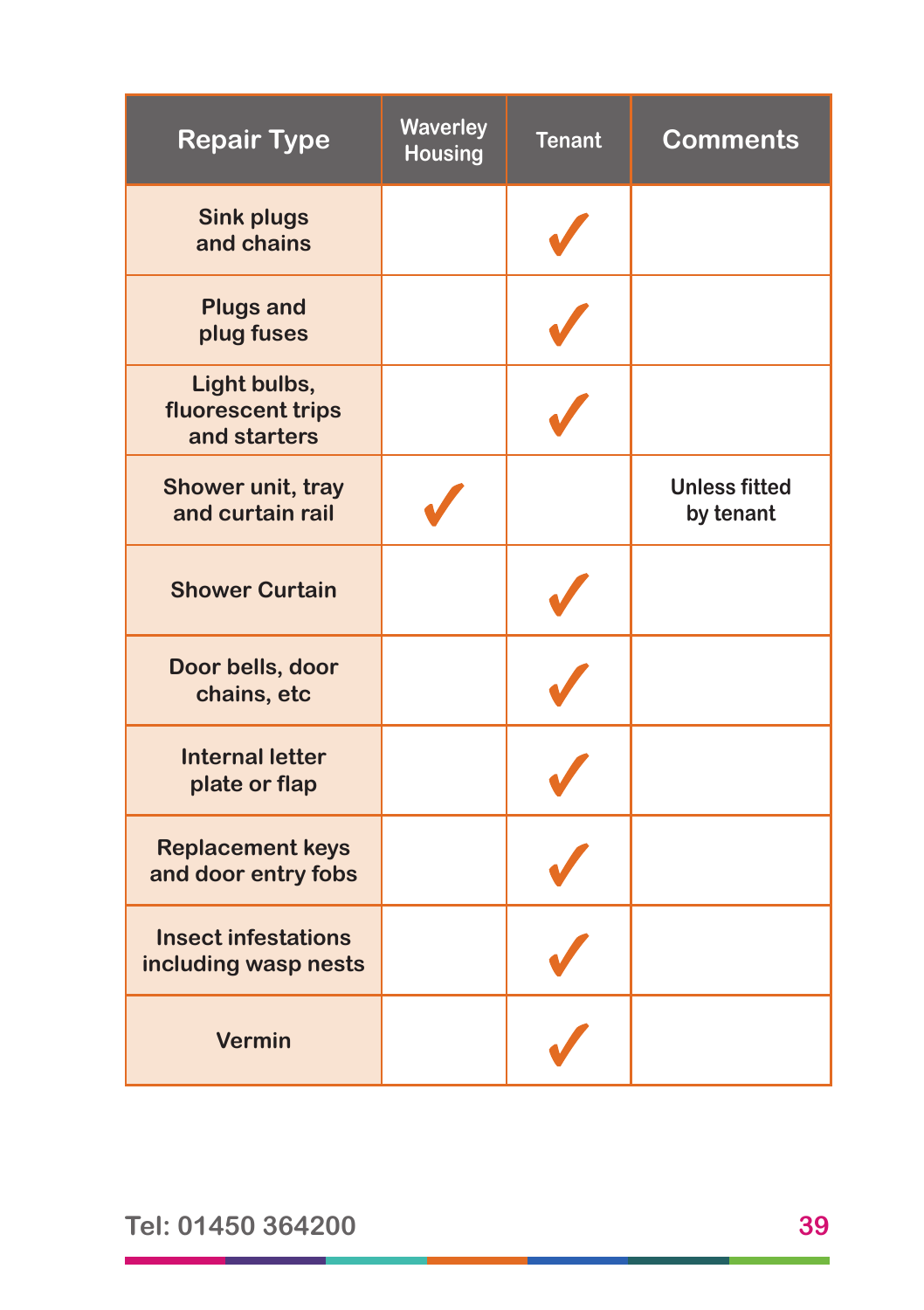| <b>Repair Type</b>                                                                                         | <b>Waverley</b><br><b>Housing</b> | <b>Tenant</b> | <b>Comments</b>                                                                                                                     |
|------------------------------------------------------------------------------------------------------------|-----------------------------------|---------------|-------------------------------------------------------------------------------------------------------------------------------------|
| <b>Floor coverings</b><br>including carpet, vinyl<br>and laminate flooring                                 |                                   |               |                                                                                                                                     |
| <b>Washing machine and</b><br>dishwasher valves,<br>inlet pipes and wastes<br>etc                          |                                   |               |                                                                                                                                     |
| <b>Clearing blocked</b><br>waste pipes                                                                     |                                   |               | <b>Excluding</b><br>blockages caused<br>by the tenant's<br>negligence i.e.<br>caused by waste<br>food, chip fat, tea<br>leaves etc. |
| <b>Damage caused</b><br>through neglect,<br>misuse or pets<br>whether by your own<br>family or by visitors |                                   |               |                                                                                                                                     |
| <b>Cleaning of</b><br>common stairwells                                                                    |                                   |               | Unless a stair<br>cleaning service<br>is provided in<br>your block<br>of flats.                                                     |
| <b>Roof</b>                                                                                                |                                   |               |                                                                                                                                     |
| Pathways, steps or<br>other means<br>of access                                                             |                                   |               | <b>Excluding</b><br>garden paths/<br>steps                                                                                          |
| <b>Garages Within</b><br><b>Garden</b>                                                                     |                                   |               | <b>Tenant</b><br>responsibility<br>unless brick built<br>and connected to<br>house and let with<br>house                            |

**40 www.waverley-housing.co.uk**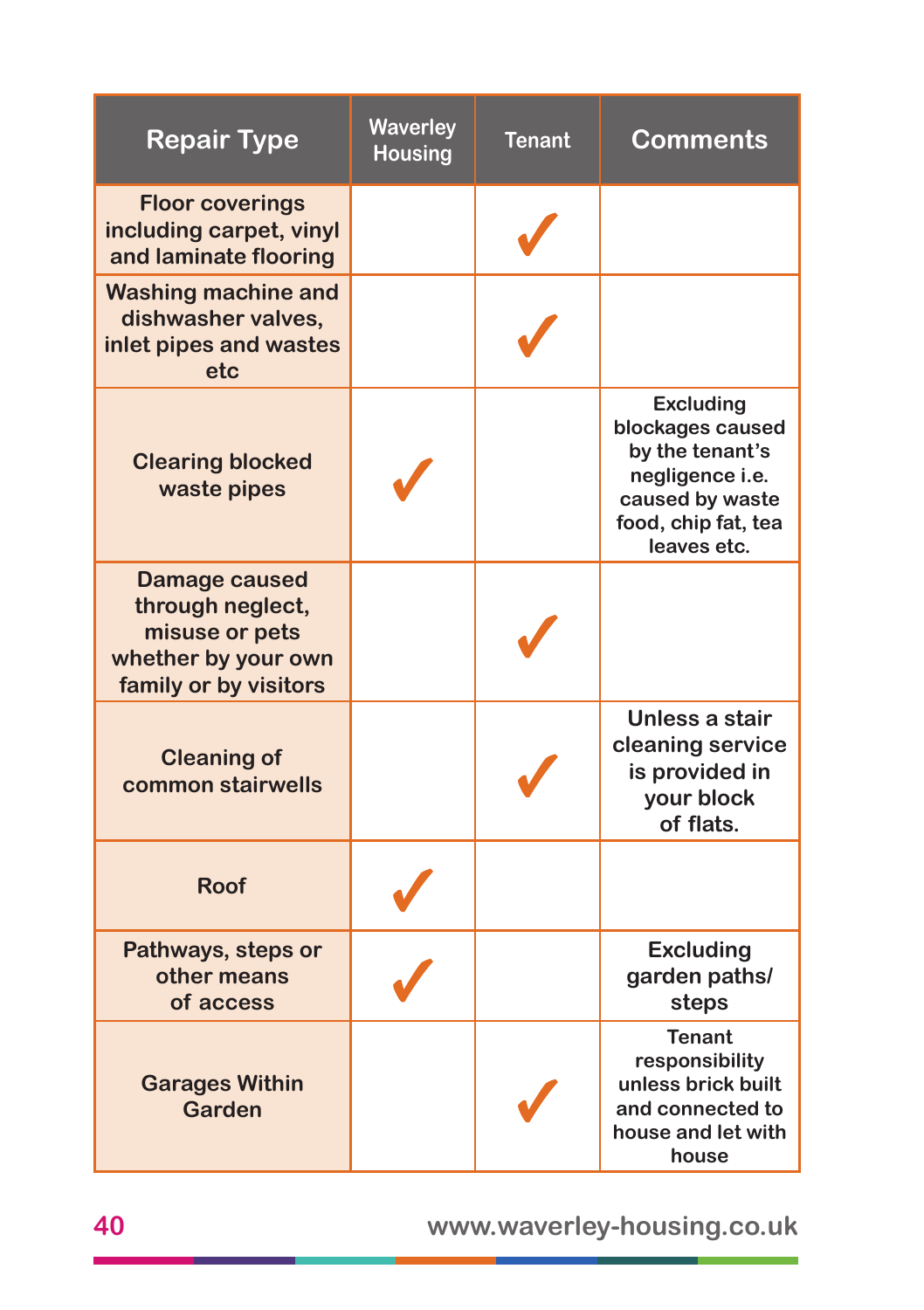| <b>Repair Type</b>                                                                      | <b>Waverley</b><br><b>Housing</b>                                                                                                        | <b>Tenant</b>                                                                                                                                     | <b>Comments</b>                  |
|-----------------------------------------------------------------------------------------|------------------------------------------------------------------------------------------------------------------------------------------|---------------------------------------------------------------------------------------------------------------------------------------------------|----------------------------------|
| <b>Making good</b><br>damage caused<br>by acts of<br>vandalism or<br>criminal behaviour | Providing<br>that a report<br>has been<br>made to<br>the Police<br>within 24<br>hours of<br>the damage<br>coming<br>to your<br>attention | Where such<br>damage<br>has been<br>caused by<br>the tenant<br>or members<br>of the<br>tenants<br>household<br>the tenant<br>will be<br>recharged |                                  |
| <b>Toilet Seat</b>                                                                      |                                                                                                                                          |                                                                                                                                                   |                                  |
| <b>TV Aerial's</b>                                                                      |                                                                                                                                          |                                                                                                                                                   | <b>Unless</b><br>communal aerial |
| <b>Wardrobe rails</b>                                                                   |                                                                                                                                          |                                                                                                                                                   |                                  |
| <b>Garden paths</b>                                                                     |                                                                                                                                          |                                                                                                                                                   | <b>Unless laid by</b><br>tenant  |
| <b>Clothes ropes,</b><br>rotary dryer                                                   |                                                                                                                                          |                                                                                                                                                   |                                  |

As a tenant you are responsible for taking reasonable care of the property including internal decoration and making reasonable efforts to heat and ventilate the property.

This list is by no means exhaustive and for further information or to answer any queries you may have please contact us on 0800 104 105 or speak to our repairs staff.

**Tel: 01450 364200 41**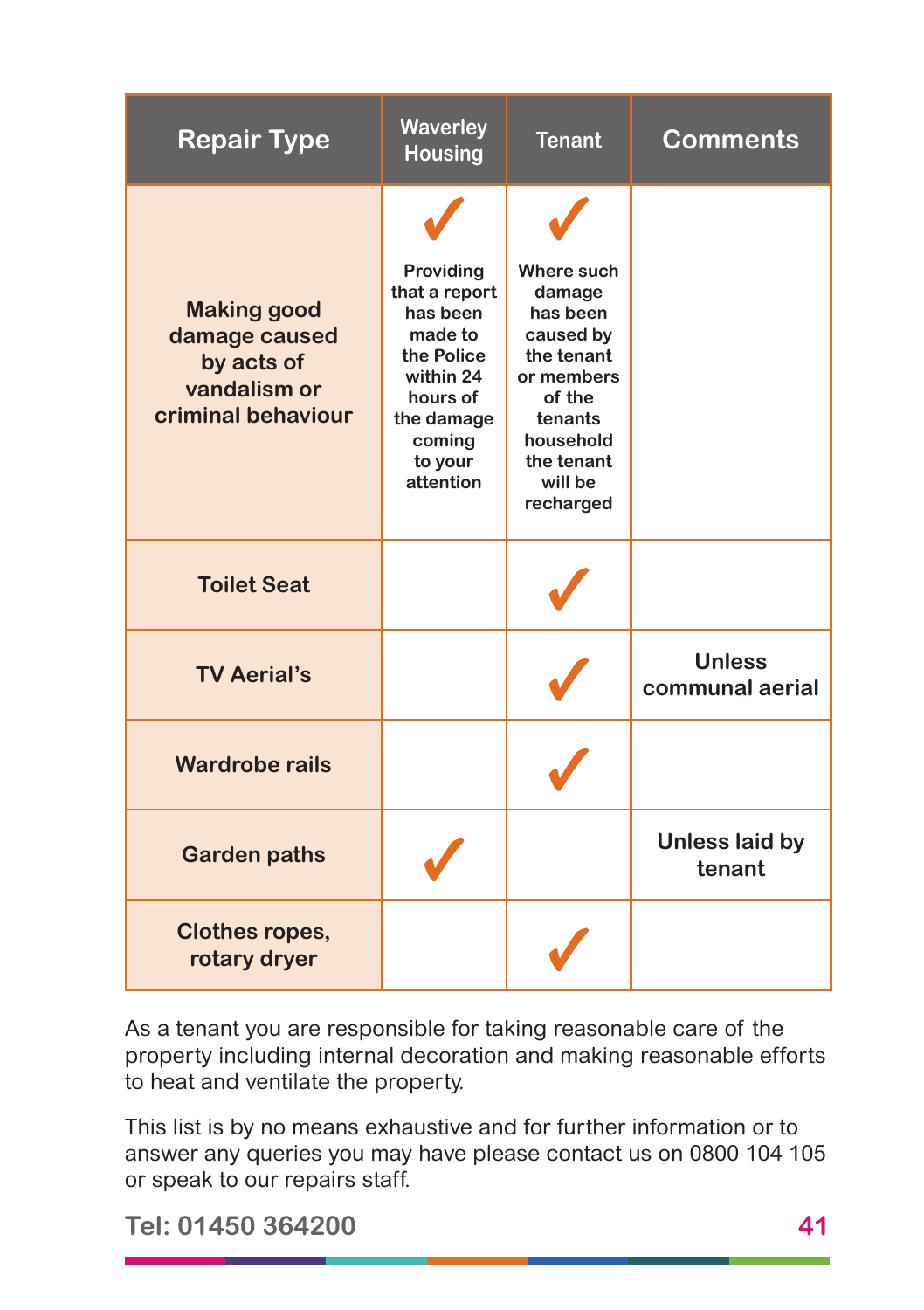## **Repair Response Times**

Response times for repairs are split into three categories of works determining status and response time:

- Emergency Repairs are repairs which are the landlord's responsibility and if left unattended would constitute a danger to life or limb or result in immediate serious damage to the fabric of the property. They will be attended to within 4 hours of notification to initially remove the source of hazard and make safe
- Urgent Repairs are those repairs that if left unattended for a lengthy period would unacceptably infringe or interfere with the normal occupancy and use of the property and would cause an adverse effect on the fabric of the building
- Routine Repairs are those repairs that can reasonably wait a period of time to be addressed without causing significant inconvenience to the tenant.

Response times have been set for completion of work under each of these headings as set out in the following table.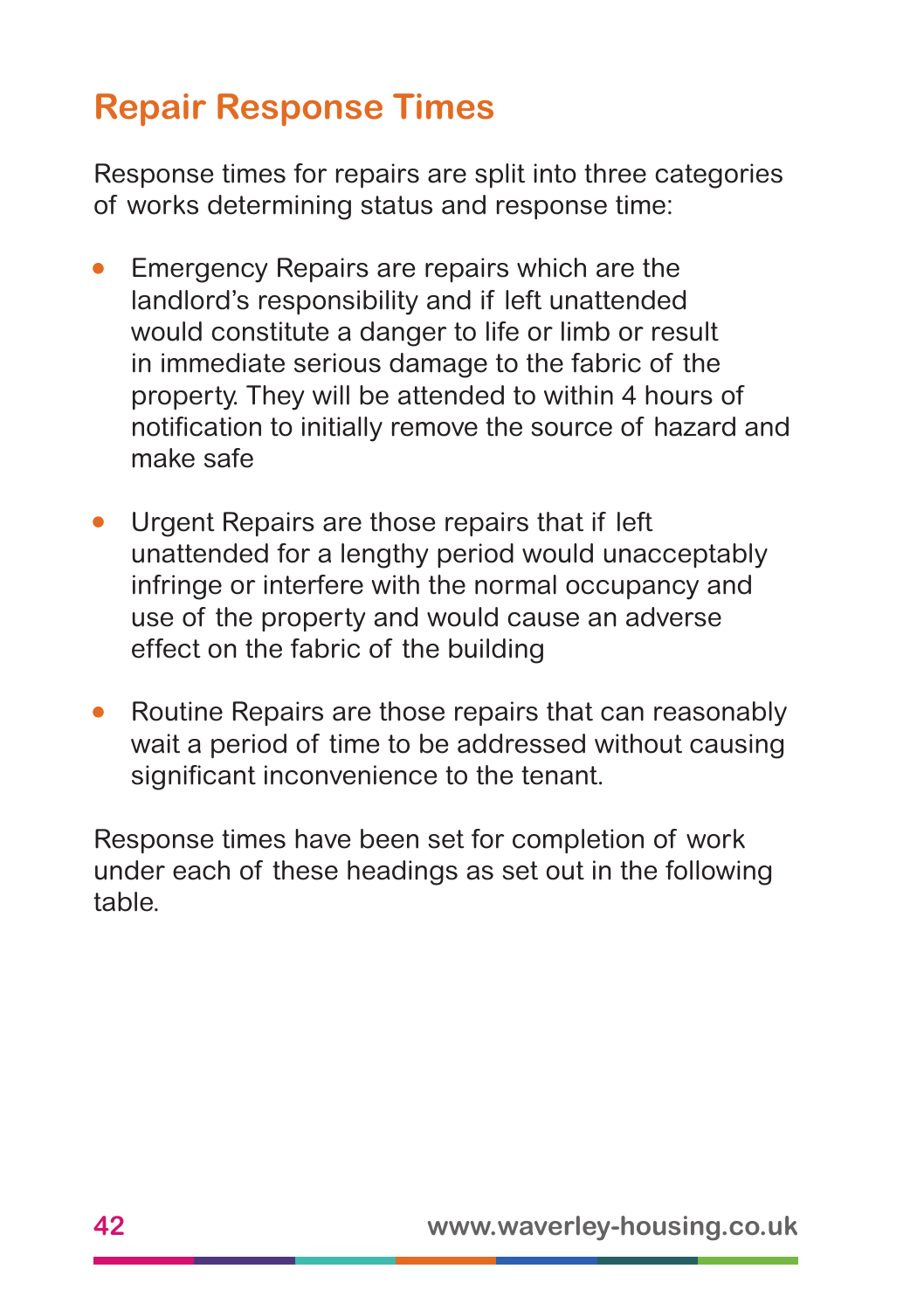| <b>Repair</b><br>Category            | <b>Example</b>                                                                                                                         | <b>Response</b><br>times                      |
|--------------------------------------|----------------------------------------------------------------------------------------------------------------------------------------|-----------------------------------------------|
| <b>Emergency</b>                     | Danger to health<br>$\bullet$<br>• Risk to safety<br>• Serious damage to<br>property or building                                       | 4<br><b>Hours</b>                             |
| <b>Urgent</b>                        | Repairs less urgent but<br>$\bullet$<br>which seriously affect<br>the comfort or<br>convenience of the<br>tenant                       | 3<br><b>Working</b><br><b>Days</b>            |
| <b>All Routine</b><br><b>Repairs</b> | <b>Repairs which will not</b><br>$\bullet$<br>seriously interfere<br>with the comfort and<br>convenience of the<br>tenant              | 10<br><b>Working</b><br><b>Days</b>           |
| <b>Right to Repair 1</b>             | The 'Right to Repair' was<br>introduced in 1994 and<br>amended by the Housing<br>(Scotland) Act 2001.<br>It allows a tenant to contact | 1 Working<br>Day as<br>defined by<br>statute  |
| <b>Right to Repair 3</b>             | an approved alternative<br>contractor if the one<br>chosen by Waverley<br>Housing fails to carry out<br>a qualifying repair within     | 3 Working<br>Days as<br>defined by<br>statute |
| <b>Right to Repair 7</b>             | the timescales. For further<br>information please refer to<br>the 'Right to Repair' leaflet<br>issued with your sign-up<br>pack.       | 7 Working<br>Days as<br>defined by<br>statute |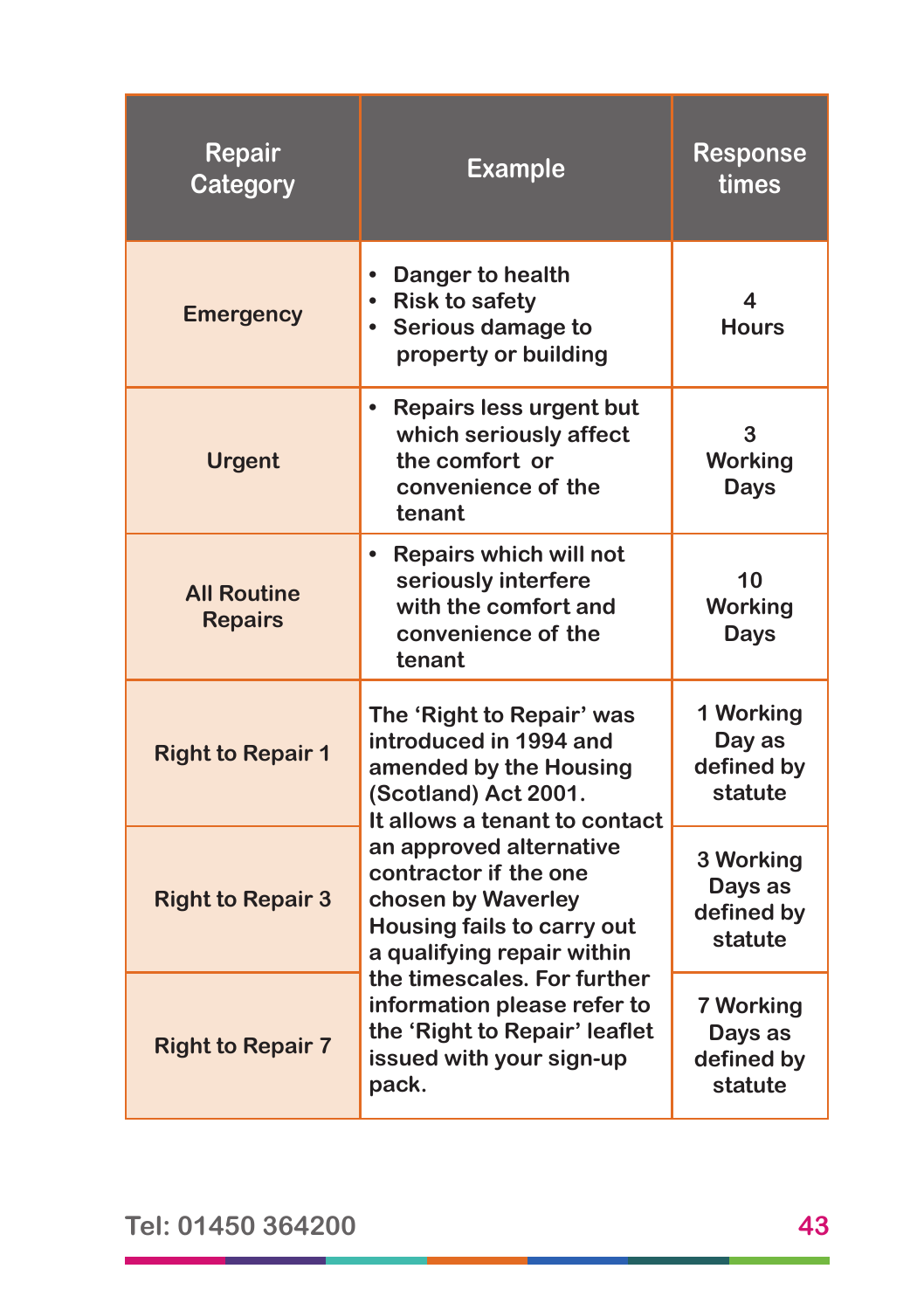## **How to Report a Repair**

You can report a repair by:

- Telephone on Free-phone **0800 104 105**
- Email **info@waverley-housing.co.uk**
- Website **www.waverley-housing.co.uk**
- In person at our office

We want to get things right first time, the more information you can give us about the problem, the better the chance of getting the repair done quickly. What we need is:

- Your name and address
- Nature of the problem
- Access details
- Does it only affect you or does it impact on your neighbours or common areas?

Damage resulting from delay in notifying us may be recharged to the tenant.

## **What Happens Once a Repair is Reported?**

We will receive your report and advise you what category your repair falls into. We will then tell you how long it will take to complete and make arrangements for access.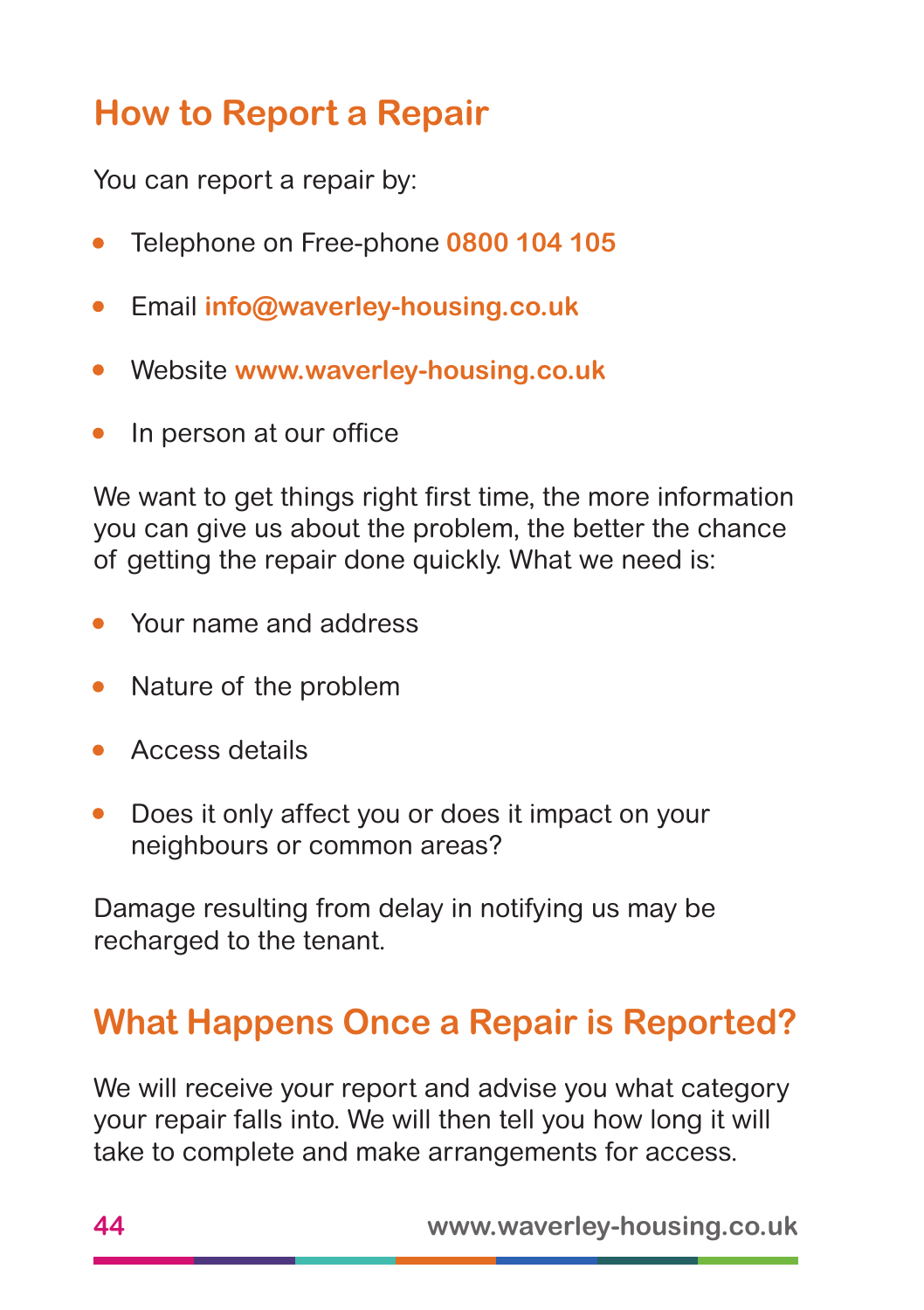## **What Happens After a Repair is Completed?**

Once your repair has been completed, it is important for us to ensure that the work has been carried out correctly and up to standard. We will ask you to complete a satisfaction survey. We may contact you to carry out a post inspection and find out how satisfied you are with the work.

**Right to Repair** are specific qualifying repairs which are defined in the Scottish Secure Tenants (Right to Repair) Regulations 2002; there is a separate leaflet referring to this within your welcome pack.

#### **Out of Hours Emergency Repairs Service**

If you wish to report an emergency repair out-with office hours 8:45am – 5 pm Monday – Thursday and 8:45am – 3:45 pm Friday, please call our emergency repair number directly on 07721 889618.

## **Planned Maintenance**

Planned maintenance involves the renewal of items such as kitchens, bathrooms, external doors, windows etc. when they reach the end of their useful life.

We will notify you in advance of any works that we plan to carry out in your home. We will ask you to participate in deciding how the job will be done i.e. choice of kitchen units, worktops, bathrooms etc.

**Tel: 01450 364200 45**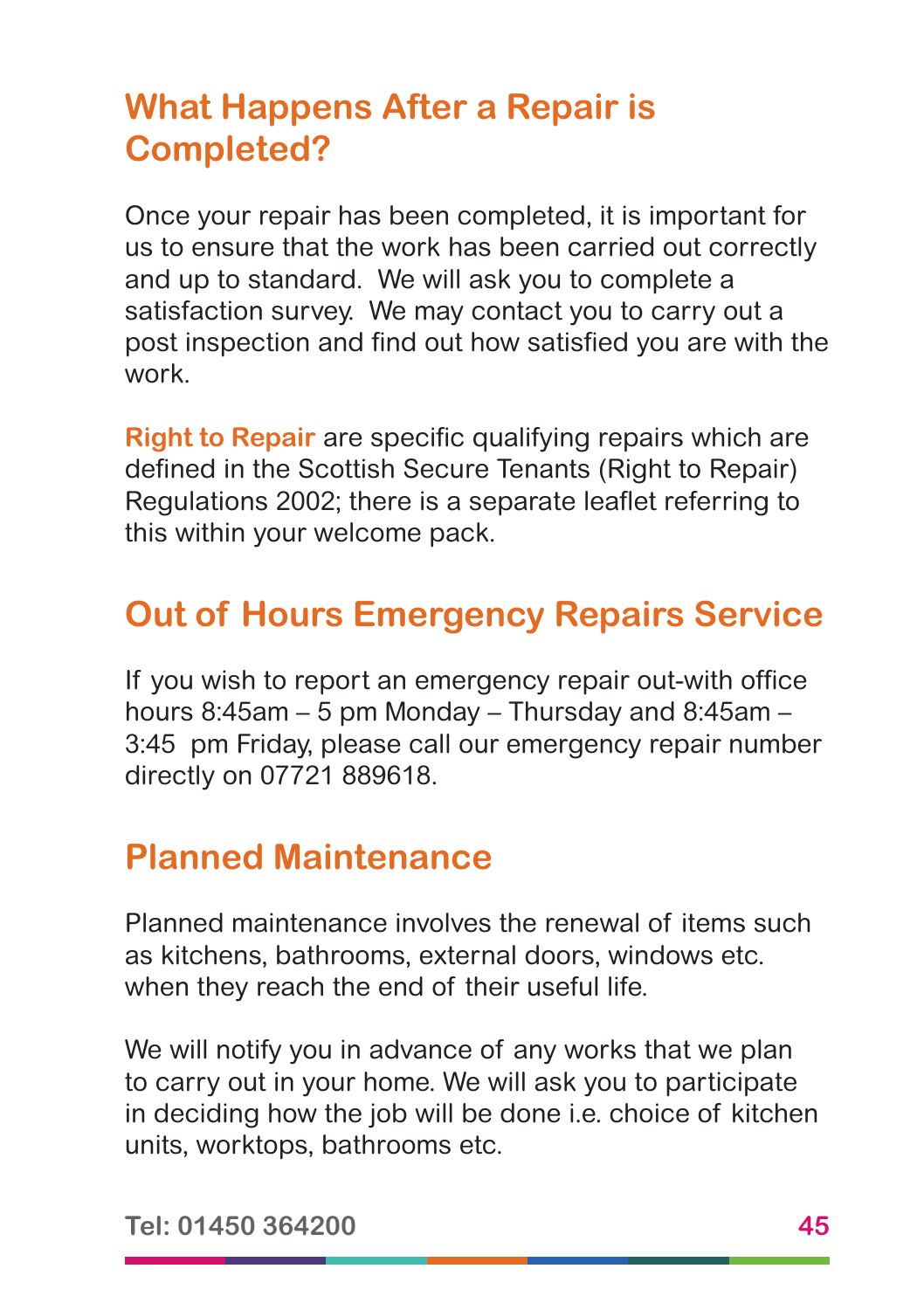## **Tenant Alterations**

If you want to make alterations to your home, you must first seek written permission from us. Please note that we may insist that the property is reinstated to its original condition when your tenancy ends.

You must ask us for permission if you would like to do any of the following, please note this is not an exhaustive list and you should check with us before any alterations are commenced.

- Erect a shed, greenhouse, porch or fence or make any other alterations to your garden
- Remove a hedge or tree in your garden
- Put up a satellite dish
- Make any alterations to your home
- Install a driveway within the property boundary
- Install any fittings or fixtures such as new kitchens, bathrooms, doors or carry out any alterations or improvements withing the home or garden.

To request permission for an alteration, please complete an application for 'Permission to alter your Home or Garden' form. All documents referred to in this handbook are available in the Library on the Home Page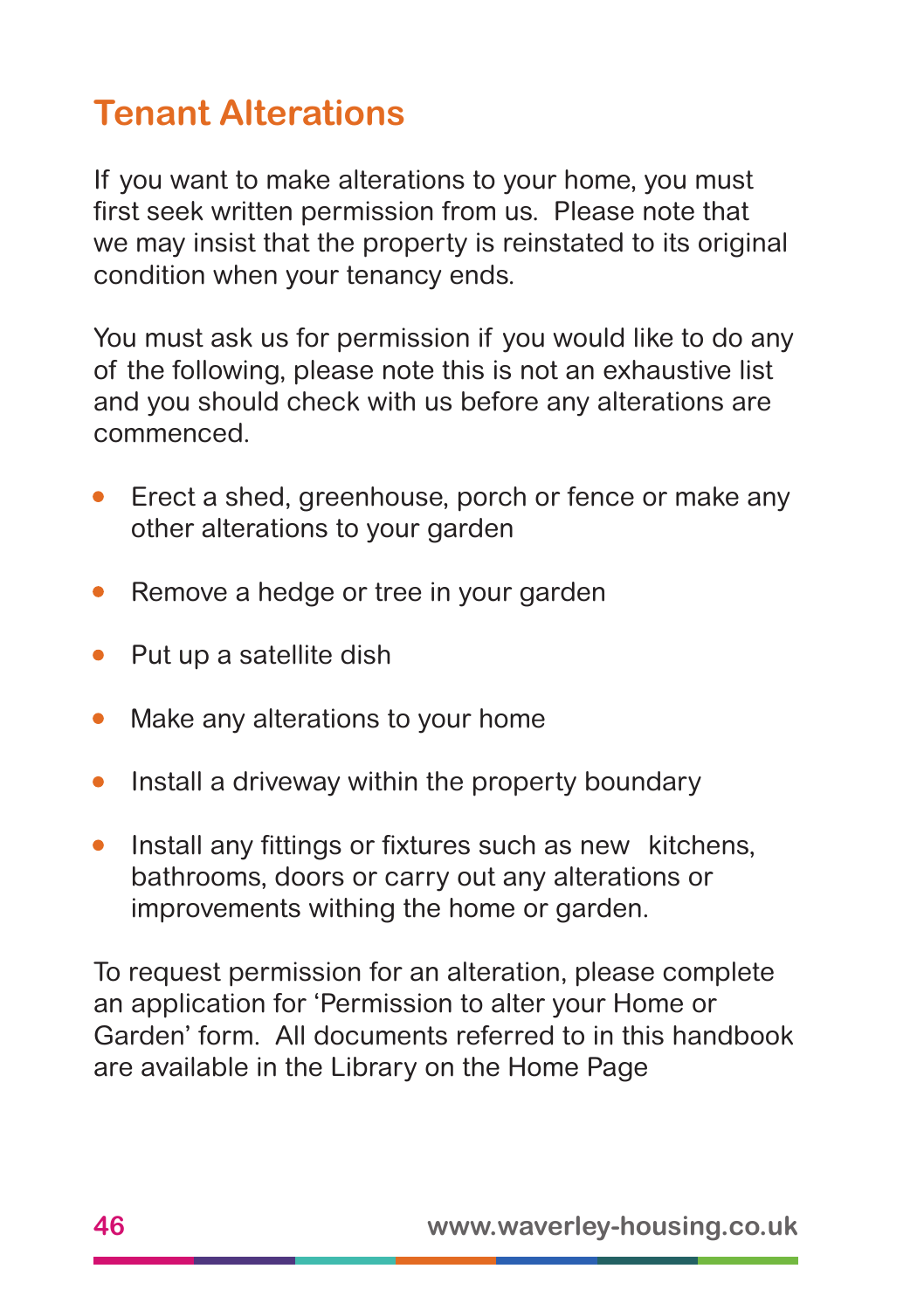## **Tenant Improvements**

Tenants, may at their own cost, carry out improvements to their homes but can only carry out works for which prior permission, in writing, has been granted by Waverley Housing.

Where such improvements are carried out tenants may have the right to be compensated for some types of improvements when they terminate their tenancies.

More information can be found in our Tenants Right to Compensation Policy. All documents referred to in this handbook are available in the Library on the Home Page

#### **Medical Adaptations**

Waverley Housing is committed to the principle of enabling tenants to stay in their own home as long as possible. One of the main ways of doing this is to carry out adaptations to help a person whose medical and mobility needs have changed since they moved in.

If you require your home to be adapted in some way (e.g. handrails, level access shower), you should contact Scottish Borders Council Social Care and Health on 0300 100 1800 who will make an appointment with you for an Occupational Therapist to visit you to carry out an assessment. This service is for anyone, of any age, whose independence and mobility are limited because of a physical disability, frailty or ill-health.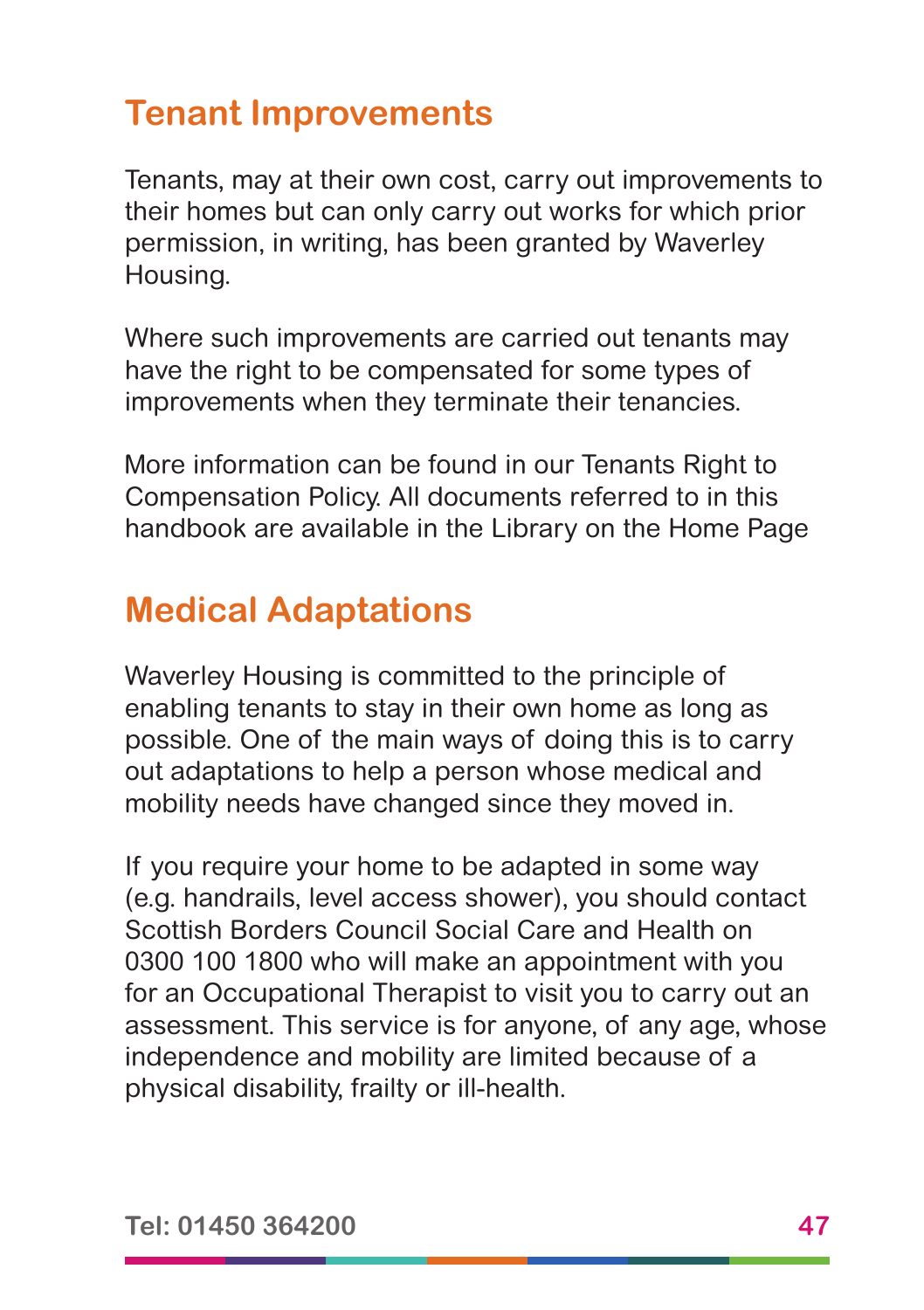## **Gas Servicing**

Gas servicing is necessary to ensure that boilers and fires in your home are safe to use. Faulty appliances can prove fatal as they produce dangerous levels of carbon monoxide.

Waverley Housing is required by law to carry out an annual gas servicing inspection within 12 months of the previous inspection and it is vital that you allow us access to your home to enable us to carry out this work. We will send you an appointment and if it is not a suitable date or time, please contact the office to re-arrange.

Failure to do so will result in Waverley Housing having no choice but to force access to carry out these works and you will be re-charged for lock changes and trades time.

## **Burst Pipes**

To avoid burst pipes:

Keep your heating on in cold weather. If you are going on holiday or away for a few days leave it on at a low temperature but high enough to prevent your pipes from freezing.

If you are going away for a longer period, then turn the mains off at the stopcock and drain your system by turning on all taps until no water runs out.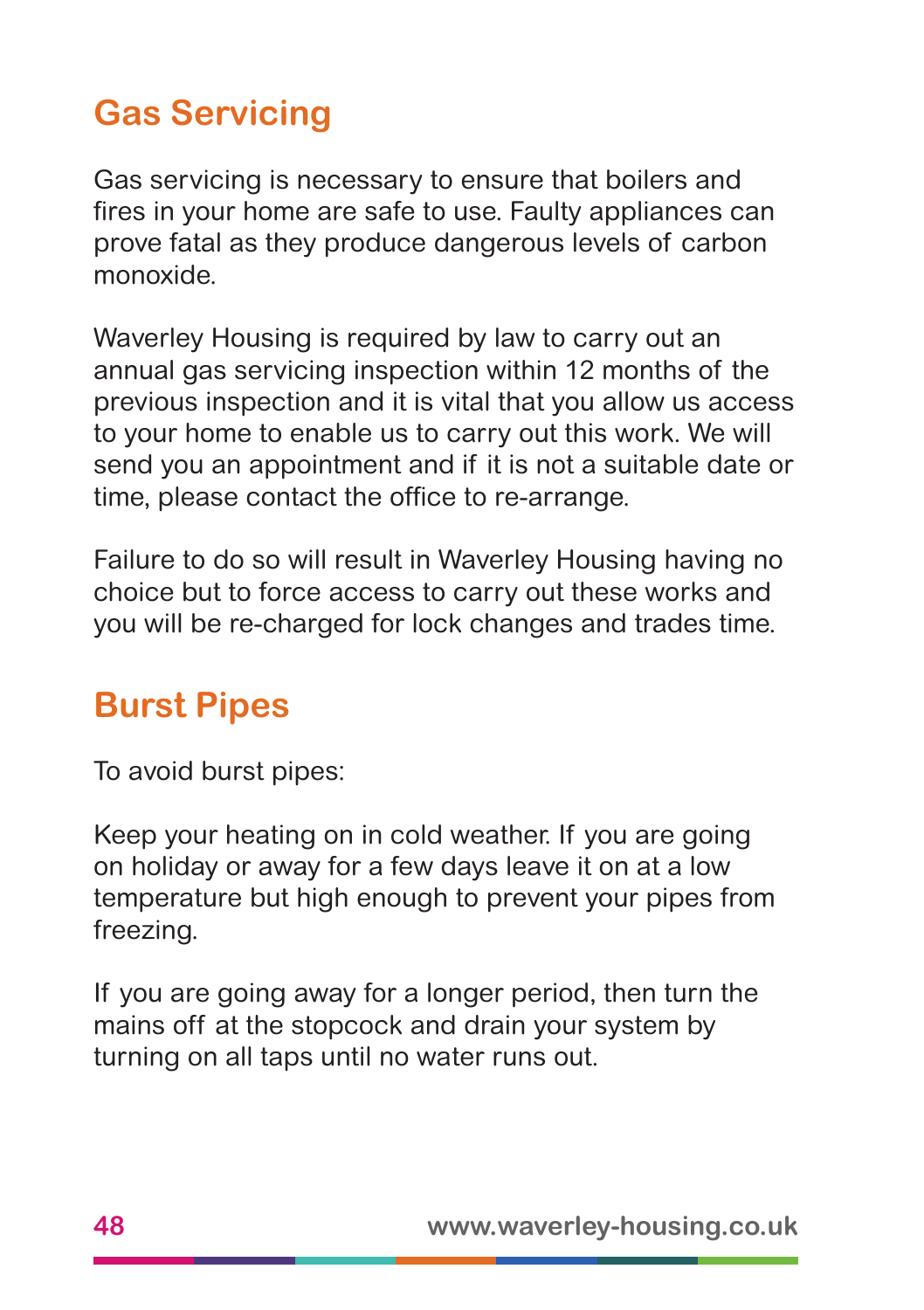#### **Insurance**

Waverley Housing has insured the structure of your home against damage to the fixtures, fittings and fabric. It is your responsibility to ensure that you are covered for the unexpected by insuring the contents of your home, either through an insurance company of your choice, or by using the Scottish Federation of Housing Associations Diamond Insurance Service which is a specialist scheme for Housing Association tenants and offers competitive rates. You can get more information on the Diamond Insurance Service by emailing diamond@ sfha.co.uk or contact us on 01450 364200 or email: info@ Waverley -housing.co.uk.

## **Condensation**

Condensation in your home is caused by warm, vapour laden air meeting a cold surface such as windows, mirrors, walls, cisterns and tiling etc. When the air cools, it can't retain the moisture, and some of it condenses into small droplets of water on these cold surfaces. You can see this happening on the bathroom mirror when the room is steamed up with hot water from a running bath or shower.

Modern features such as double glazing and loft insulation are important to keep our homes warm, but they can also cause problems associated with poor air circulation. Where there is inadequate ventilation, condensation and stale air can result.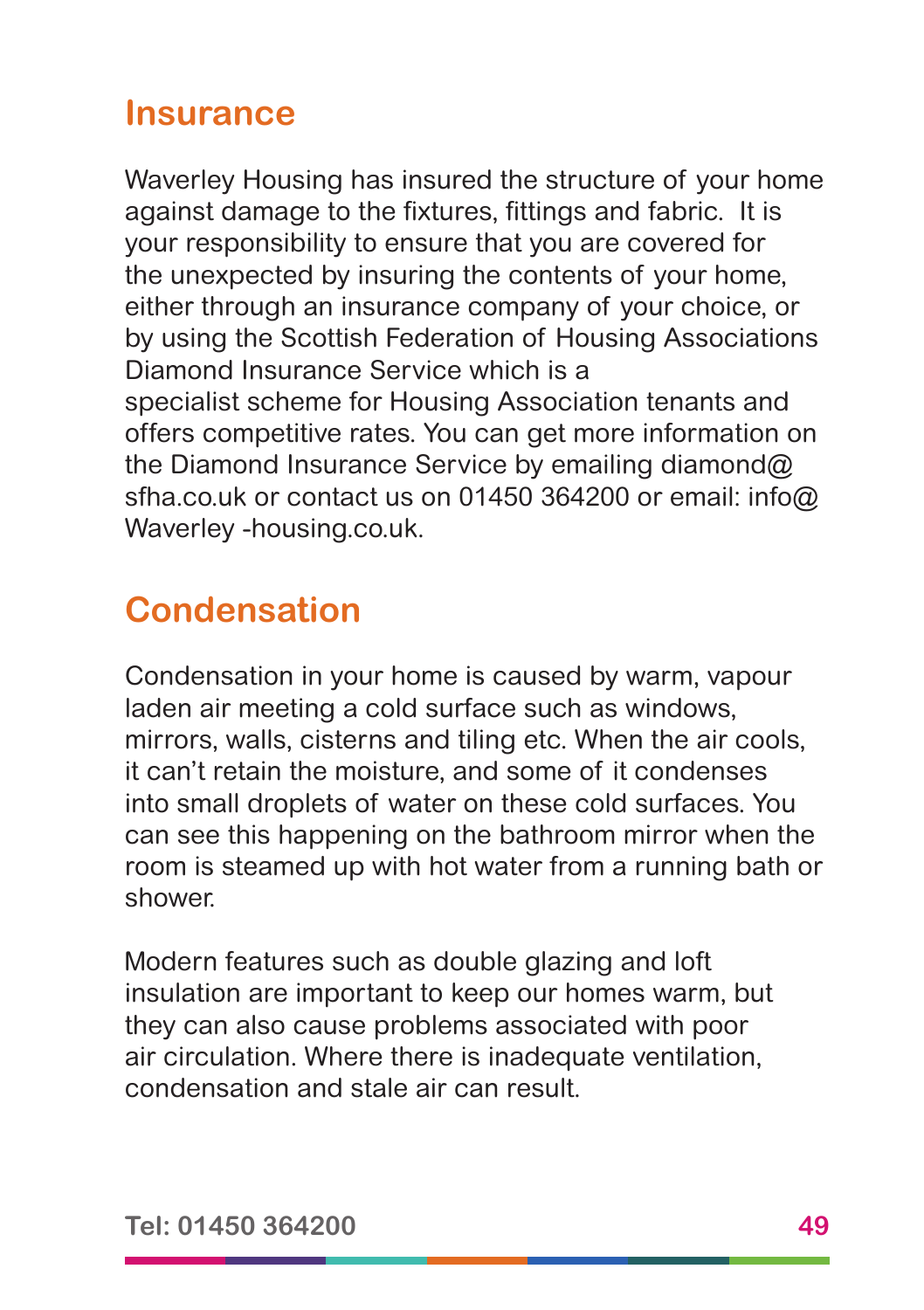With the relatively high cost of heating, we don't want to keep our windows open particularly when it's cold outside. So we need to minimise the problem as much as possible.

## **Steps to Minimise Condensation**

- **1.** When cooking, cover pans and avoid leaving kettles on the boil.
- **2.** When washing clothes, wherever possible, it is better to dry your clothes outside. If this is not possible, put them in the bathroom, with the door closed and the bathroom fan on (if fitted), and leave the window open. If you have a tumble dryer, run the vent pipe outside (unless it is a self-condensing type). You can adjust the vent pipe to run outside, with a simple DIY kit.
- **3.** It is important to make sure your home is properly ventilated. There will always be some moisture present in the home and you should have some form of ventilation available, often by air bricks (which must never be covered over).
- **4.** When using the bathroom or kitchen, keep the door closed whenever possible. This will help to contain the moist or stale air in that room.
- **5.** Where furniture such as cupboards are against the wall, try to keep a small distance between the back of the cupboard and the wall, particularly if the wall is generally cold, and some form of ventilation in any cupboard is a good idea, to keep the air circulating.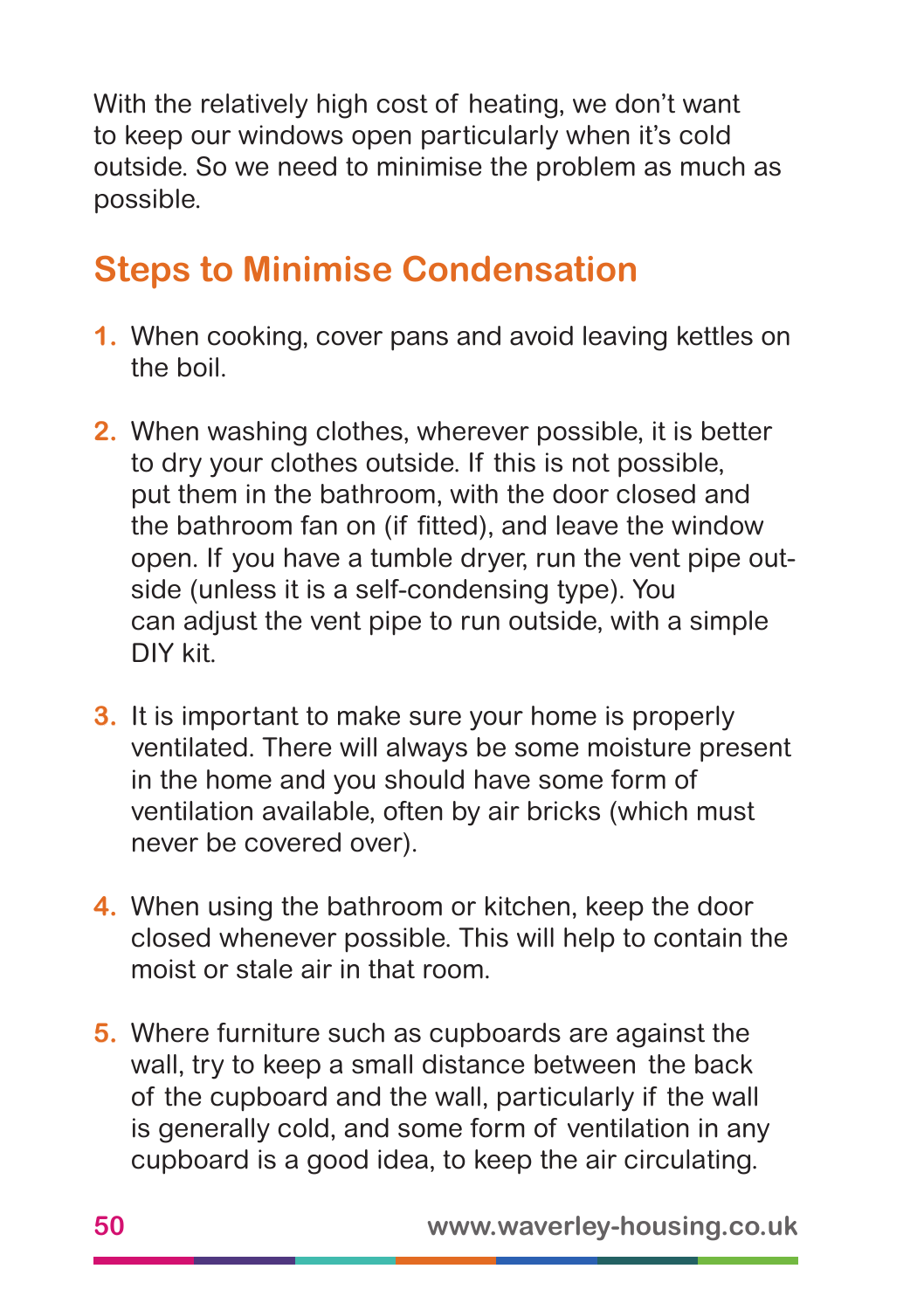- **6.** Whilst it is a good idea to draught proof your home, it is important to remember not to block airways that will prevent air circulating
- Don't block fixed ventilators such as air bricks or chimneys completely
- Don't draught proof rooms where there is a problem with condensation or mould
- Don't draught proof kitchens and bathrooms.
- **7.** As we have already mentioned, it is cold air that causes the problems associated with condensation. Wherever possible, particularly in cold weather, you should try to keep your home warm with some form of background heating, even if you are not in the home. This applies in particular to bedrooms and especially in flats and bungalows.

## **Don't Block Your Toilet**

The waste water drain which runs from your house to the public sewer is usually about 4 inches wide, which is less than the diameter of a DVD.

Flushing things like wipes, nappies or cotton buds down the toilet can cause drains to block, flooding you and your neighbours.

It's easy - in the bathroom just follow our Three P's rule and only flush pee, poo and toilet paper.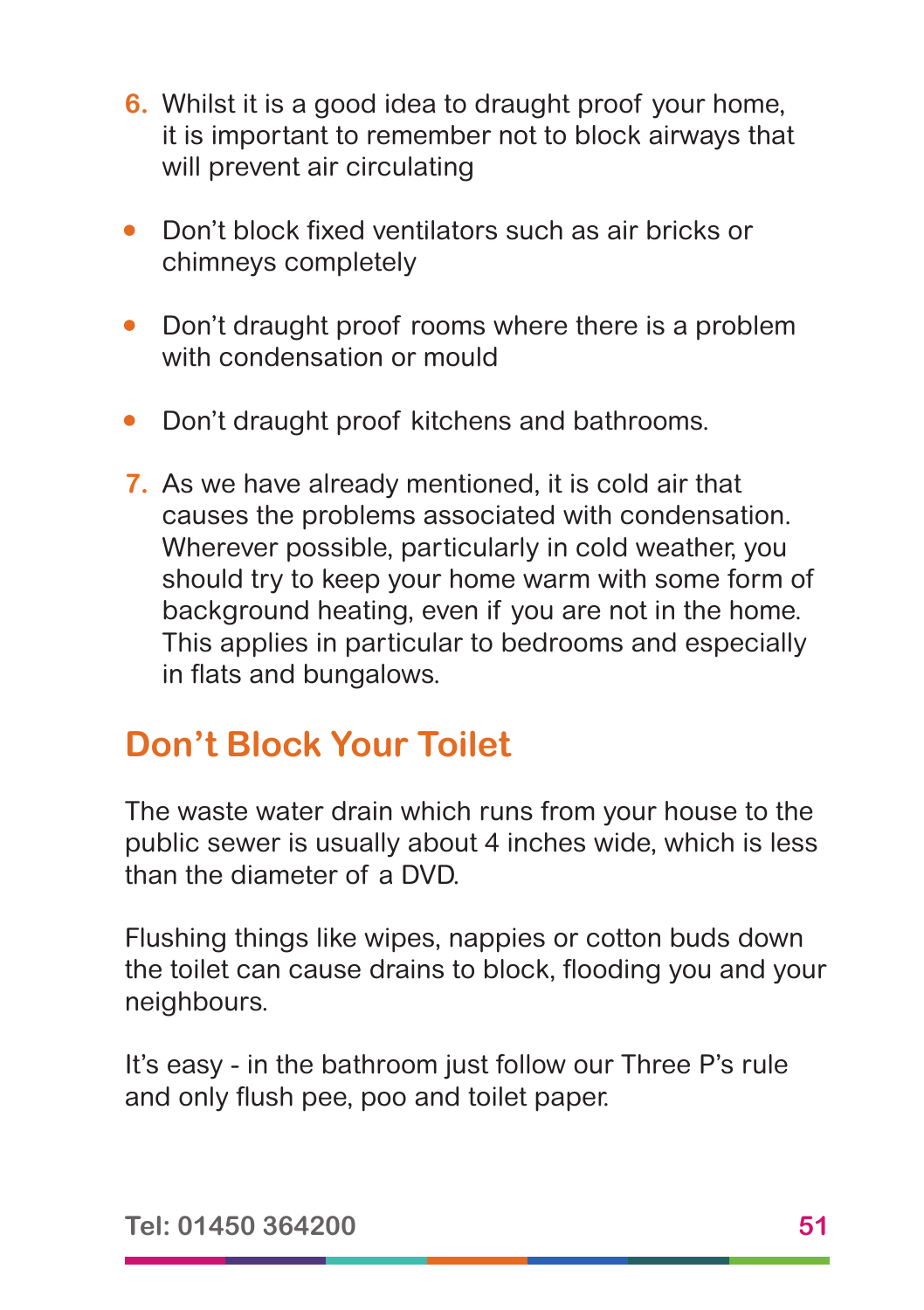Everything else should go in the bin, not down your toilet never flush the items below:

- all wipes (baby, personal cleansing, toilet and household cleaning) - even if the pack says 'flushable'
- sanitary items (sanitary towels, tampons, liners, applicators and backing strips)
- cotton wool, cotton buds, disposable nappies and nappy liners
- condoms, incontinence pads, colostomy bags, used bandages and contact lenses

If we are called out to a blocked wc that you have caused unnecessarily by flushing inappropriate items down the wc, you will be recharged the cost incurred.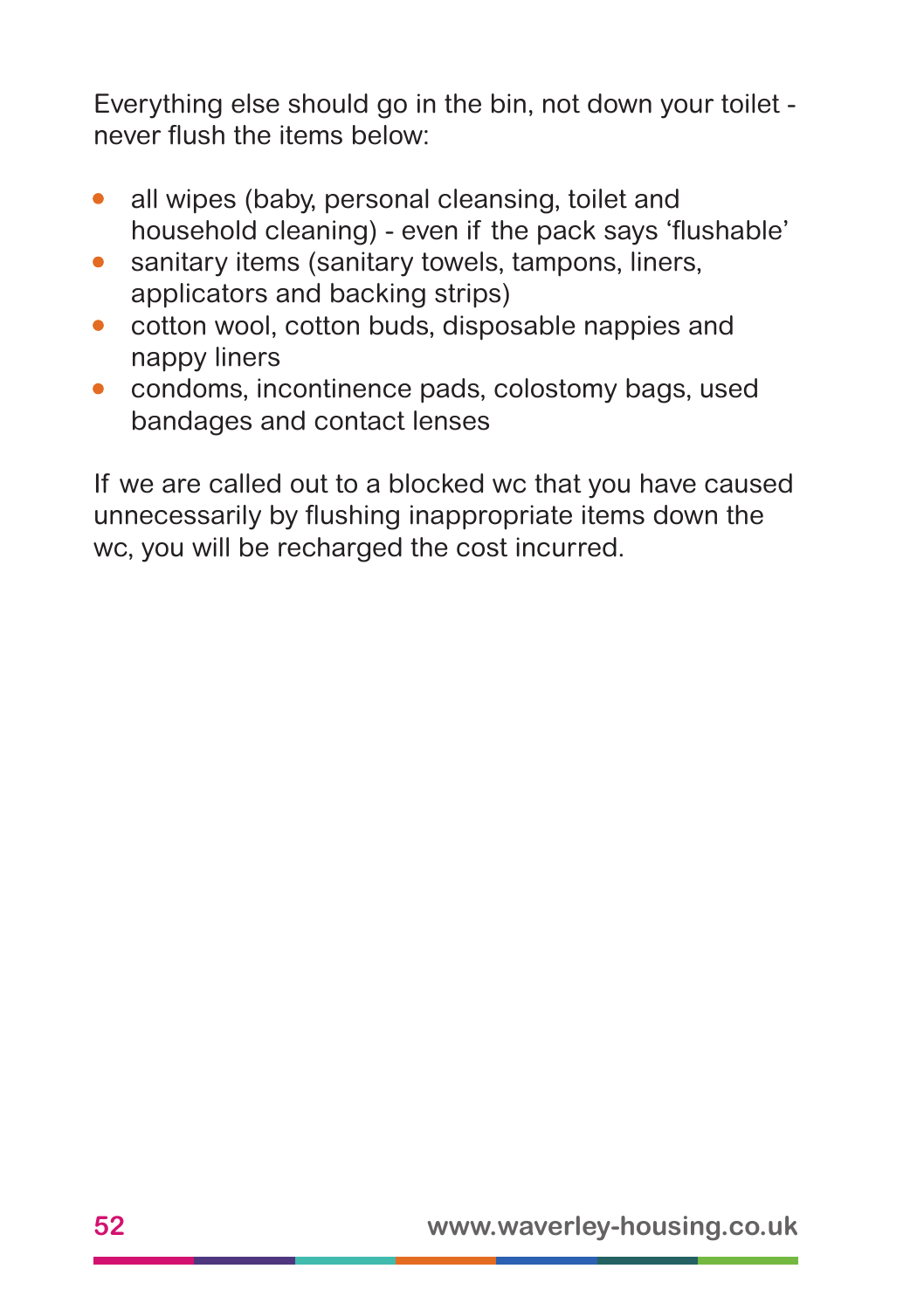

**Tel: 01450 364200 53**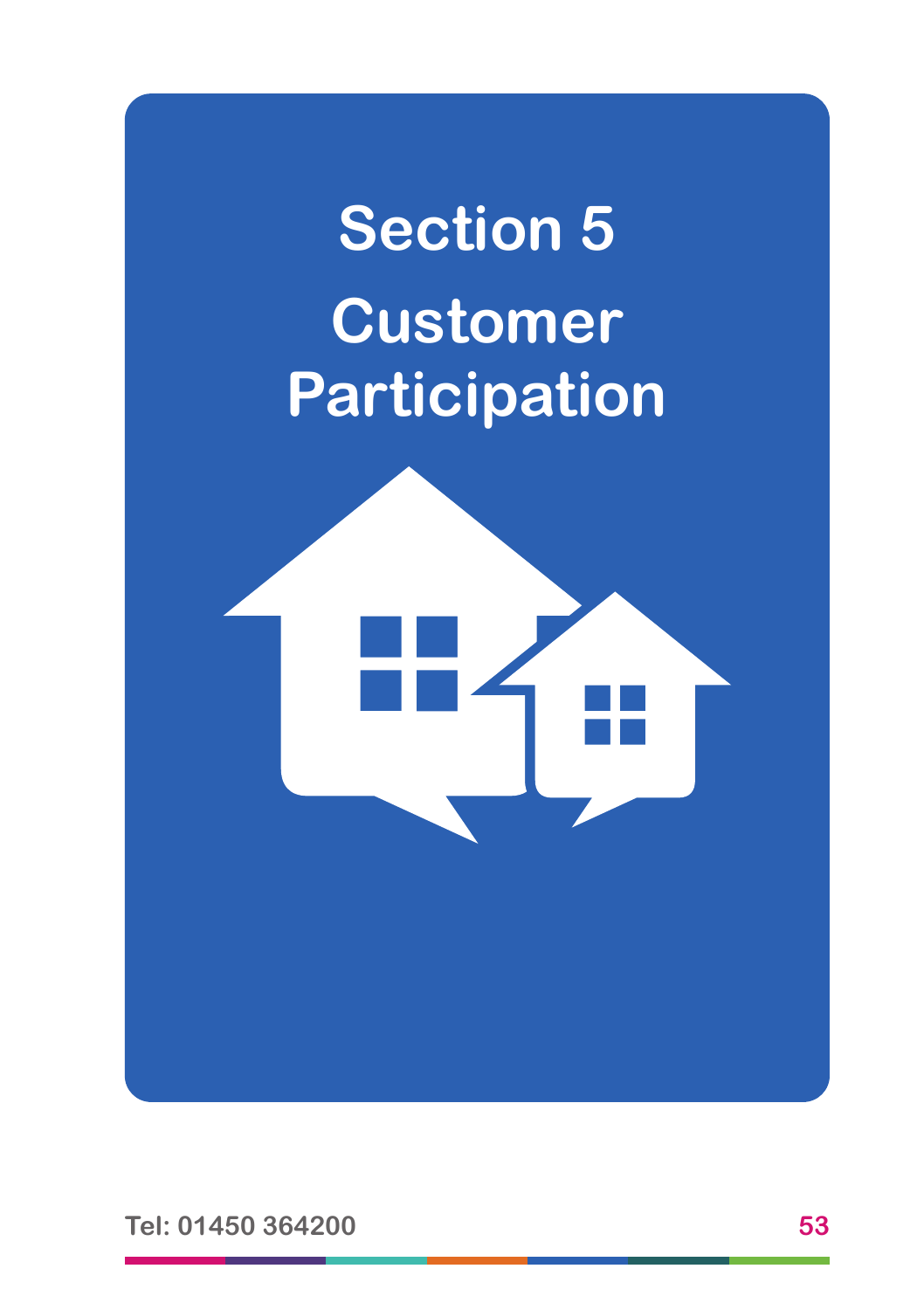#### **Keeping You Involved**

Engaging with our customers and the communities we serve is at the heart of our business. Customer involvement is about tenants, and other customers, taking part in the decision-making processes and influencing decisions about our housing policies, conditions and housing related services.

We offer a variety of ways that tenants and customers can get involved.

#### **Local Resident Groups**

We work with local groups who meet to discuss housing. community and housing-related issues. Visit the Tenant Zone on our website to see a current list of groups or contact our Housing Services Manager.

If you would like to set up a resident's group in your area, we are happy to help you. Please speak to your Housing Officer or contact us via info@waverley-housing.co.uk.

#### **Board of Directors**

Waverley Housing will ensure, so far as possible, the opportunity exists for our tenants to put themselves forward for appointment or election as Directors/Members of our Board. If you are a tenant/joint tenant and have an interest in being involved in the running of Waverley Housing, please contact us on 01450 364200 for more information.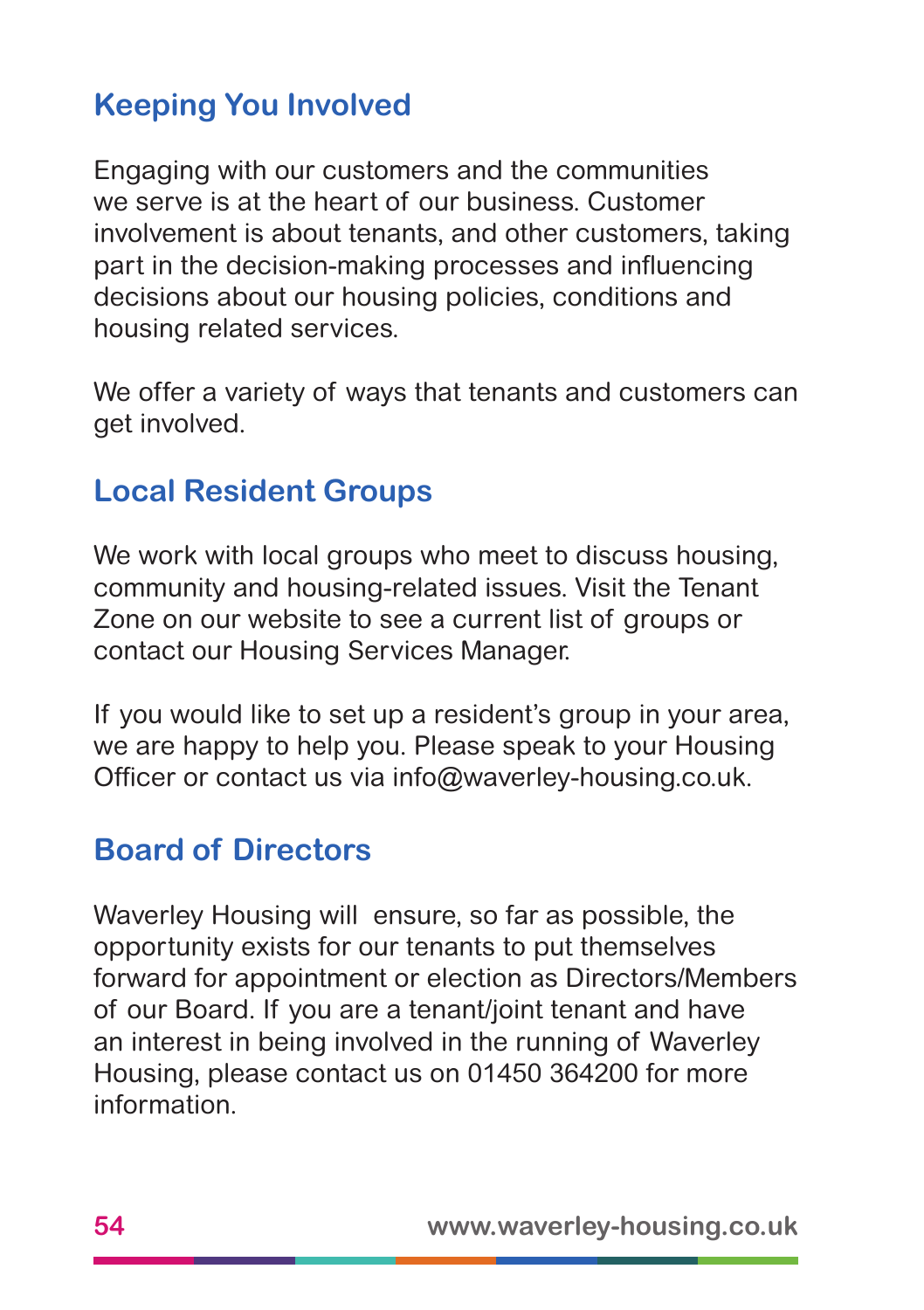#### **Tenant Opinion Panel**

Our Tenant Opinion Panel is perfect for customers who want to be involved and put forward ideas and views but can't always attend meetings. By joining the Tenant Opinion Panel, we will contact you when we need to gather your views on any changes we are proposing to relevant policies or improvements we think are required to improve our services. We will consult you via email/post or face to face in your home if you prefer.

#### **Customer Review Panel**

This panel is made up of tenants who meet to scrutinise the services we provide with the aim of helping us identify improvements which can be made. Projects covered by the panel previously have included development of this handbook, a review of our website content and the format of customer facing documents e.g. our Annual Return on the Charter and various policies affecting tenants.

#### **Scrutiny Projects**

Scrutiny projects are assessments carried out by our tenants to evaluate the services we deliver and then make independent recommendations to our Board of Directors. Projects covered previously include a review of our Re-Let Standard, tenant communication and mystery shopping covering Customer Services.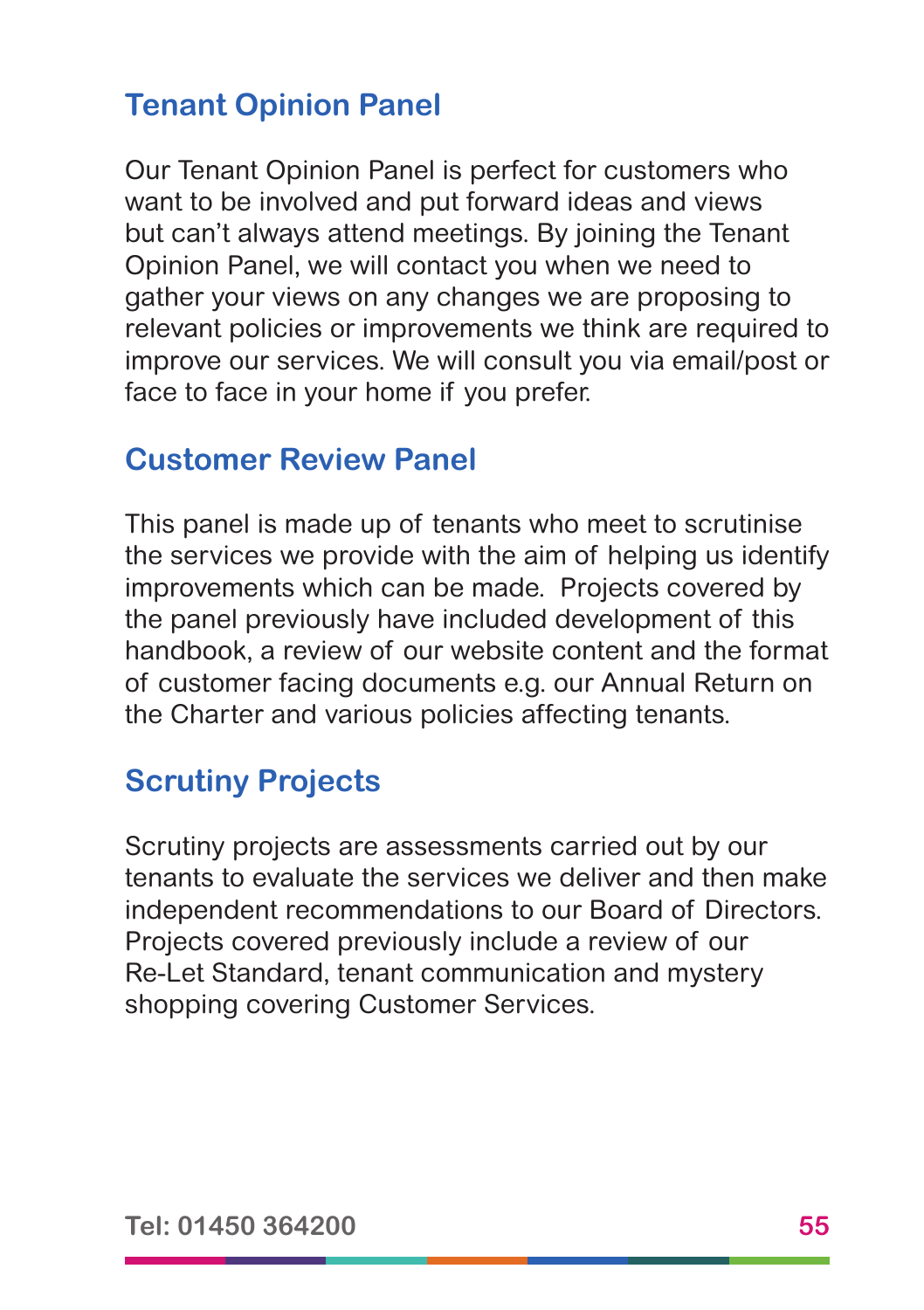#### **Surveys**

We carry out regular short surveys across the range of services we offer. You can complete them online, in our office, or on a paper copy.

We want to hear from you.

If you are interested in getting involved or having a say in any of these projects, please contact your Housing Officer, or contact us via info@waverley-housing.co.uk, or by telephone. If you have other ideas about how you want to get involved, please let us know! We are committed to keeping you involved.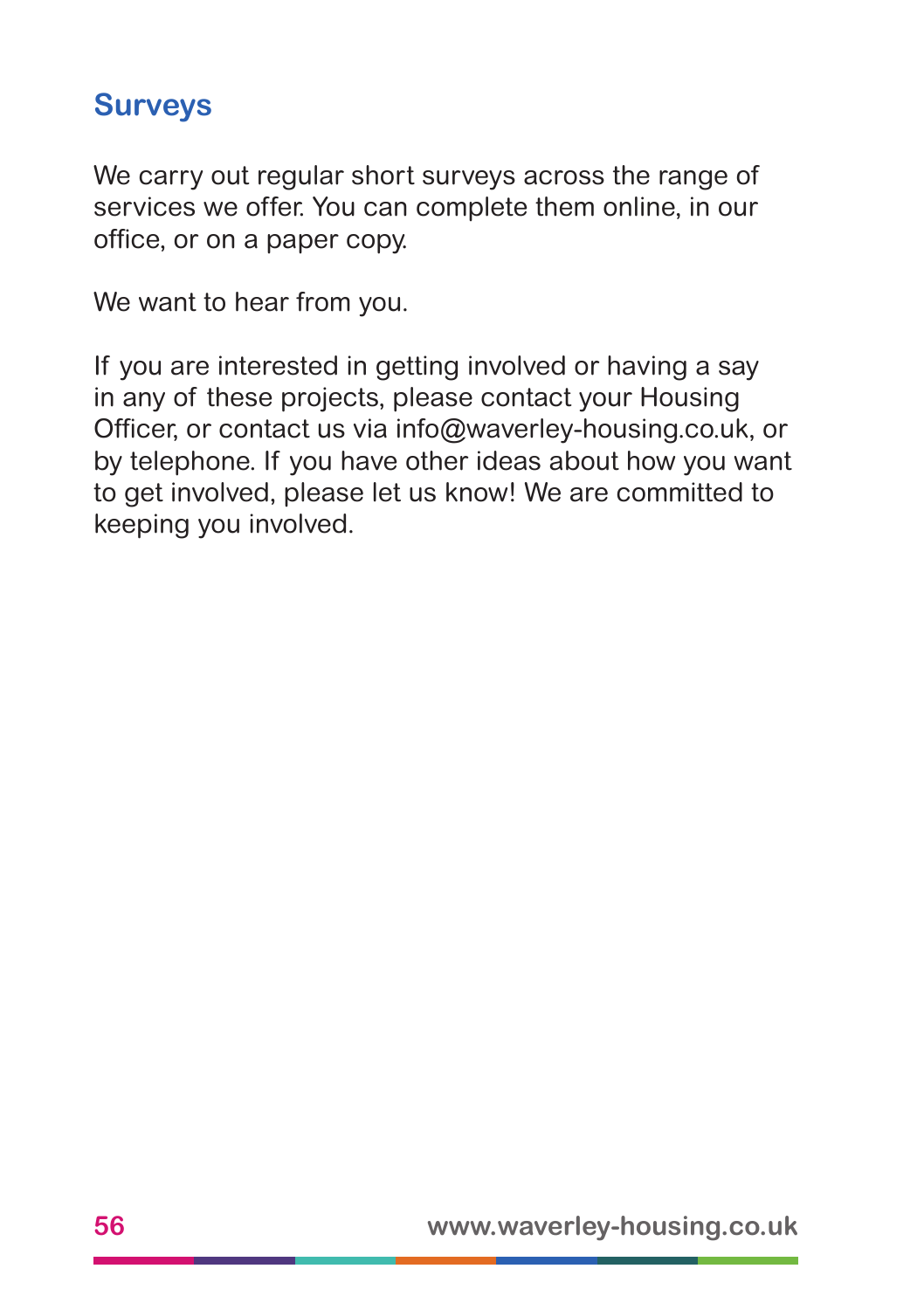# **Section 6 Managing Information about you and your property**



**Tel: 01450 364200 57**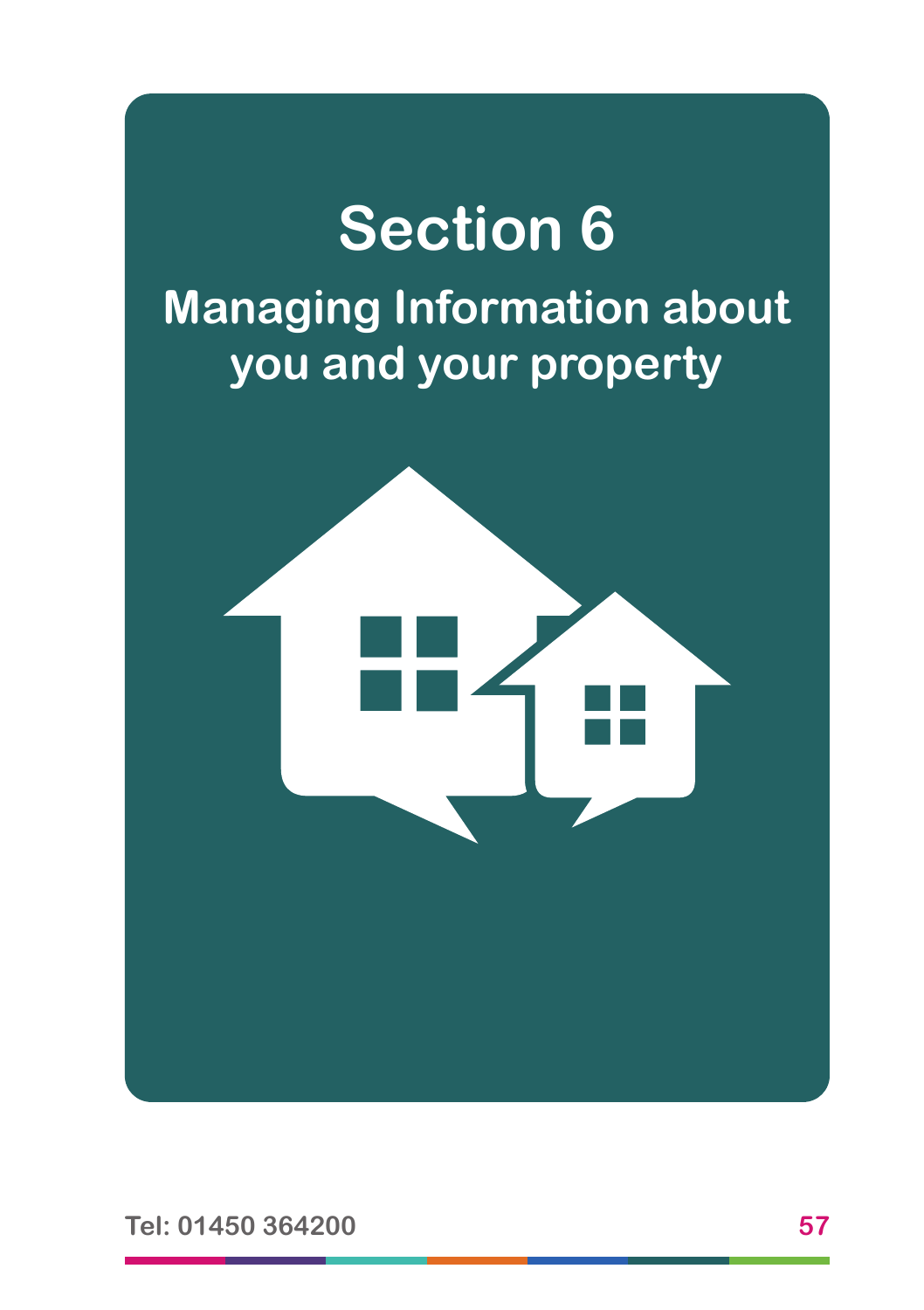#### **Change in Circumstances**

The Housing (Scotland) Act 2014 introduced important changes to who can be eligible to take over your tenancy. It is important to let us know if someone moves in or out of your home, or if you want to transfer your tenancy.

Please note that if you do not do this, then if you wish to assign your tenancy, sublet your home or have a member of the household succeed to your tenancy in the future this might not be possible if you have not informed us of who is living in your home.

#### **Transferring Your Tenancy**

You can do this by assignation or succession. Assignation is when you transfer the tenancy to another member of the household; they must prove that your home is and has been their main and sole residence for the past 12 months, this also applies to carers and/or other family members.

Succession is when a tenancy is inherited by a member of the household if the current tenant dies.

Please check with your Housing Officer to see if you are eligible for assignation or succession. All documents referred to in this handbook are available in the Library on the Home Page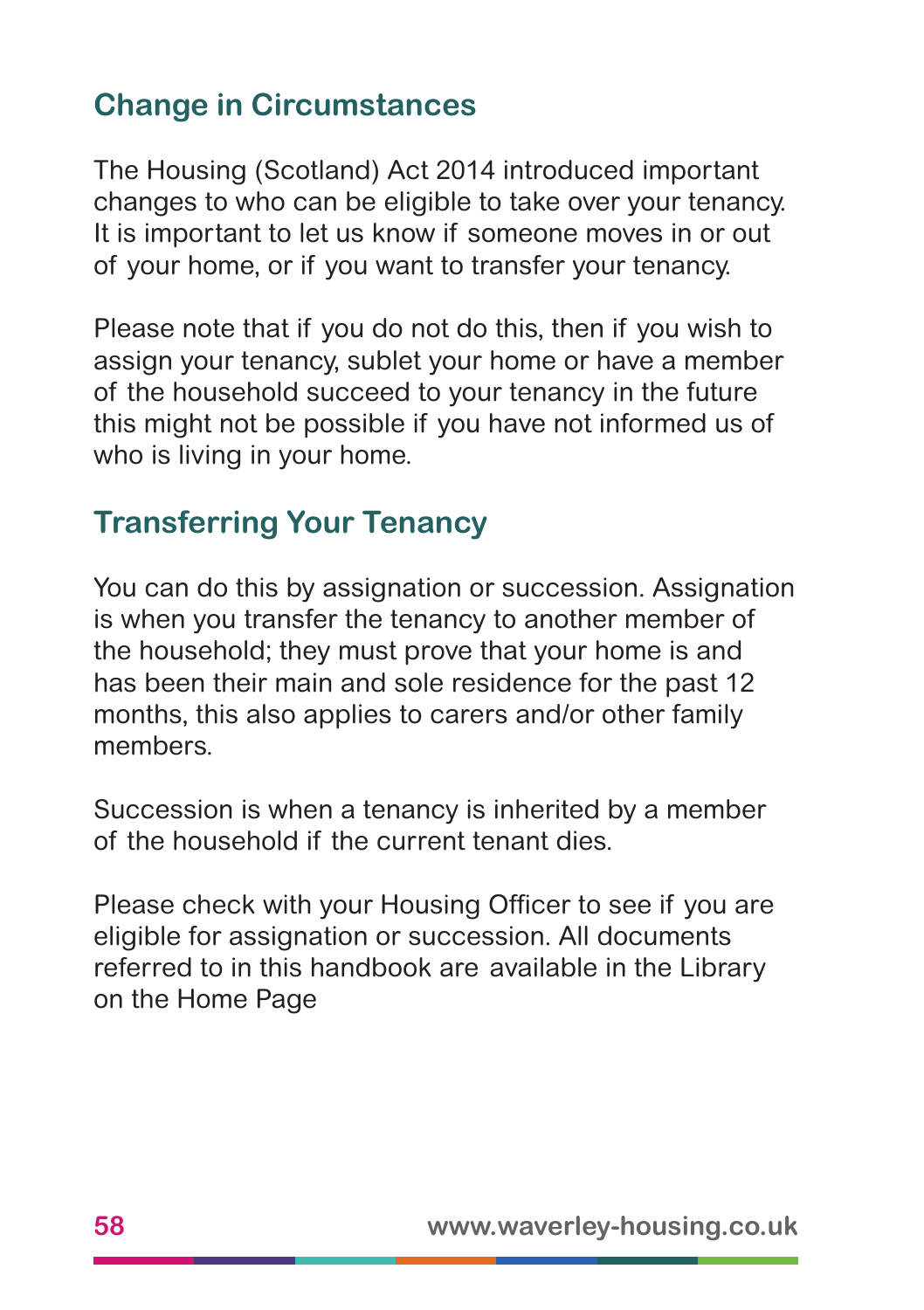#### **Joint Tenancy**

A joint tenancy gives equal rights to both people and makes them both responsible for the tenancy.

If one person chose to leave the property, but the other chose to remain, the remaining tenant will become the sole tenant. Please contact your Housing Officer before either person moves out.

#### **When we ask you for personal information we promise:**

- To make sure you know why we need it
- To only ask for what we need and not to collect too much irrelevant information
- To protect it and make sure nobody has access to it who shouldn't
- That all information provided by you remains confidential and we will only share your information as outlined in our Fair Processing Statement

For instance, we will give your details to other organisations without your permission if any court action is being taken against you, for example, for rent arrears or antisocial behaviour – All documents referred to in this handbook are available in the Library on the Home Page

• To make sure we don't keep it longer than necessary.

**Tel: 01450 364200 59**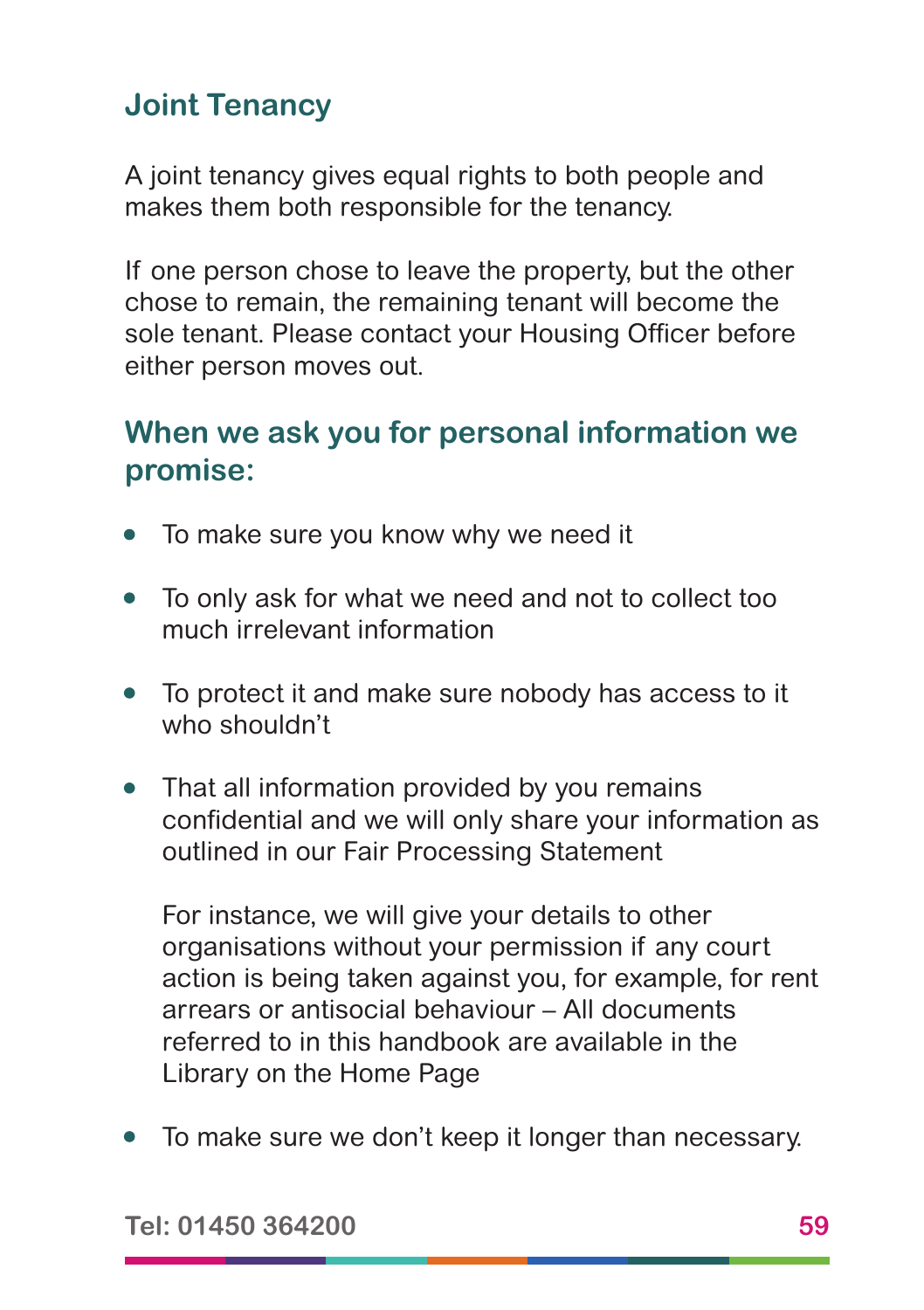#### **In return we ask you to:**

- Give us accurate information
- Tell us as soon as possible if there are any changes to your household i.e. birth of a child, someone leaving/joining the tenancy etc.

This helps us to keep any information we have accurate and reliable.

If you require more details as to what information we hold about you, please contact us for further information.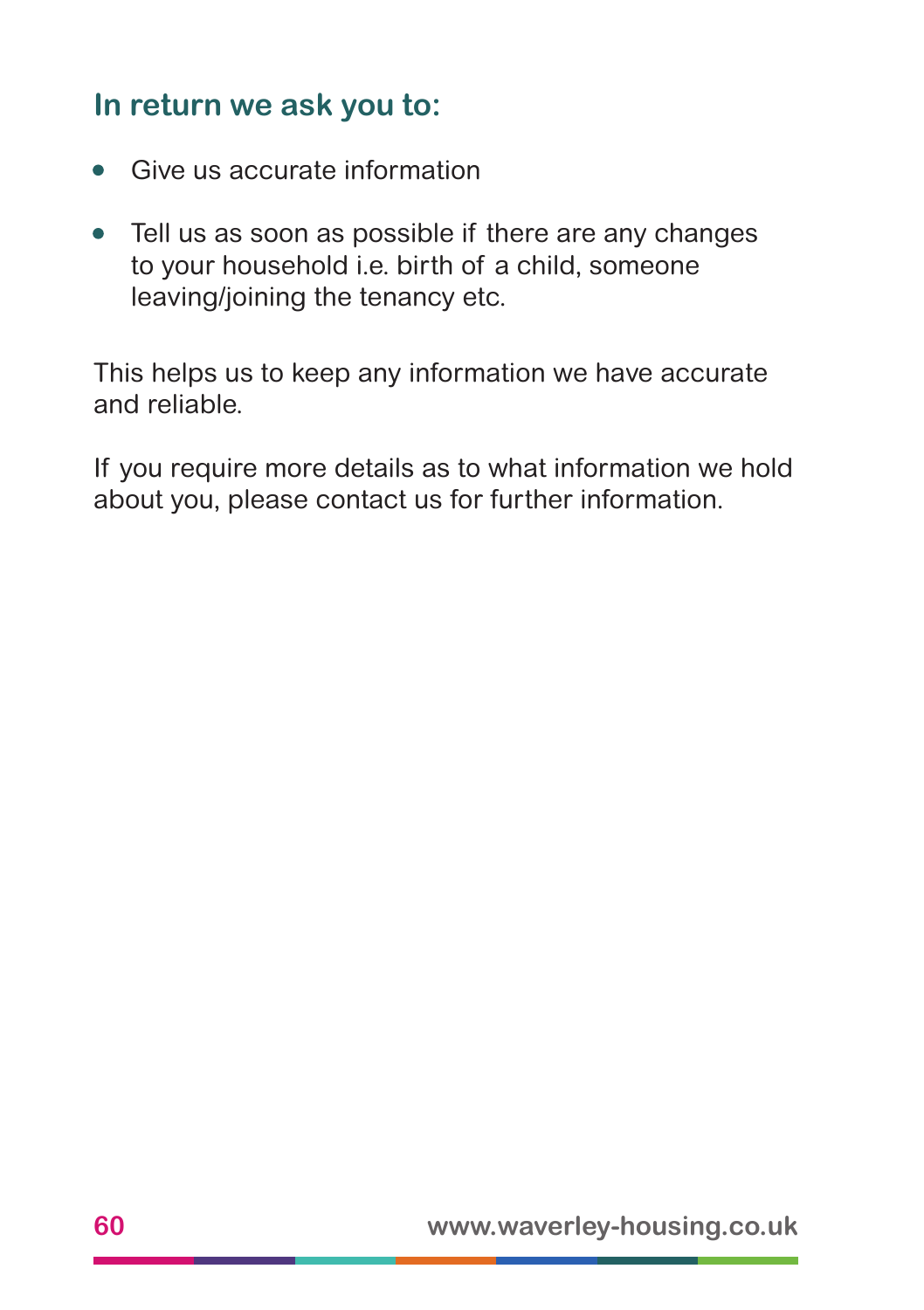#### **Freedom of Information**

Waverley Housing is designated as a Scottish Public Authority under the Freedom of Information (Scotland) Act 2002 (FOISA). This Act gives everyone a right of access to information we hold, including environmental information under the Environmental Information (Scotland) Regulations 2004 (EIRS).

The aim of this legislation is to increase openness and transparency by allowing access to the information we hold, including how our decisions are taken and how we deliver our services.

We are legally obliged to:

- Publish the classes of information that we routinely make available
- Advise how to access that information and
- Advise whether information is provided free of charge or on receipt of payment.

Please see our Guide to Information [Guide to](https://www.waverley-housing.co.uk/freedom-of-information/guide-to-information/) Information which identifies information routinely available and check out our website [www.waverley-housing.co.uk/request-form](https://www.waverley-housing.co.uk/freedom-of-information/foi-request-form/) on how to make a request for other information, including environmental.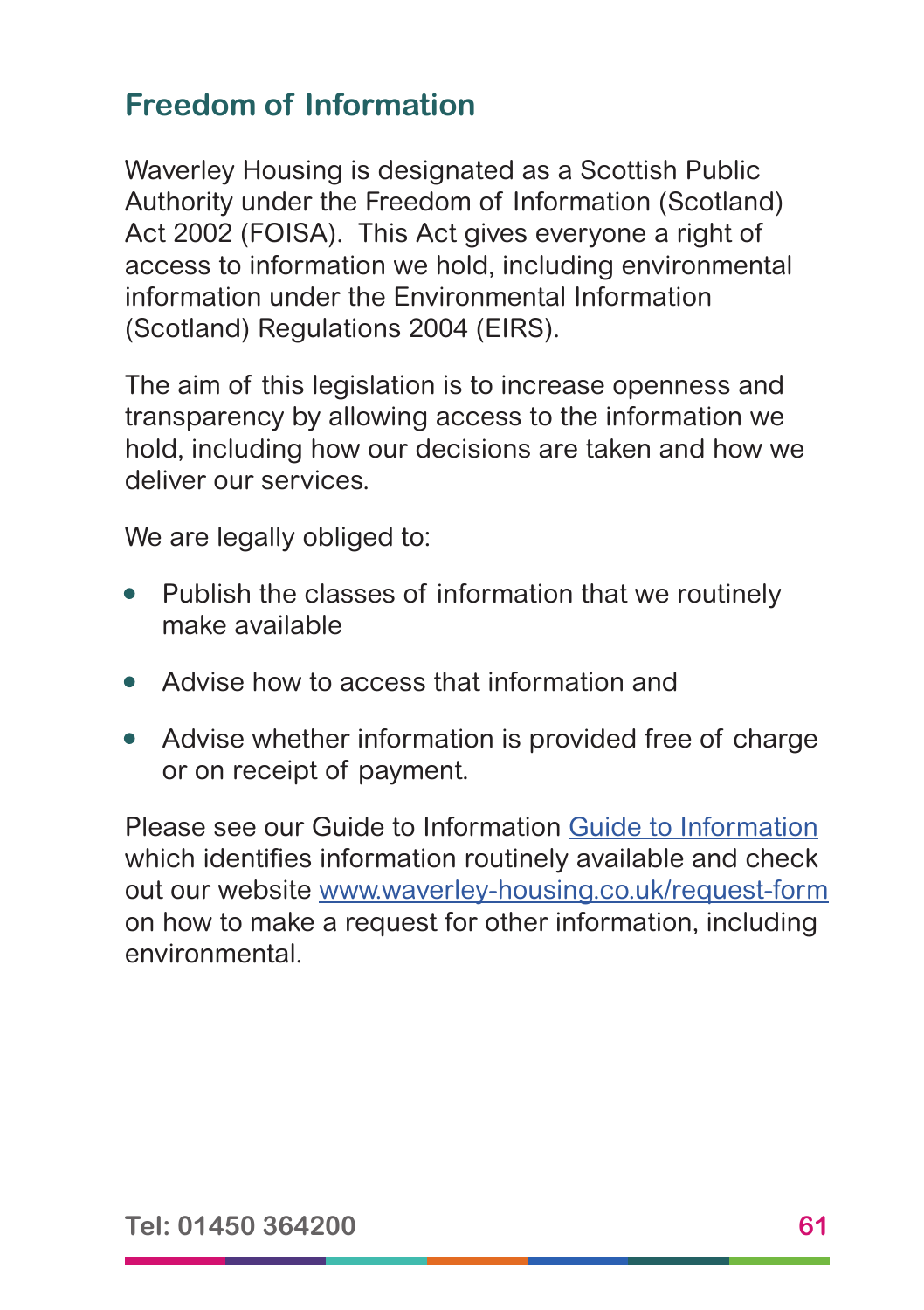#### **Data Protection**

Waverley Housing is registered with the Information Commissioner's Office (ICO) as a Data Controller under the General Data Protection Regulations (GDPR) 2018. We collect and use personal information we hold, to provide services to you.

Personal information and data held by us will be:

- Obtained and processed fairly, lawfully and in a transparent manner
- Collected only for a specific reason, and we will only ask for the information which is needed for processing purposes
- Accurate and kept up to date
- Retained for no longer than is necessary
- Protected and only accessed by authorised staff.

All documents referred to in this handbook are available in the Library on the Home Page.

To help us to keep the information we hold about you accurate, we ask you to:

- Ensure the information you provide is accurate
- Advise us as soon as possible of any changes to the information we hold, e.g. changes to your household i.e. anyone leaving or joining your household, change of name due to marriage and so on
- Advise us of any changes to your contact details.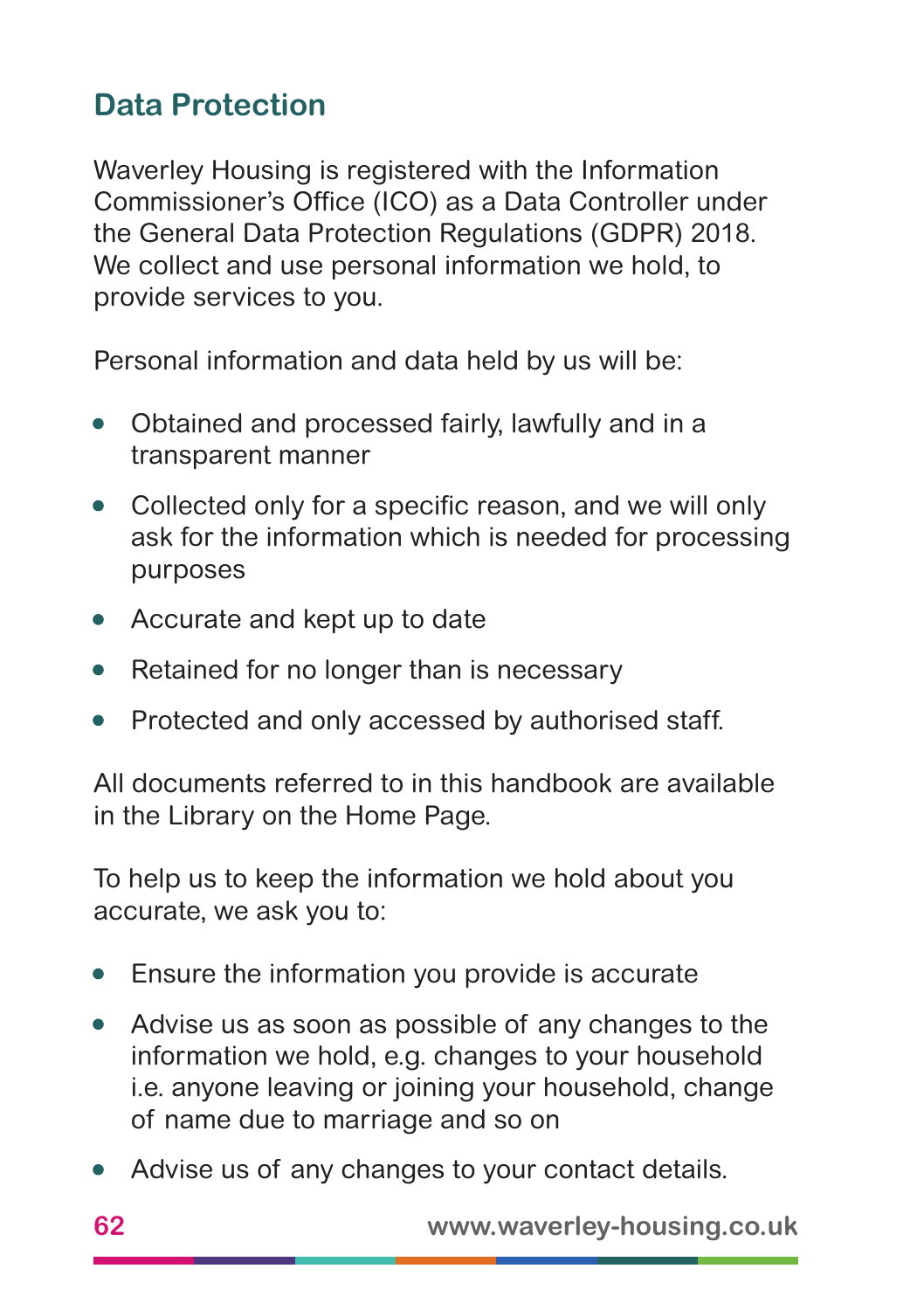

**Tel: 01450 364200 63**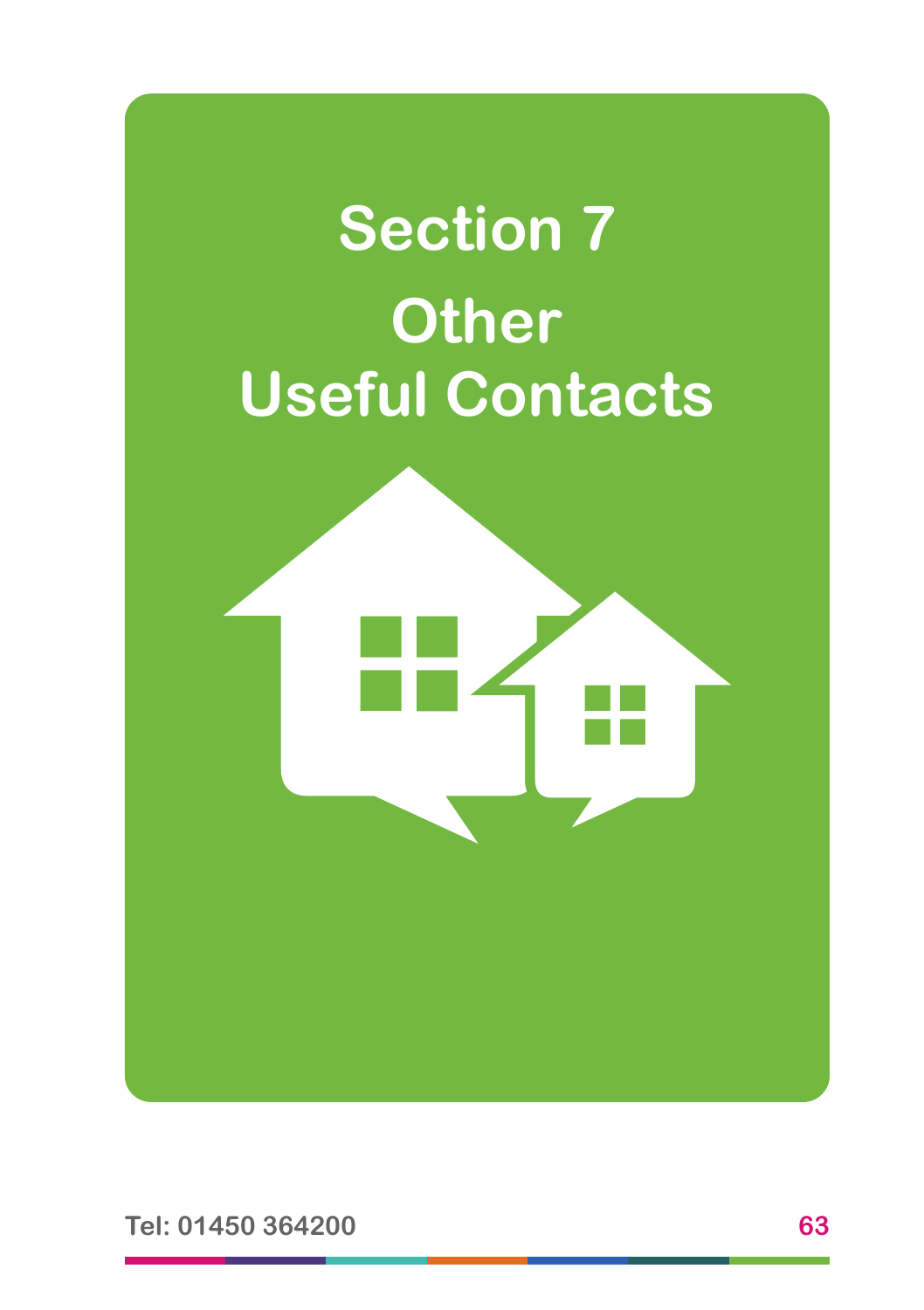## **Useful Contacts**

| Organisation                                     | <b>Contact Details</b>                                                                                                                                | <b>Telephone Number</b>                      |
|--------------------------------------------------|-------------------------------------------------------------------------------------------------------------------------------------------------------|----------------------------------------------|
| <b>All Routine</b><br><b>Repairs</b>             | www.waverley-hous-<br>ing.co.uk/report-re-<br>pair/                                                                                                   | 0800 104 105                                 |
| <b>Borders</b><br><b>General Hospital</b>        | <b>Borders</b><br><b>General Hospital</b><br><b>Melrose</b><br>Roxburghshire<br><b>TD69BS</b>                                                         | 01896826000                                  |
| <b>Childline</b>                                 | www.childline.org.<br>uk                                                                                                                              | 0800 1111                                    |
| <b>Citizens Advice</b>                           | www.citizensad-<br>vice.org.uk                                                                                                                        | 01450 374266<br>01896 753889<br>01573 223516 |
| <b>Crimestoppers</b>                             | www.crimestop-<br>pers-uk.org                                                                                                                         | 0800 555 111                                 |
| <b>Domestic Violence</b><br>(national)           | www.ncdv.org.uk                                                                                                                                       | 0800 970 2070                                |
| <b>Domestic Abuse</b><br><b>Advisory Service</b> | <b>Safer Communities</b><br>Team, Scottish<br><b>Borders Council,</b><br><b>Council Headquarters,</b><br><b>Newtown St Boswells,</b><br><b>TD60SA</b> | 01835825024                                  |
| <b>Abused Men</b><br>in Scotland                 | www.abusedmenin-<br>scotland.org/                                                                                                                     | 0808 800 0024                                |

**64 www.waverley-housing.co.uk**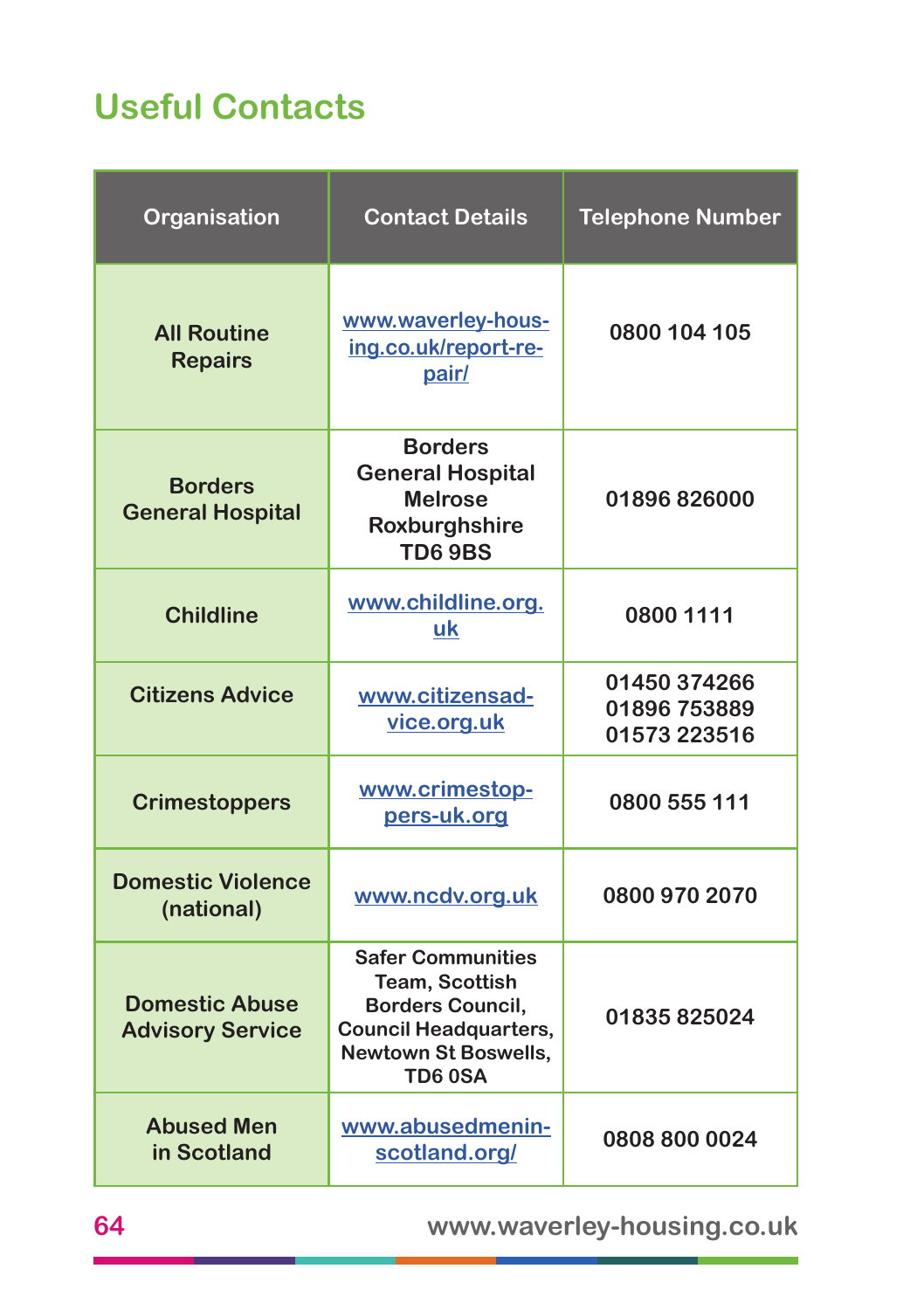## **Useful Contacts**

| Organisation                                                                   | <b>Contact Details</b>                       | <b>Telephone Number</b> |
|--------------------------------------------------------------------------------|----------------------------------------------|-------------------------|
| <b>Job Centre Plus</b>                                                         | www.gov.uk/con-<br>tact-jobcentre-plus       |                         |
| <b>National Debtline</b>                                                       | www.nationaldebt-<br>line.org/               | 0808 808 4000           |
| <b>NHS 24</b>                                                                  | www.nhs24.scot                               | 111                     |
| <b>Pension Credit</b><br><b>Helpline</b>                                       | www.gov.uk/con-<br>tact-pension-ser-<br>vice | 0800 731 7898           |
| <b>Samaritans</b>                                                              | www.samaratins.<br>org                       | 116 123                 |
| <b>Scottish Public</b><br><b>Services</b><br><b>Ombudsman</b>                  | www.spso.org.uk                              | 0800 377 7330           |
| <b>StepChange</b><br><b>Debt charity</b><br>(free confidential<br>debt advice) | www.stepchange.<br>org                       | 0800 138 1111           |
| <b>Victim Support</b><br><b>Scotland</b>                                       | www.victimsupport.<br>scot/                  | 0800 160 1985           |